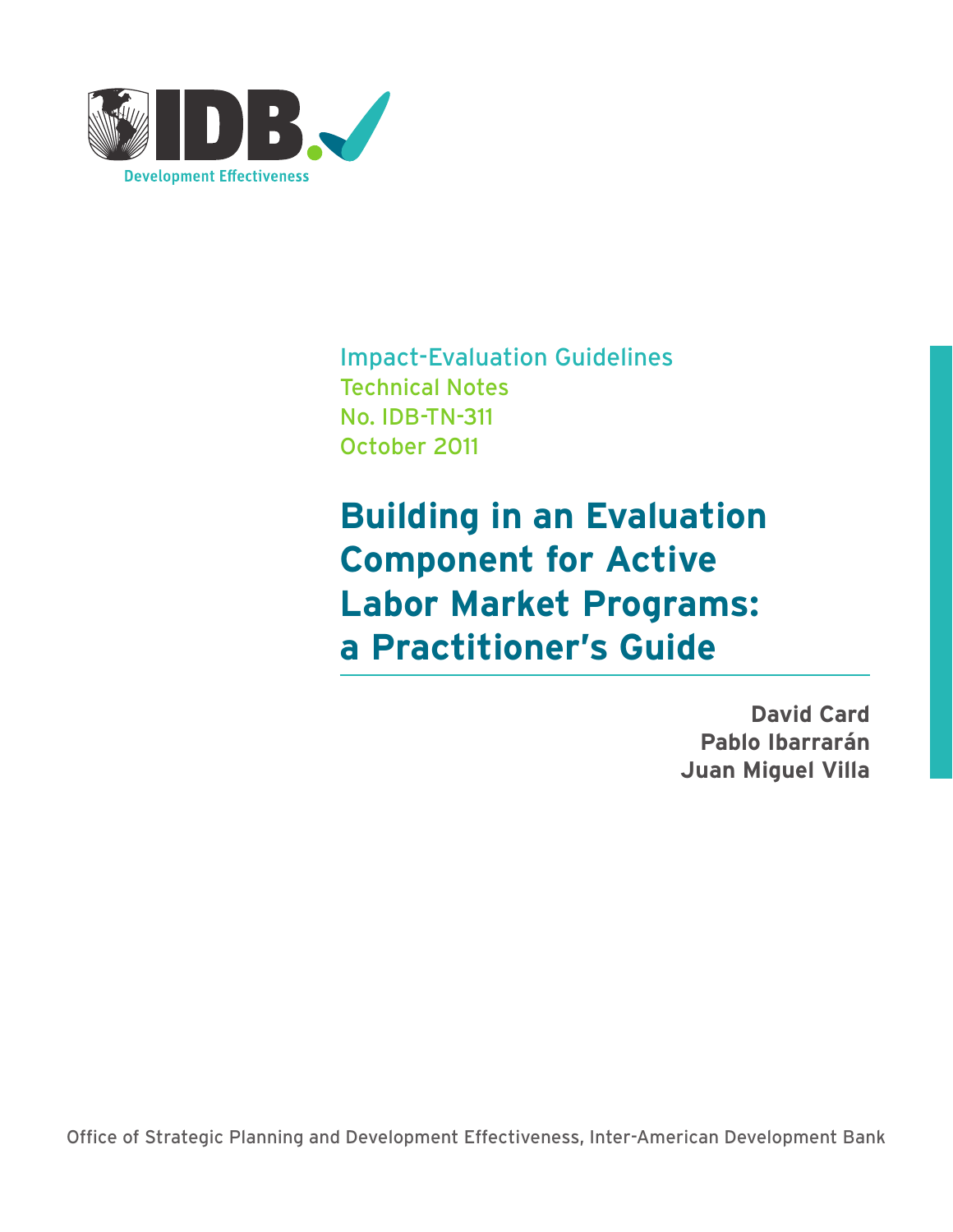# Building in an Evaluation Component for Active Labor Market Programs: a Practitioner's Guide

Impact-Evaluation Guidelines

David Card Pablo Ibarrarán Juan Miguel Villa

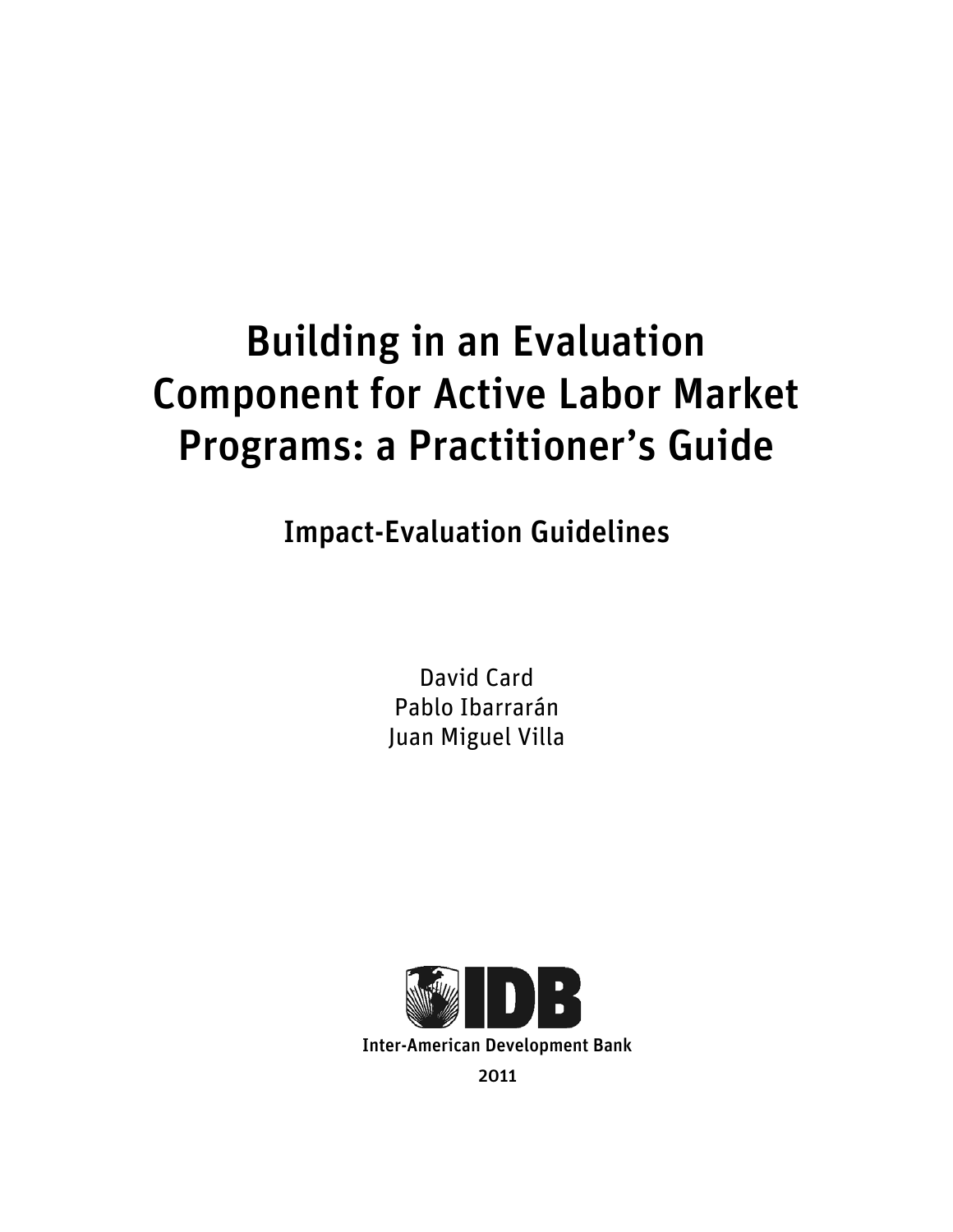# http://www.iadb.org

The Inter-American Development Bank Technical Notes encompass a wide range of best practices, project evaluations, lessons learned, case studies, methodological notes, and other documents of a technical nature. The information and opinions presented in these publications are entirely those of the author(s), and no endorsement by the Inter-American Development Bank, its Board of Executive Directors, or the countries they represent is expressed or implied.

This paper may be freely reproduced.

David Card. Professor of Economics, University of California, Berkeley. card@econ.berkeley.edu Pablo Ibarrarán. Lead Economist. SPD, IDB. pibarraran@iadb.org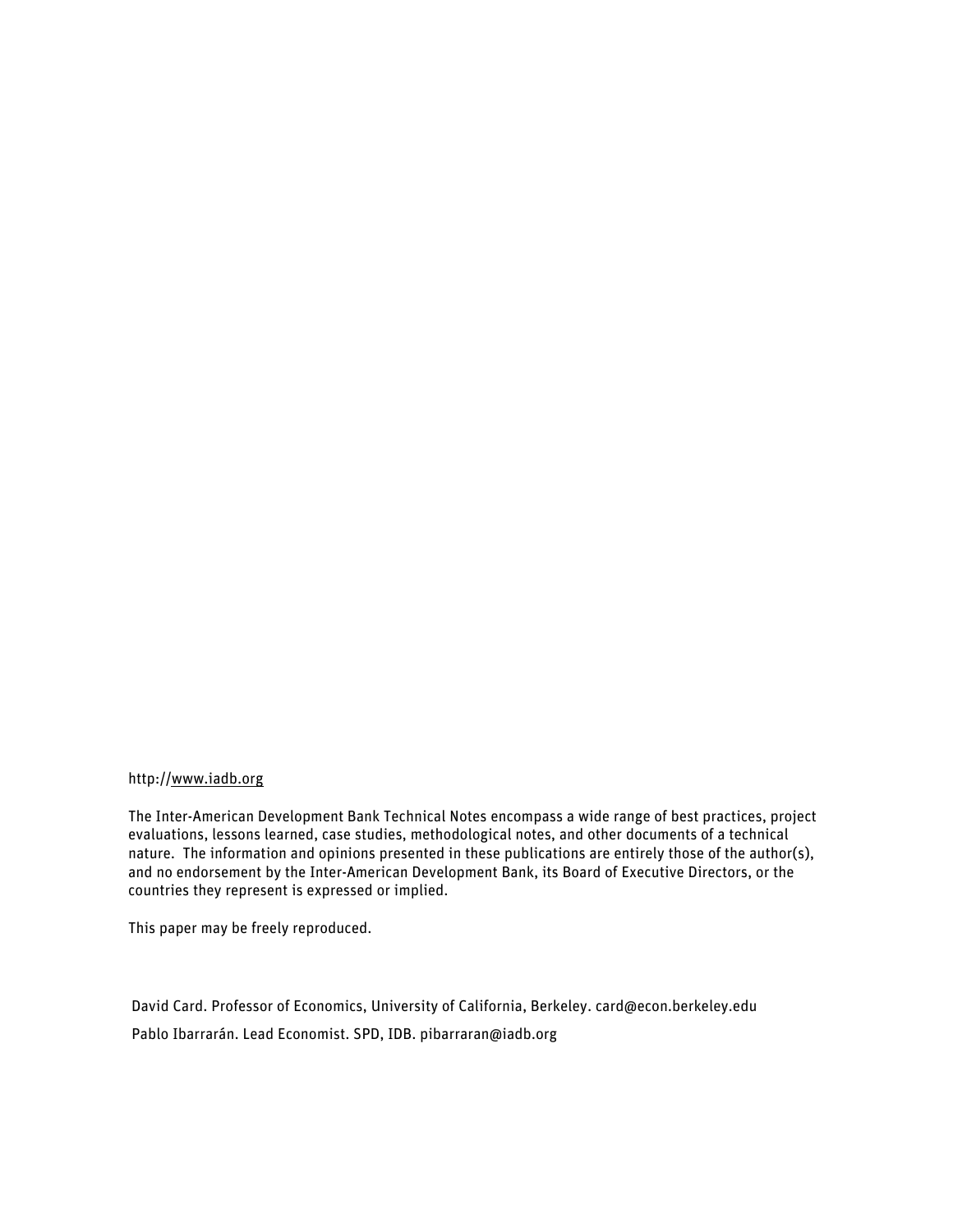# **Building in an Evaluation Component for Active Labor Market Programs: a Practitioner's Guide**

#### **Abstract 1**

# David Card,<sup>2</sup> Pablo Ibarrarán<sup>3</sup> and Juan Miguel Villa<sup>4</sup>

The guide outlines the main evaluation challenges associated with ALMP's, and shows how to obtain rigorous impact estimates using two leading evaluation approaches. The most credible and straightforward evaluation method is a *randomized* design, in which a group of potential participants is randomly divided into a treatment and a control group. Random assignment ensures that the two groups would have had similar experiences in the post-program period in the absence of the program intervention. The observed post-program difference therefore yields a reliable estimate of the program impact. The second approach is a *difference in differences* design that compares the *change* in outcomes between the participant group and a selected comparison group from before to after the completion of the program. In general the outcomes of the comparison group may differ from the outcomes of the participant group, even in the absence of the program intervention. If the difference observed prior to the program would have persisted in the absence of the program, however, then the *change* in the outcome gap between the two groups yields a reliable estimate of the program impact. This guideline reviews the various steps in the design and implementation of ALMP's, and in subsequent analysis of the program data, that will ensure a rigorous and informative impact evaluation using either of these two techniques.

### **JEL Classification:** C21. C93, H43, I38, J24

**Keywords:** Active Labor Market Programs, Policy Evaluation, Randomized Trials, Difference in Difference, Average Treatment Effect on the Treated, Development Effectiveness

 <sup>1</sup> We would like to thank Paul Winters for his comments and revisions, as well as Roberto Flores Lima and Graciana Rucci for their comments.

<sup>2</sup> Professor of Economics, University of California, Berkeley. Director of the Labor Studies Program, NBER; card@econ.berkeley.edu

<sup>3</sup> Lead Economist. Office of Strategic Planning and Development Effectiveness, Inter-American Development Bank; pibarraran@iadb.org

<sup>4</sup> Ph.D. student. University of Manchester; villajuanmiguel@yahoo.com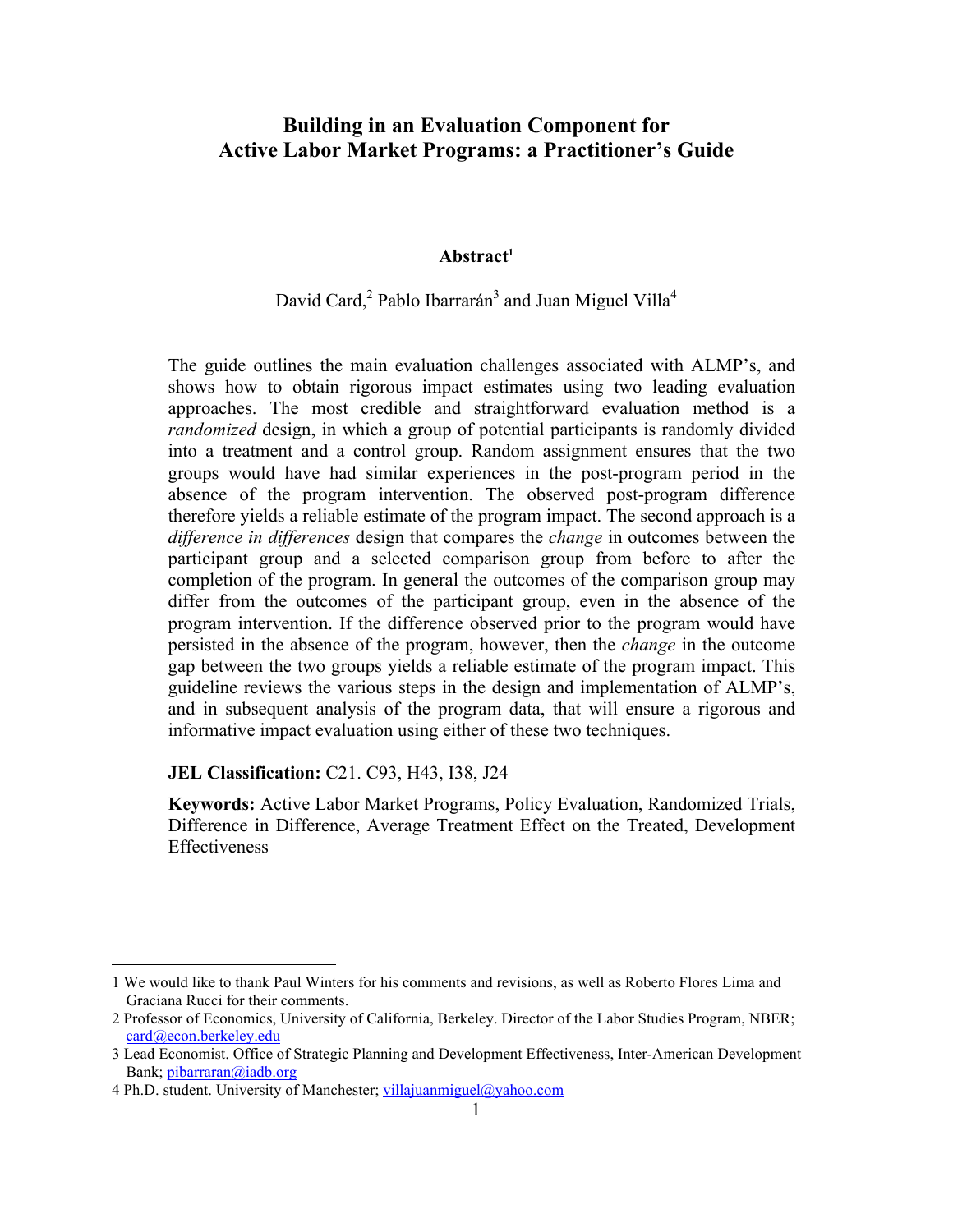# **Table of Contents**

| 1. Introduction                                                    | 5  |
|--------------------------------------------------------------------|----|
| 1.1 Purpose of the Guide                                           | 5  |
| 1.2 The Goal of an Evaluation                                      | 6  |
| 1.3 Two Basic Designs: Randomization and Difference in Differences | 6  |
| 1.4 Avoiding a "Broken Design"                                     | 8  |
| 2. Background Factors that Affect an ALMP Evaluation               | 10 |
| 2.1 Mandatory or Voluntary Programs                                | 10 |
| 2.2 Outcomes During the Program and After the Program              | 10 |
| 2.3 Selection of Program Participants                              | 11 |
| 2.4. Non-Compliance: No-Shows, Dropouts, and Crossover             |    |
| from Control to Program Group                                      | 13 |
| 2.5. Site Variation in Program Enrollment and Impact               | 14 |
| 3. Design Issues for an ALMP Evaluation                            | 16 |
| 3.1. Design Issues for Randomized Evaluations                      | 16 |
| 3.1.1 Recruitment and Screening                                    | 16 |
| 3.1.2 Baseline Survey and Randomization                            | 17 |
| 3.1.3 Sample Sizes                                                 | 18 |
| 3.1.4 Procedures for Filling Open Slots                            | 20 |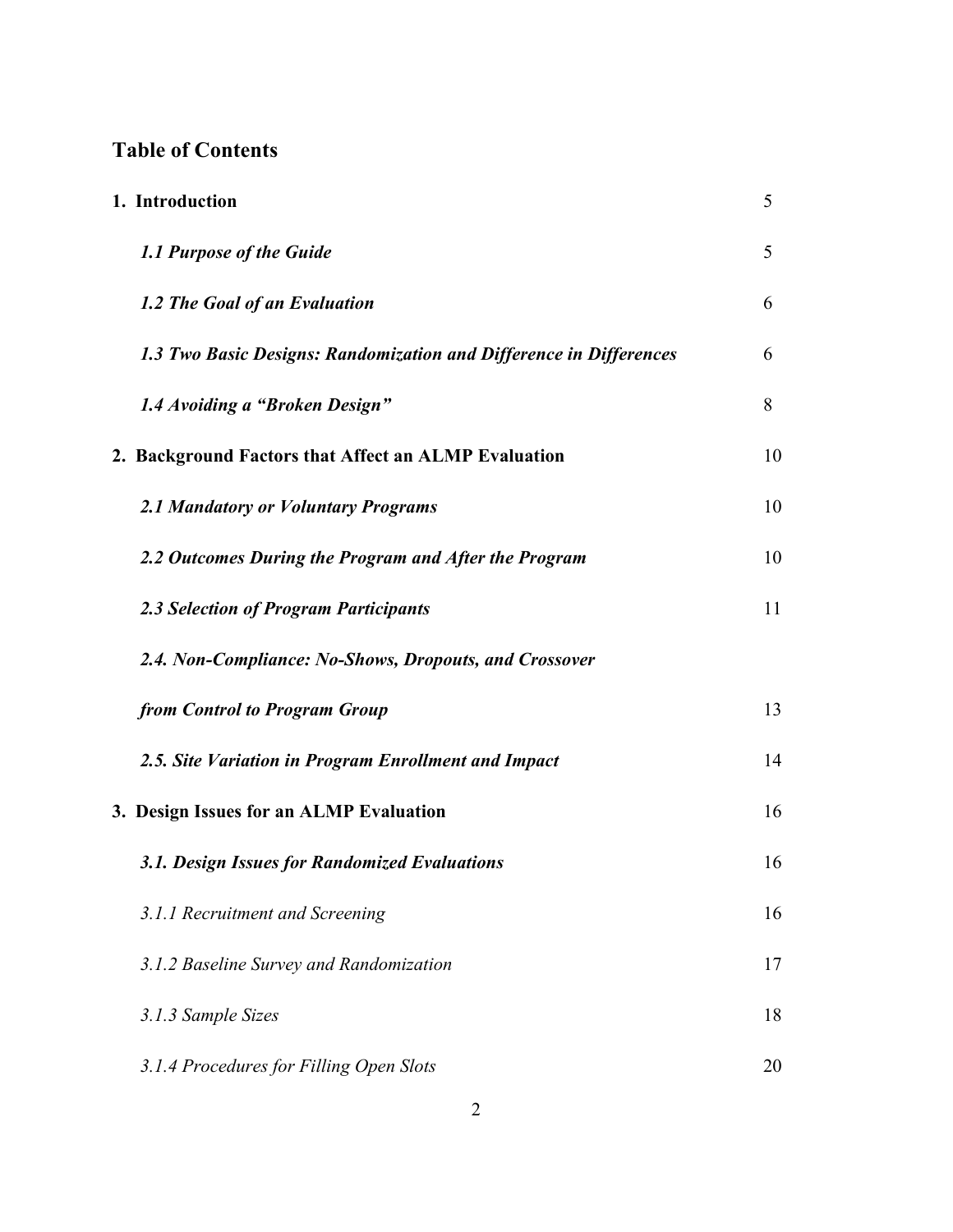| 3.1.5 Timing and Content of Baseline and Follow-up Surveys                     | 20 |
|--------------------------------------------------------------------------------|----|
| 3.2. Design Issues for Difference in Differences Evaluations                   | 22 |
| 3.2.1 Choosing a Comparison Group                                              | 22 |
| 3.2.2 Data Sources                                                             | 25 |
| 4. Monitoring Implementation and Collecting Site-Level Information             | 27 |
| 4.1. What Really Happened? The Importance of Monitoring                        | 27 |
| 4.2. Contextual and Site Effects                                               | 28 |
| 5. Ex Post Analysis                                                            | 29 |
| 5.1. Check List for a Randomized Design                                        | 29 |
| 5.1.1 Check of Randomization                                                   | 29 |
| 5.1.2 Check of Response Rates to Follow-Up Survey                              | 30 |
| 5.1.3 Analysis of Compliance /Cross-Over                                       | 31 |
| 5.1.4 Estimation of Intention to Treat Impacts, with and without Adjustments   | 31 |
| 5.1.5 Adjustment of Intention to Treat Estimates for Non-Compliance/Cross-Over | 32 |
| 5.2. Check List for a Difference in Differences Design                         | 33 |
| 5.2.1 Comparison of Pre-Program Outcomes for Participant Group                 |    |
| and Comparison Group                                                           | 33 |
| 5.2.2 Check of Response Rates to Follow-Up Survey                              | 34 |
| 5.2.3 Analysis of Compliance /Cross-Over                                       | 34 |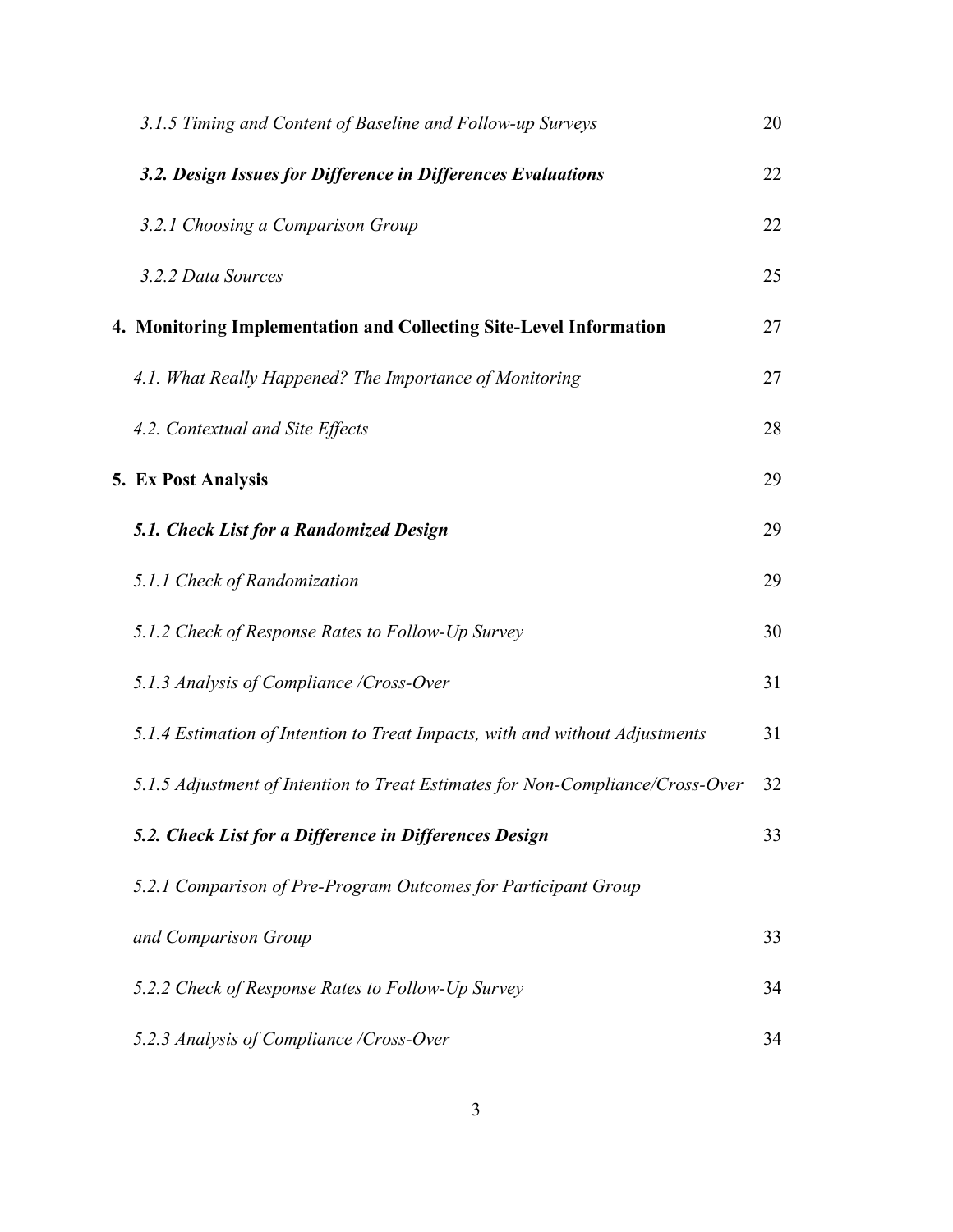| 5.2.4 Estimation of Intention to Treat Impacts, with and without Adjustments   | 34 |
|--------------------------------------------------------------------------------|----|
| 5.2.5 Adjustment of Intention to Treat Estimates for Non-Compliance/Cross-Over | 35 |
| 6. Example: Dominican Republic's Programa Juventud y Empleo - PJE              | 36 |
| 6.1. The Program and its First Evaluation                                      | 36 |
| 6.2. Applying the Check List for a Randomized Design to the 2009 JE Cohort     | 40 |
| 6.2.1 Check of Randomization                                                   | 40 |
| 6.2.2 Check of Response Rates to Follow-Up Survey                              | 41 |
| 6.2.3 Analysis of Compliance/Cross-Over                                        | 44 |
| 6.2.4 Estimation of Intention to Treat Impacts, with and without Adjustments   | 44 |
| 6.2.5 Adjustment of Intention to Treat Impacts for Non-Compliance/Cross-Over   | 46 |
| 7. Conclusions                                                                 | 48 |
| <b>References</b>                                                              | 49 |
| <b>Appendix A</b>                                                              | 52 |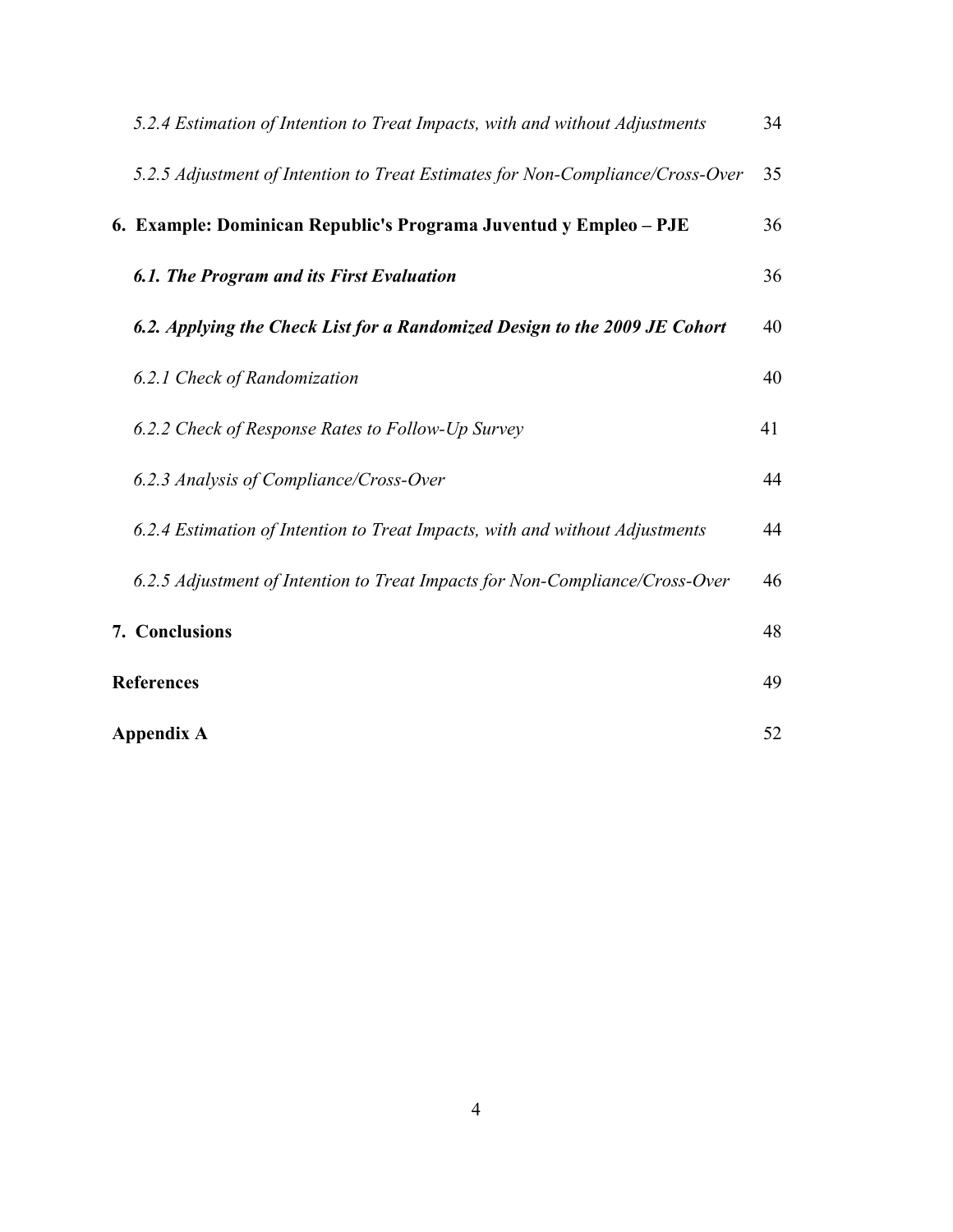# **1. Introduction**

### *1.1 Purpose of the Guide*

This guide is intended for practitioners who are designing an Active Labor Market Program (ALMP) that incorporates a rigorous evaluation component as part of the design. It offers guidance in the design of an evaluation, as well as practical advice on planning for a successful implementation. It does *not* provide a summary of the pros and cons of ALPM interventions. It is assumed that the decision to implement an ALMP has already been made, and that the user's goal is to provide credible and reliable evidence on the effectiveness of the approach.<sup>5</sup> It is also assumed that the primary objective of the program is to improve the *post-program* labor market outcomes of participants.

Active labor market programs include three broad classes of interventions –training programs, subsidized employment programs, and job search assistance programs– that are used in many countries to help labor market participants find and retain better jobs. 6 Despite their widespread adoption, the effectiveness of these programs remains controversial.<sup>7</sup> With the increasing emphasis in many governments and international agencies on evidence-based policy advice, it is important to understand which programs actually "work" −generating gains for participants that are large enough to justify their costs−and which are less successful.

Although useful insights into likely program success can be gained from a careful process analysis, a full understanding of the effects of a program requires a formal impact evaluation. A credible evaluation requires a rigorous methodological foundation. It also has to be carefully implemented according to the original design. Further, all stages of the evaluation must be fully documented to avoid any ambiguity in the interpretation of the results.<sup>8</sup>

 $\frac{1}{5}$  $5$  For an overview of active labor market policy issues, see Betcherman et al. (2000, 2004).

<sup>6</sup> The distinguishing feature of an *active* labor market program is that it requires participation by program recipients. Benefit programs like unemployment insurance are not generally considered as "active" labor market programs.

 $^7$  This is particularly true for developing countries, in particular LAC. In a recent meta-evaluation of ALMP (Card, Kluve and Weber, 2011) only a handful of evaluations referred to projects in developing countries. <sup>8</sup> Ibarrarán and Rosas (2009) review impact evaluations of job training programs in Latin America. Because of

limitations in the design, implementation, and documentation of these evaluations, however, it is impossible to reach strong conclusions or make precise recommendations.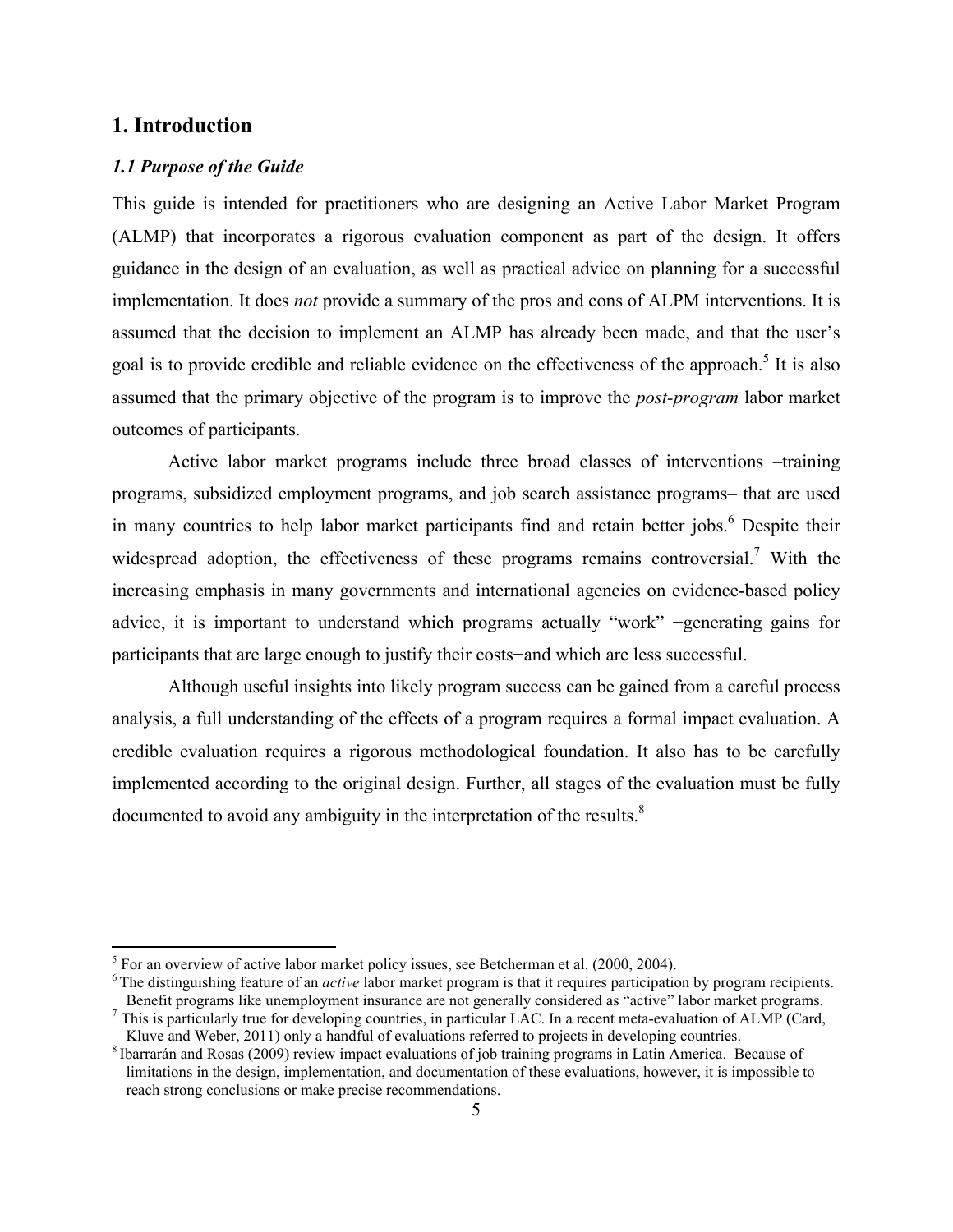# *1.2 The Goal of an Evaluation*

The primary goal of an ALMP evaluation is to provide objective, scientifically based evidence on the post-program impacts of the program. In most cases an evaluation will attempt to measure the extent to which participation raised the employment and/or earnings of participants at some point after completion of the program.<sup>9</sup> In general terms the "effect" or "impact" of a program represents the difference between the actual outcomes of program participants and their *counterfactual* outcomes if they had not participated. The fundamental problem for any evaluation is that these counterfactual outcomes can never be directly observed. An *evaluation design* is a systematic method for *estimating* these outcomes for the program participants, thereby allowing the analyst to measure the program's effects.

#### *1.3 Two Basic Designs: Randomization and Difference in Differences*

This guide considers two basic designs that are widely used in evaluating ALMP's. The first is a randomized experimental design (also known as a randomized controlled trial). In a randomized design, a group of individuals who satisfy the eligibility requirements for the program are randomly divided into two groups: the *treatment group*, who are assigned to receive the program, and the *control group*, who are assigned to *not* receive the program. Because assignment is random, the treatment and control groups would be expected to have similar experiences in the post-program period in the absence of the program intervention. Randomization therefore provides a simple method for constructing a counterfactual for the treatment group, using the observed outcomes of the control group.<sup>10</sup> The estimate of the program effect from a randomized evaluation is simply the difference in post-program outcomes between the treatment group and the control group.

It is important to emphasize the role of *random* assignment in this design. Other ways of selecting the beneficiary group will typically lead to differences between the post-program outcomes of those who participated in the program and those that did not, even in the absence of the program effect. When this occurs, the difference between post-program outcomes of the participants and the non-participants includes *both* the effect of the program *and* any differences

<sup>-&</sup>lt;br>9 <sup>9</sup> The question of what outcome(s) should be measured in a particular evaluation context is discussed in Section 3 of this guideline.

<sup>&</sup>lt;sup>10</sup> See Duflo, Glennerster and Kremer (2006) for a discussion and toolkit on the use of randomized methods in development economics.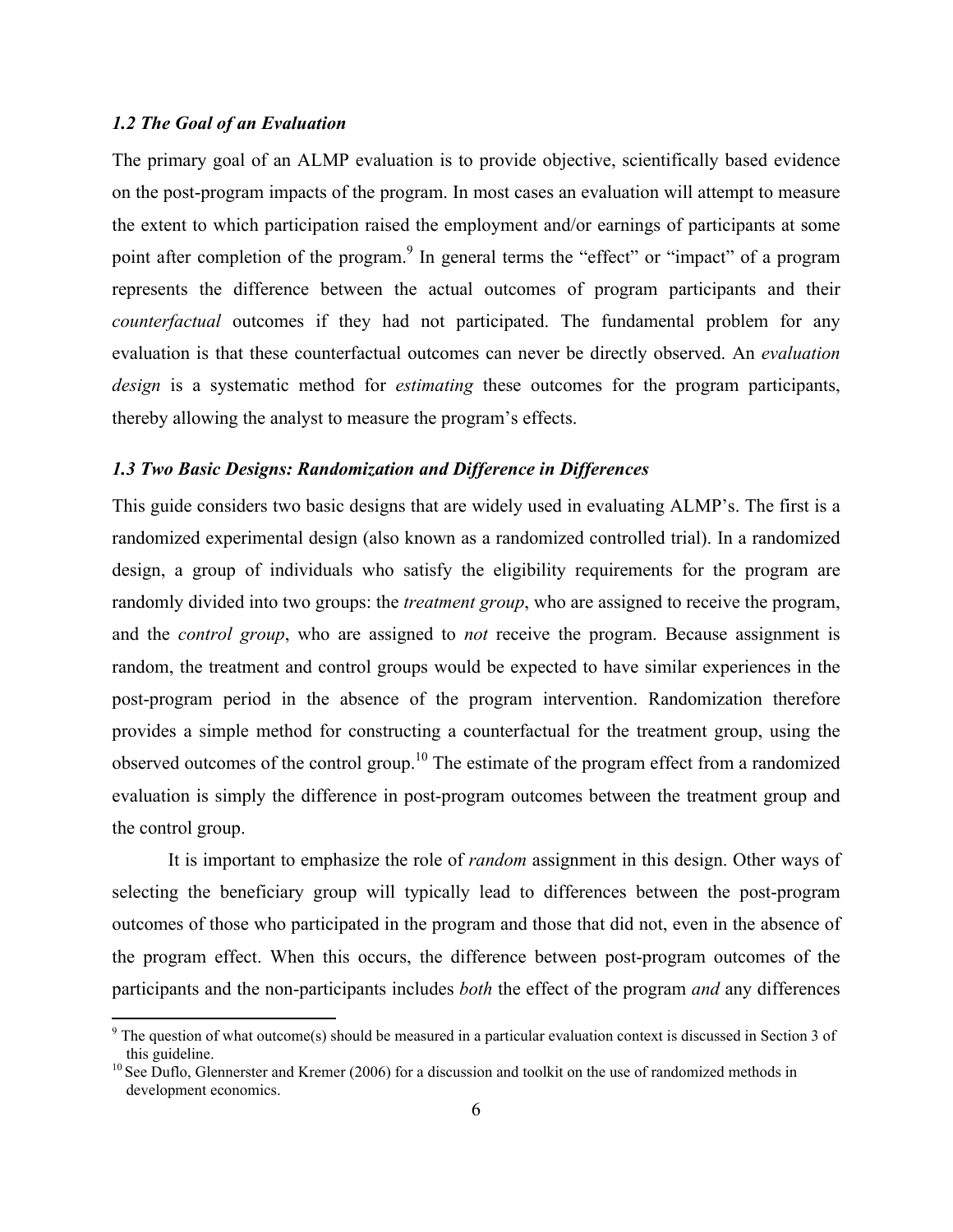that would occur even if the program had no effect. The latter are known as "selection biases", since they depend on the precise way that the participants are selected. Selection biases are averted in a randomized design because participants and non-participants are selected at random, and differ (on average) only because of their participation status. From a practical perspective, randomization is also a fair method to assign benefits among equally deserving and eligible individuals. When, as is often the case, demand for benefits exceeds the program's capacity to deliver them, random assignment is a transparent way to allocate participants to the available slots.

Although a randomized design is widely considered the gold standard for program evaluation, in many situations randomization is infeasible or unacceptable. In this case the analyst must adopt a non-experimental design. The second basic design considered in this guide is the so-called *difference in differences* (DD) design. DD designs are widely used in ALMP evaluations, and are generally accepted as one of the best alternatives to a randomized design.<sup>11</sup>

The DD design uses information from a non-randomly selected group of program nonparticipants –known as the *comparison group*– to construct the counterfactual outcomes of the participant group. In general, the observed difference in the post-program outcomes of the participant group and the comparison group will include both the true treatment effect, and the selection bias component due to underlying differences between the two groups. The idea of a DD design is to compare the difference in outcomes between the participant group and the comparison groups in some period *after* the participants have completed the program with the difference that existed *before* the program. Provided that the selection bias component is constant over time, the *change* in the difference between the participant group and the comparison group from before to after (i.e., the difference in differences) is an "unbiased" estimate of the estimated effect of the program.<sup>12</sup>

The *assumption* in a DD design is that any pre-program differences between the treatment and comparison groups would have remained fixed in the absence of the program.

 $11$  A third design, the so-called "regression discontinuity" (RD) design, can be used in special cases where selection of the program participants involves a rule that depends on an observable factor (like participant earnings in the previous period), with a sharp break (or "discontinuity") in the rules at some threshold. RD designs can yield highly credible evaluations but have not been used in the ALMP context because of the general absence of sharp thresholds in the eligibility rules. See Lee and Lemieux (2009) and DiNardo and Lee (2010) for a discussion of RD designs.<br><sup>12</sup> An "unbiased" estimate is one that on average yields the true value of the quantity being estimated.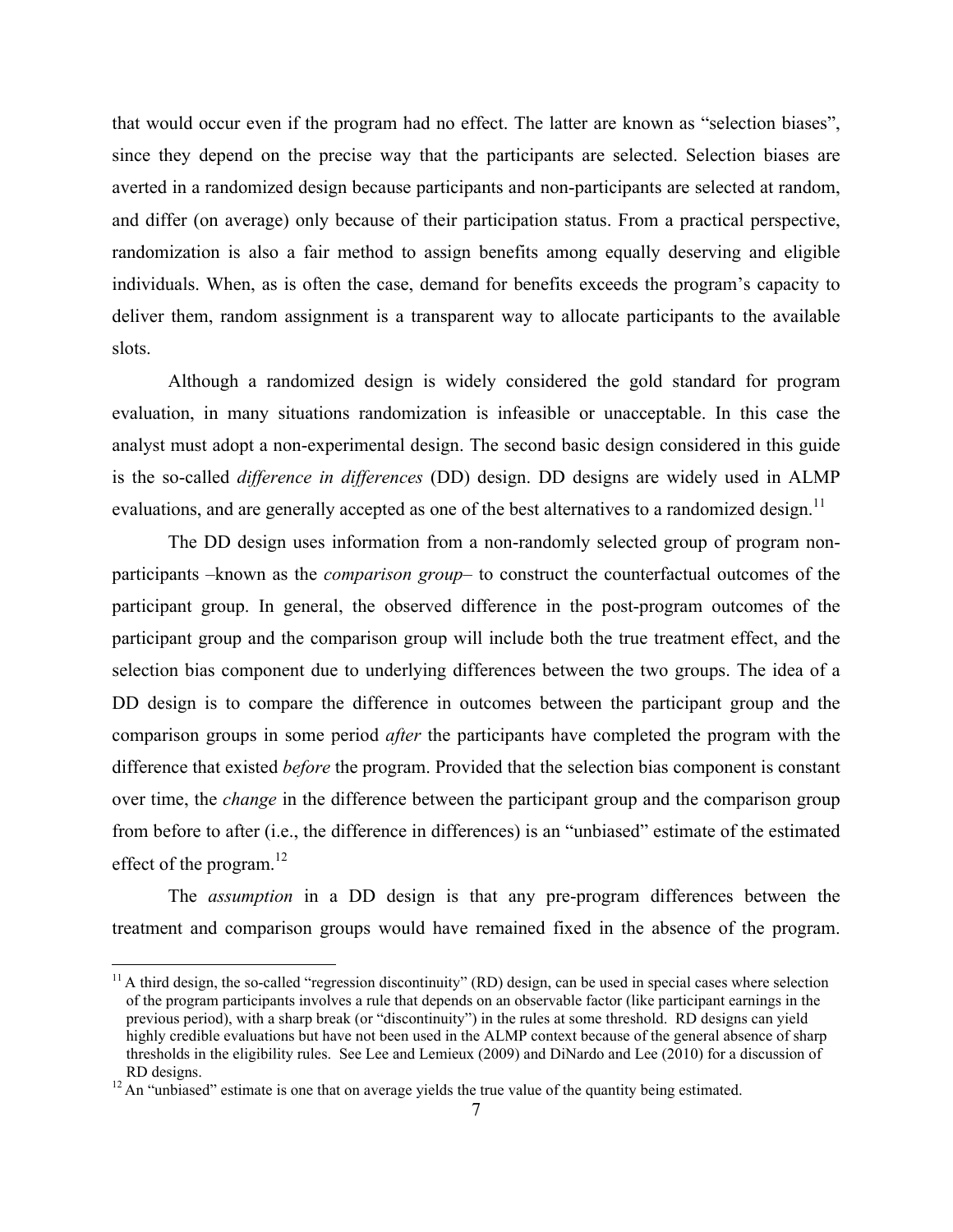Under this assumption, the post-program outcomes of the comparison group, adjusted for the pre-program differential, form a valid counterfactual for the post-program outcomes of the treatment group. Clearly, the integrity of a DD design hinges on whether it is really true that the pre-program difference between the participants and the comparison group would have persisted in the absence of the program. If so, the design is valid. If not, program impacts estimated from a DD design contain a selection bias component, and will be biased.

An extension of the difference in difference design involves the use of *matching techniques* to narrow the subset of the comparison group that is used to construct counterfactuals for the participant group. In a *matched difference in differences* design the comparison group is selected from a broader set of potential comparisons using a procedure that ensures that the preprogram characteristics of the selected comparison group closely match the pre-program characteristics of the treatment group.<sup>13</sup>

Note that one could use a DD approach to estimate program effects in a randomized design. Under the assumption of random assignment, however, the pre-program difference between the participant group and the comparison group will be close to zero, and there is little or no gain in using the DD, rather than simply the post-program difference, as an estimate of the impact of the program. Indeed, the existence of a pre-program difference in the outcomes of the treatment and control groups provides evidence of a potential failure of the random assignment process (see section 5, below).

# *1.4 Avoiding a "Broken Design"*

Randomized and DD designs are straightforward evaluation methods that rely on simple comparisons to measure the impacts of a program. The simplicity and transparency of these designs enhance their credibility among policy makers. Since non-technical readers can understand the basis for the estimated impacts arising from these designs, they can have greater confidence in their validity and place greater weight on the findings.

Nevertheless, there are many details in the implementation of both designs that can go

<sup>&</sup>lt;sup>13</sup> The extension to *matched difference in differences* is conceptually simple, and requires the same information as is required for a standard difference in differences (DD) design. Details on matching and matched DD analysis methods are provided in a separate guideline on Propensity Score Matching. (Heinrich, Maffioli and Vázquez, 2010)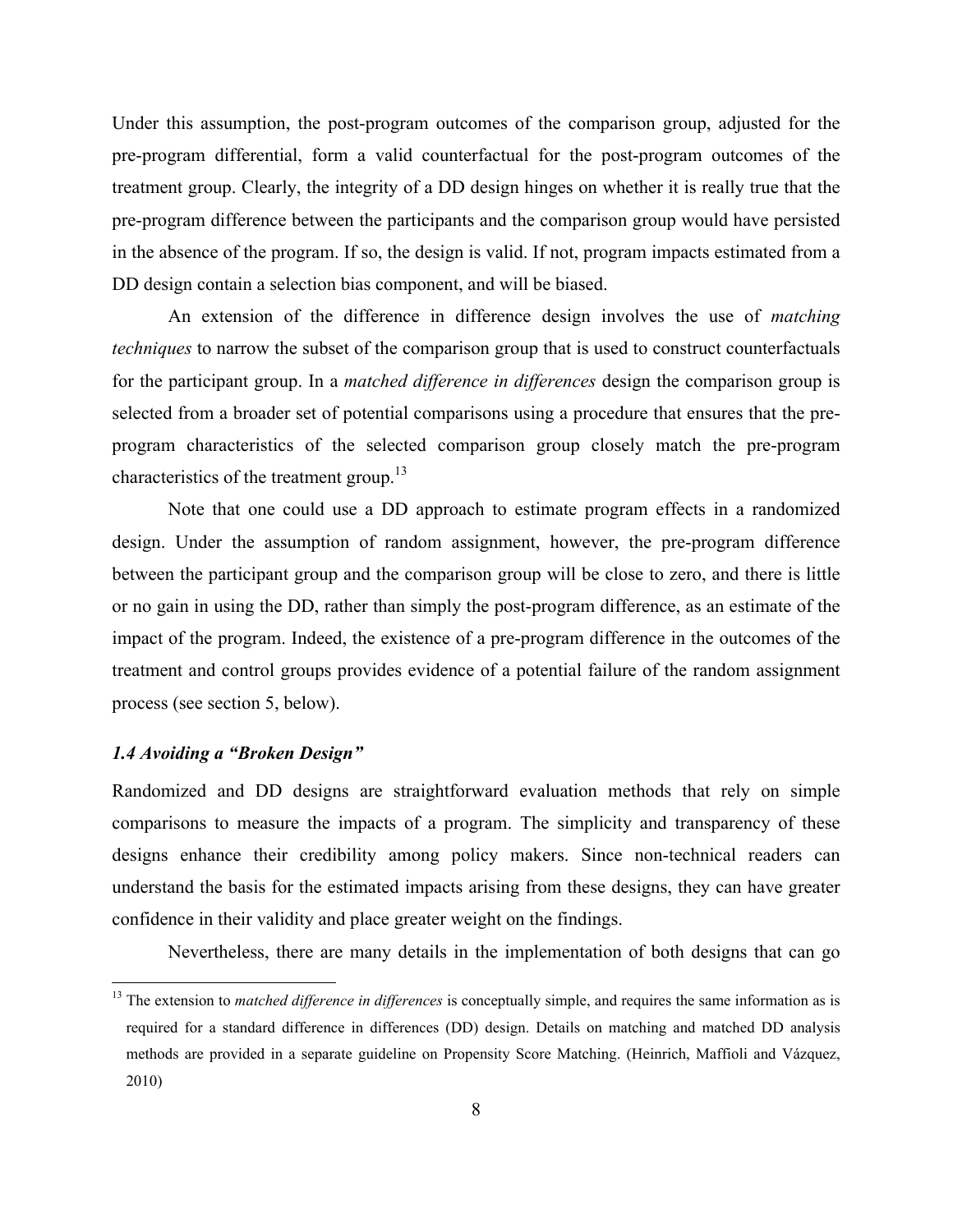wrong. When that happens, the evaluation design is compromised and the analyst has to invoke additional assumptions and/or use statistical techniques to try to fix the broken design. Unfortunately, the findings from a broken design often depend on the particular assumptions and/or techniques used in the analysis. The resulting ambiguity can lead to disagreements among analysts and confusion among policy makers. Many times the findings from a broken design are simply ignored.

Although many things can go wrong in an evaluation, experience suggests that careful attention to planning can reduce the chances for errors and omissions that lead to a broken design. The purpose of this guideline is to help evaluation designers plan ahead and be prepared for some of the most common problems that arise in the evaluation of active labor market programs. The next section begins with a background discussion of the common features of active labor market programs that need to be taken into account in any evaluation project. Section 3 then turns to a discussion of the basic elements in the two types of designs, including the design of data collection procedures. Section 4 discusses the critical importance of a careful monitoring system to oversee implementation (particularly of randomized evaluations), and the value of site-level contextual information. Section 5 presents a brief discussion of issues pertaining to the analysis and interpretation of findings from an evaluation. Section 6 presents an extended example of the application of the ideas to a "real" evaluation of an ALMP in Dominican Republic.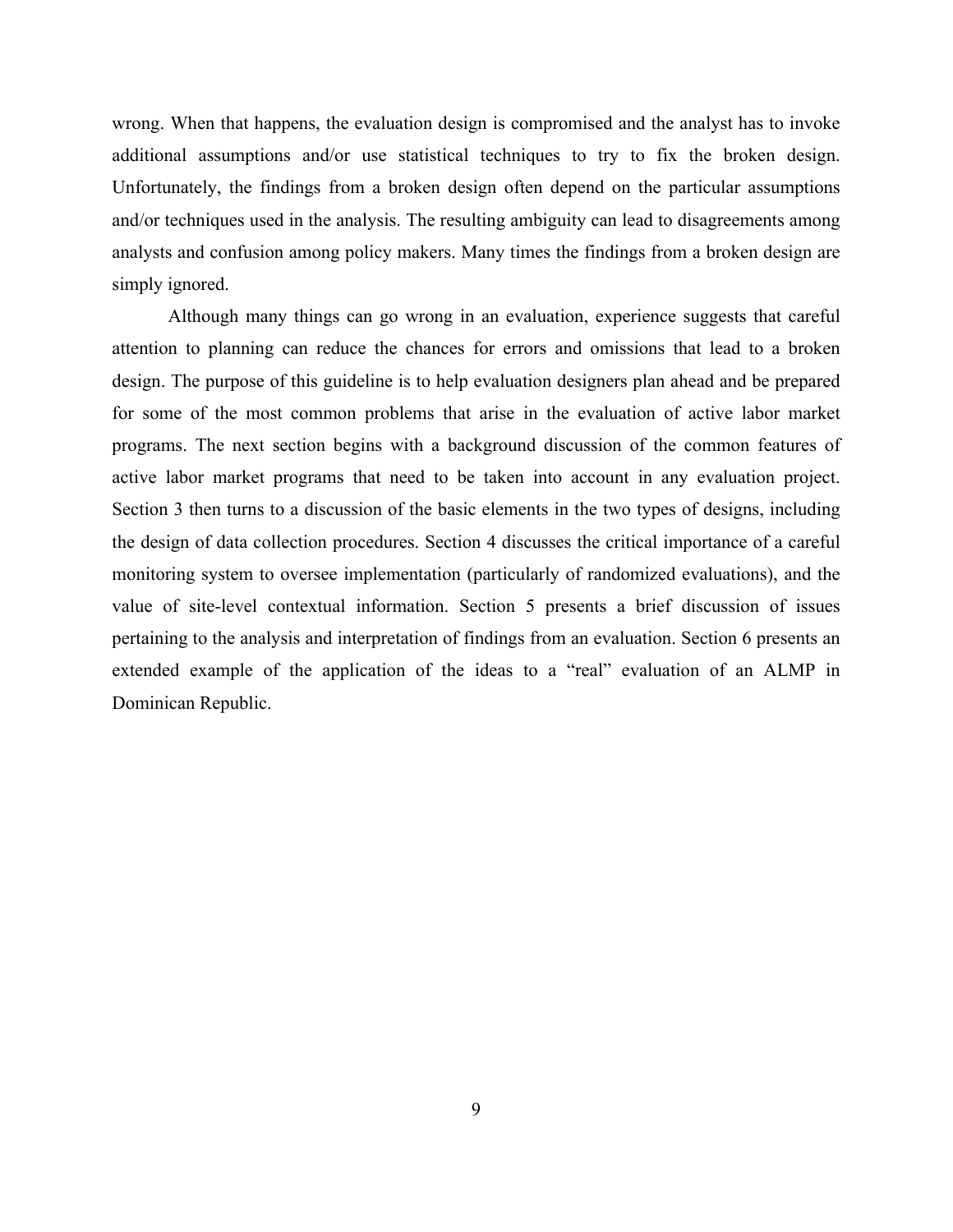# **2. Background Factors that Affect an ALMP Evaluation**

The nature of active labor market programs, and the types of people who choose to enroll in these programs, affect many aspects of the design of a valid evaluation. As background for a more detailed discussion of design issues in Section 3, this section presents a brief overview of some of the most common features of ALMP programs and participants. Understanding which of these features are likely to be present in a particular setting will help in formulating the appropriate design.

#### *2.1 Mandatory or Voluntary Programs*

A fundamental characteristic of an ALMP is whether the program is *mandatory* or *voluntary*. Mandatory programs are built into the unemployment compensation systems of many developed countries. In these settings, beneficiaries are *required* to participate in an active labor market program after receiving benefits for a certain amount of time.<sup>14</sup> Voluntary programs, in contrast, recruit participants from a wider pool of applicants who can decide whether or not to participate.

This guide focuses on the evaluation of voluntary active labor market programs.<sup>15</sup> Specifically, it is assumed that the ALMP in question is offered at a site or group of sites to people who present themselves as potential participants and satisfy the appropriate eligibility screening for the program (e.g., meet the age criteria for a youth program, or the family income criteria for an income-targeted program). The fact that the participants have willingly applied to participate in the program at a certain time has to be considered carefully in designing an evaluation, particularly if a non-experimental (DD) design is being used.

## *2.2 Outcomes During the Program and After the Program*

Active labor market programs are distinguished from *passive* programs (like conventional unemployment benefits) by the requirement that participants attend classes, work in a subsidized job, or participate in workshops or similar activities. During the period of actual program participation there is a *mechanical* relationship between program status and outcomes like employment and income. In a classroom training program, for example, program participants

<sup>&</sup>lt;sup>14</sup> For example, see Sianesi (2004) for a discussion of mandatory ALMP's in Sweden. <sup>15</sup> So far, only voluntary ALMP have been implemented in Latin America and the Caribbean.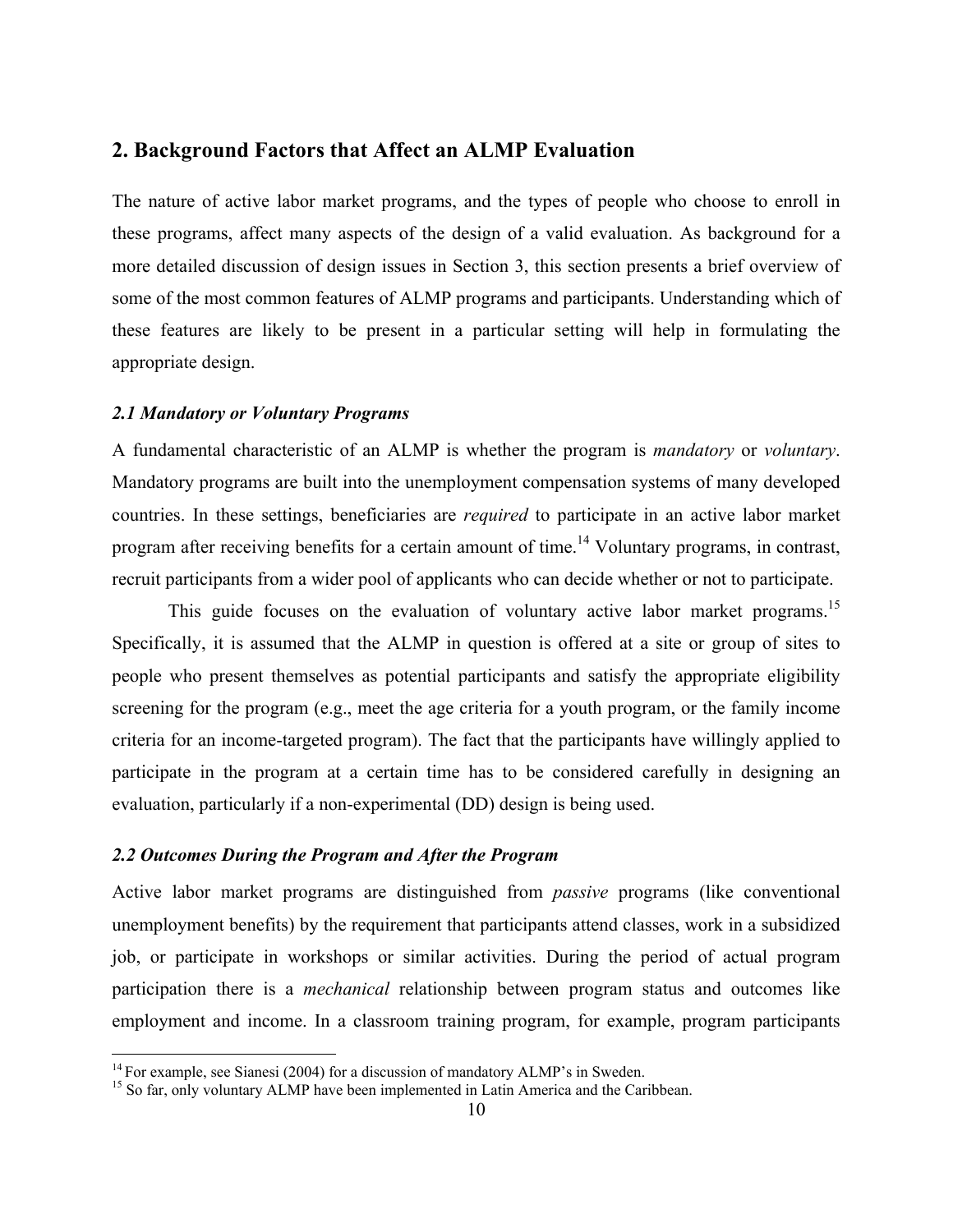generally have *lower* employment rates and earnings than they would have had in the absence of the program. 16 By comparison, subsidized employment programs mechanically *increase* participants' employment and earnings while they are in the program. It is important to distinguish these "within-program" effects from any impact of the program on post-program outcomes. A key issue in designing an evaluation is making sure that the analysis can distinguish between the mechanical within-program effects and any lasting impact on post-program outcomes. Normally, this means that information on participants' outcomes must be available for a period well beyond the expected completion date for the program.

#### *2.3 Selection of Program Participants*

A key concern in the design of evaluations for voluntary ALMP's is the selection process that leads participants to volunteer for the program. In many cases, those who present themselves for a program have recently experienced a job interruption and are interested in participating in the program as a way to improve their chances for re-employment. As was first noted by Ashenfelter (1978), such people normally experience a rebound in employment and earnings, even in the absence of a program intervention. This rebound (or "mean reversion") effect makes a DD evaluation particularly challenging.

To understand the nature of the problem, consider a group of people who are all observed to be out of work at some reference date. Figure 1 shows the time-profile of the employment rate for such a group. Since everyone is currently unemployed, the employment rate in the reference month, denoted as "month 0" in the graph, is 0. Some of the group lost their job very recently (months -1, -2, etc.) whereas others have been searching for much longer. Consequently, the average employment rate of the group is declining steadily from month **-**12 (one year before the reference date) to 0% in the reference month. The figure also shows the hypothetical employment rates of the group in the months *after* the reference date (months 1, 2,...). Since some fraction of unemployed people typically find jobs and move into employment, the employment rate in these months is gradually rising, even in the absence of any program intervention.

Participants in many active labor market programs have been found to exhibit a pattern of

<sup>&</sup>lt;sup>16</sup> Such an effect is known in the ALMP literature as an incapacitation effect, and represents the opportunity cost of program participation, similar to the lower employment rate observed among people who are enrolled in school.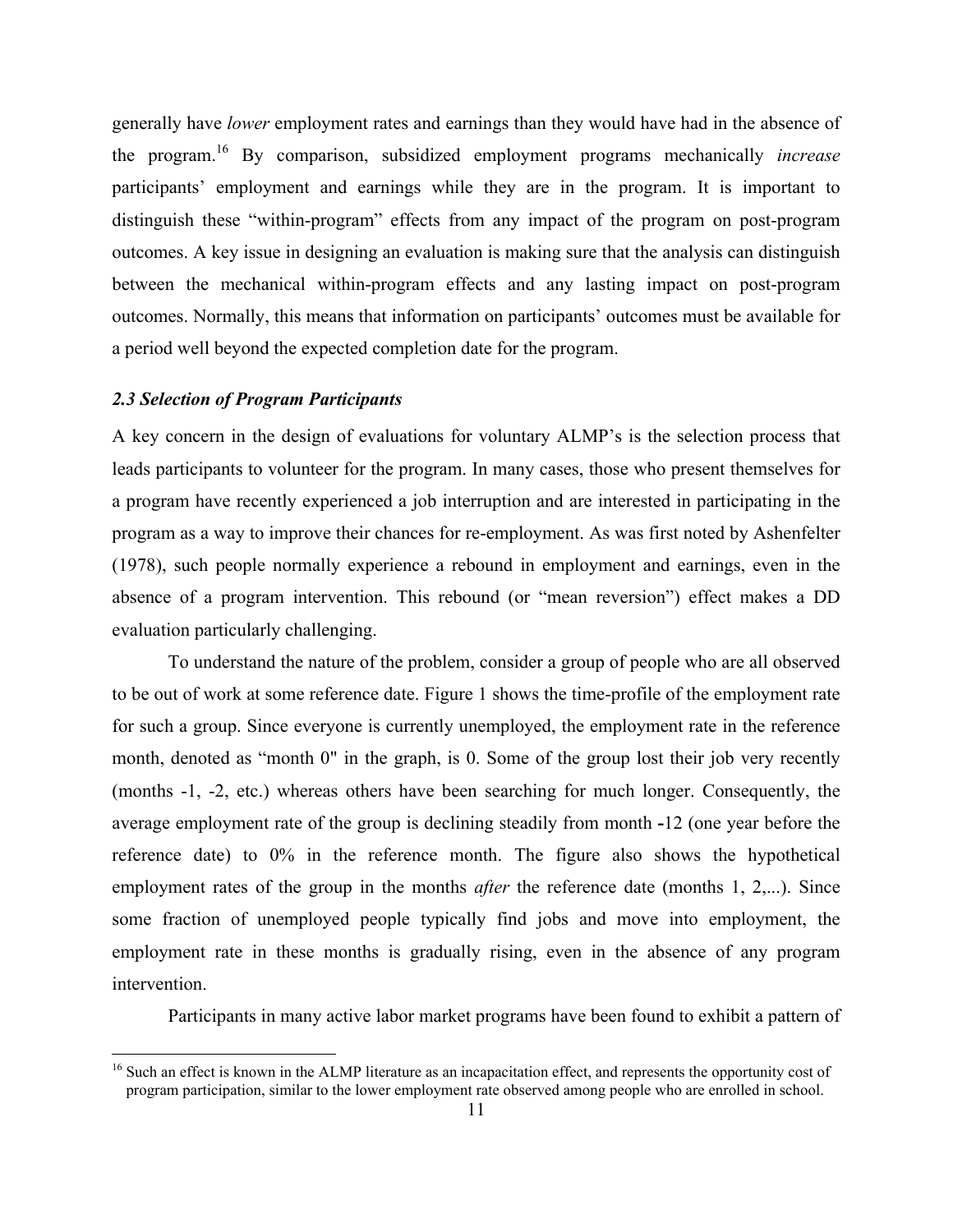declining employment and earnings in the period prior to entering the program, similar to pattern during months **-5** to **0** in Figure 1. This phenomenon, known as "Ashenfelter's dip", is most obvious in programs targeted to recent job losers, but is also evident in programs for other disadvantaged groups. Program selection based on current unemployment will often lead to a participant group whose labor market outcomes are temporarily depressed below their long-run or "permanent" level. Even if the program has no effect, we would expect to see a gain in the outcomes of the treatment group in the post-program period as these temporary factors are resolved.



**Figure 1. The "Ashenfelter dip"**

A valid evaluation requires some way of measuring the counterfactual outcomes for the program group, accounting for any expected rebound effect. A randomized design solves this problem by randomly assigning some potential enrollees to the treatment group and some to the control group. For a DD evaluation, however, there is no guarantee that the comparison group would be expected to experience a similar rebound. One solution is to find a comparison group that has experienced a parallel "Ashenfelter dip" and use their subsequent outcomes as the basis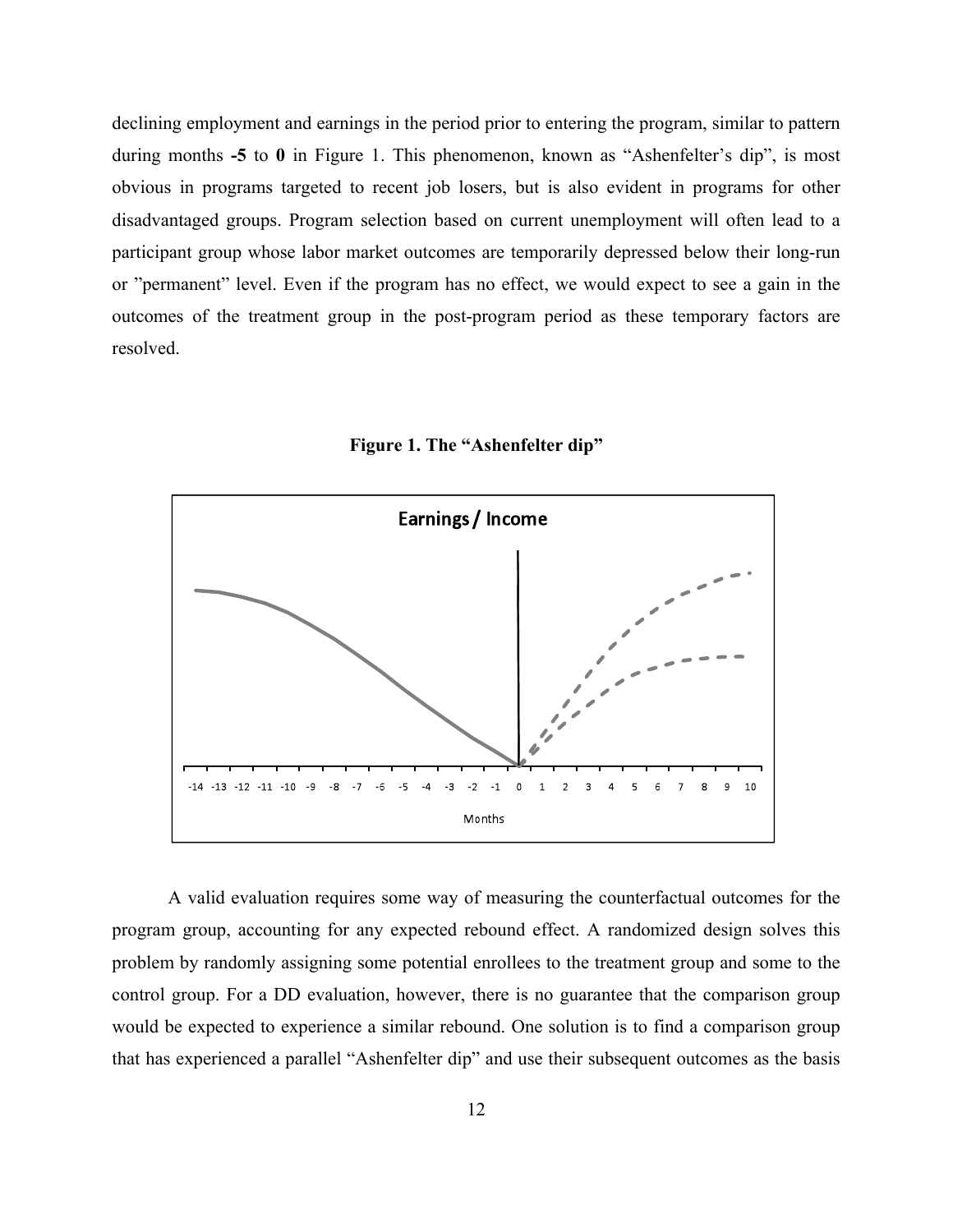for the counterfactual. Another is to use information on pre-program earnings or employment for *several periods* prior to program entry in forming a model-based version of a DD specification (see e.g., Card and Sullivan, 1988). In either case, information is needed on the outcomes of the treatment group *and* the comparison group for *several periods* prior to the program (typically for at least one year, and ideally longer).

Even when extensive data on pre-program outcomes are available, a second set of concerns arise when potential participants in a voluntary ALMP can assess their likely gains from participating in a program, and use this information in deciding whether to participate. In such cases it may be difficult to ensure that the outcomes of the comparison group adequately reflect the counterfactual outcomes of the program participants. A related problem arises when program operators select applicants who are most likely to have positive post-program outcomes, using information that is not available to the evaluation analyst.<sup>17</sup> Unless a similar screening process can be applied to the comparison group, a DD evaluation may overstate the impact of the program.

#### *2.4. Non-Compliance: No-Shows, Dropouts, and Crossover from Control to Program Group*

In many voluntary ALMPs a substantial fraction of people who are assigned to the program will either fail to register for the program (so-called *no-shows*) or will drop out prior to completion of the program (*dropouts*). Indeed, it is rare to achieve program completion rates over 80 percent and rates as low as 50 percent are common. Failure to anticipate the problems caused by noshows and dropouts is one of the leading causes of a broken design in ALMP evaluations. Closely related to the problem of dropouts and no-shows is the possibility that people assigned to the control group manage to enroll in a very similar program (or in the same program at another site). While non-compliance (or "cross-over") by members of either the program group or the control group does not invalidate an evaluation design, it does complicate the interpretation of the results, and means that the evaluation has to collect data on the actual program participation rates of the program group and the control group.

The validity of a randomized design relies critically on the equivalence between the observed outcomes of the control group and the counterfactual outcomes of the treatment group.

<sup>&</sup>lt;sup>17</sup> This process is known informally as *cream-skimming*, and may be particularly relevant in cases where program operators receive financial incentives based on the post-program outcomes of their clients.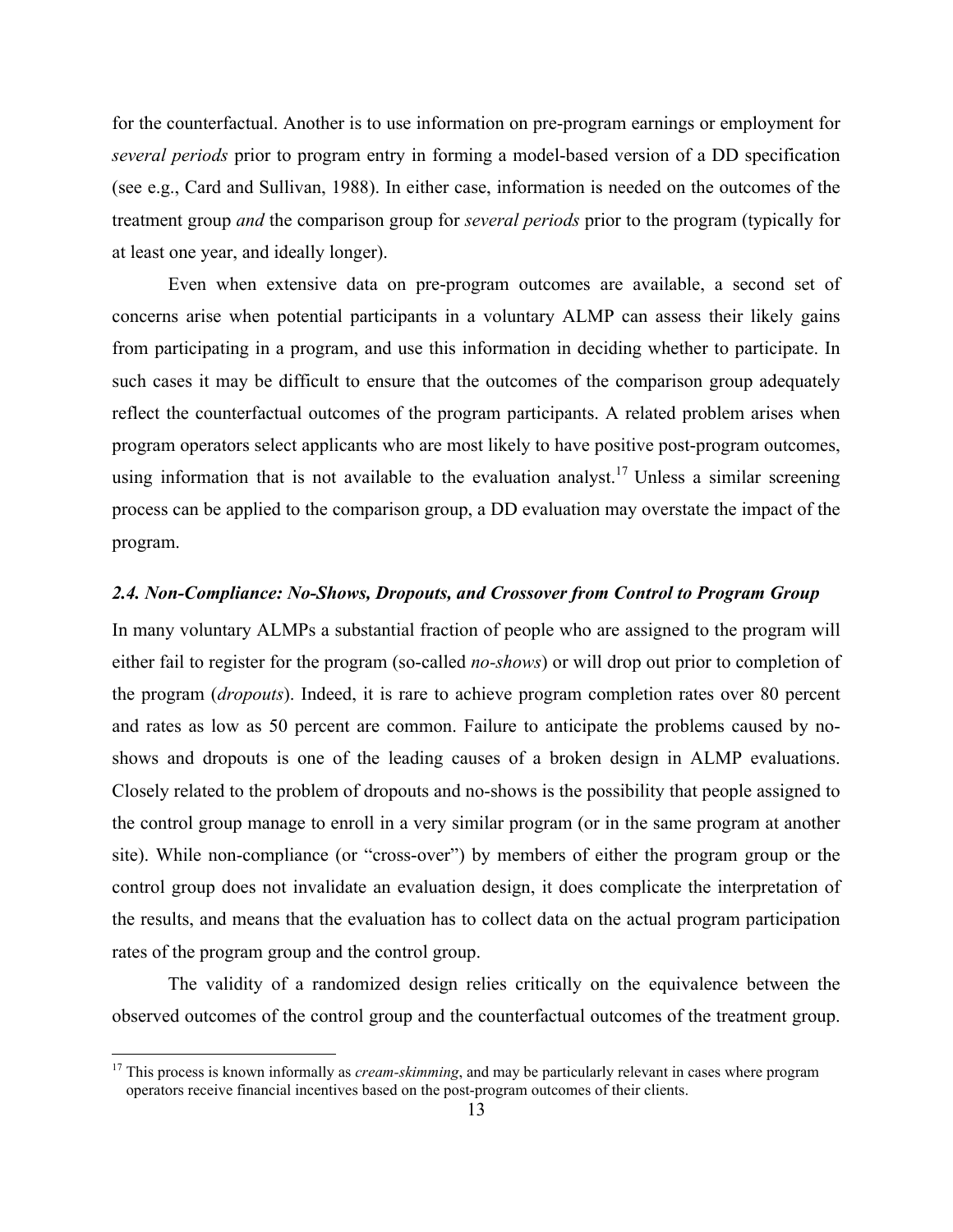In most cases this equivalence is compromised when members from one group or the other are dropped or lost. For this reason, the analysis of a randomized design should be based on a comparison of the initially-assigned treatment and control groups, using data on *everyone* who was initially assigned to these groups. In the experimental evaluation literature this is known as an *intention to treat* analysis. <sup>18</sup> As discussed in Section 5, below, results from an intention to treat analysis can usually be adjusted after the fact for the non-compliance or cross-over behavior of the groups.

A critical but easily overlooked principle is that *no-shows and dropouts have to be included* as part of the treatment group. A valid design requires post-program outcome data for *everyone* in the treatment group, regardless of whether they actually completed (or even started) the program.

Likewise, *everyone* assigned to the control group has to be followed and included in the analysis, including people who participate in the program at some later date (or participate in other similar programs).<sup>19</sup> The need for including everyone, including dropouts and no-shows, means that the information required to track people for inclusion in post-program surveys *must*  be collected at the time of random assignment, since after that point some people inevitably "disappear."

The same general principles apply to DD designs. Outcomes for people who are part of the designated treatment group should be included regardless of whether they completed the program. Likewise, outcomes for everyone in the designated comparison group should be included in the construction of the DD counterfactual. As in a randomized design, the outcomes of the two groups can be adjusted after the fact for cross-over behavior.

### *2.5. Site Variation in Program Enrollment and Impact*

Most ALMPs are offered at multiple sites, with site-to-site variation in the characteristics of the potential program enrollees and in the quality of program services.<sup>20</sup> This variation has a number

<sup>&</sup>lt;sup>18</sup> People assigned to the treatment group who fail to participate, or those assigned to the control group who actually participate, are known in this literature as "cross-overs".

As discussed in Section 3, special attention should be paid to procedures for filling the slots left open by the noshows and dropouts, to ensure that this process does not compromise the validity of the control group.<br><sup>20</sup> For classroom programs, the training and ability of instructors may vary from site to site. The quality of on-the-

job training and subsidized employment programs is determined in part by the characteristics of participating employers, which also vary from site to site.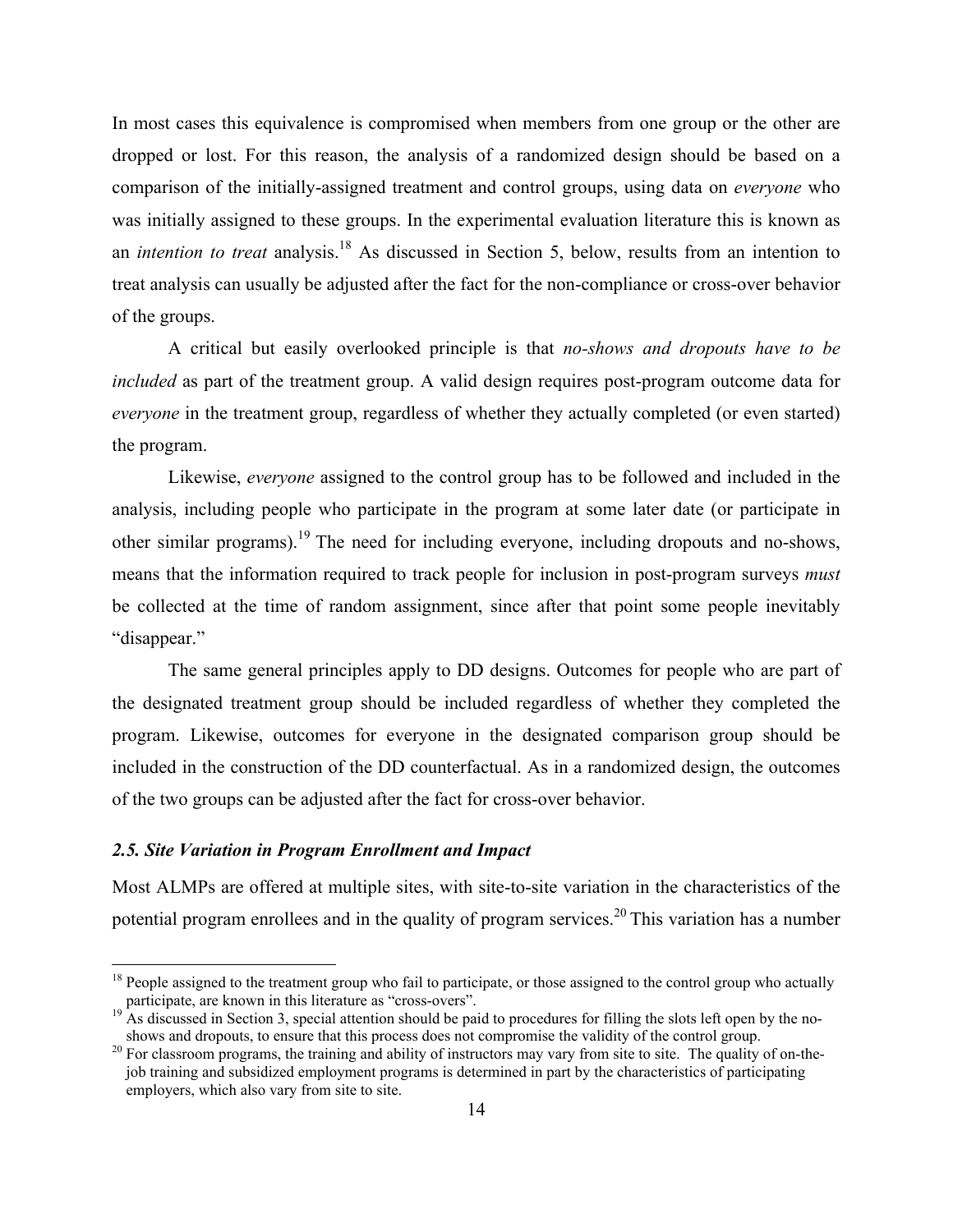of implications that need to be addressed in planning an ALMP evaluation. Most importantly, when a program is implemented in multiple sites the design must include adequate resources for monitoring the implementation *at all sites*. Monitoring is particularly important in a randomized design because the validity of the design depends on proper implementation at each site. In particular, a randomized evaluation has to maintain balance across sites between the treatment and control groups (i.e., equal fractions of the two groups at each site). As discussed in section 3, the randomization procedure should be designed to ensure balanced assignment. Moreover, checks should be built in to the implementation process to ensure that sites actually enroll the full complement of people who are assigned to receive treatment at the site, and prevent people assigned to the control group from receiving services. It is also important to keep a record of the site information for both the treatment and control groups to allow an ex post analysis of the assignment process.

Site information can also be very useful in defining an appropriate comparison group for a DD design. As discussed in Section 3.2, comparison samples are often drawn from larger populations, using a matching procedure to construct a sample that has the same distribution across sites as the treatment group.

Finally, site variation can be an important in understanding differences in measured program effects. For example, if an evaluation is comparing two types of programs, and one type of program is mainly offered at one set of sites, while the other program is mainly offered at other sites, then site information is needed to separate the effects of site-specific effects from any differential impacts of the two programs.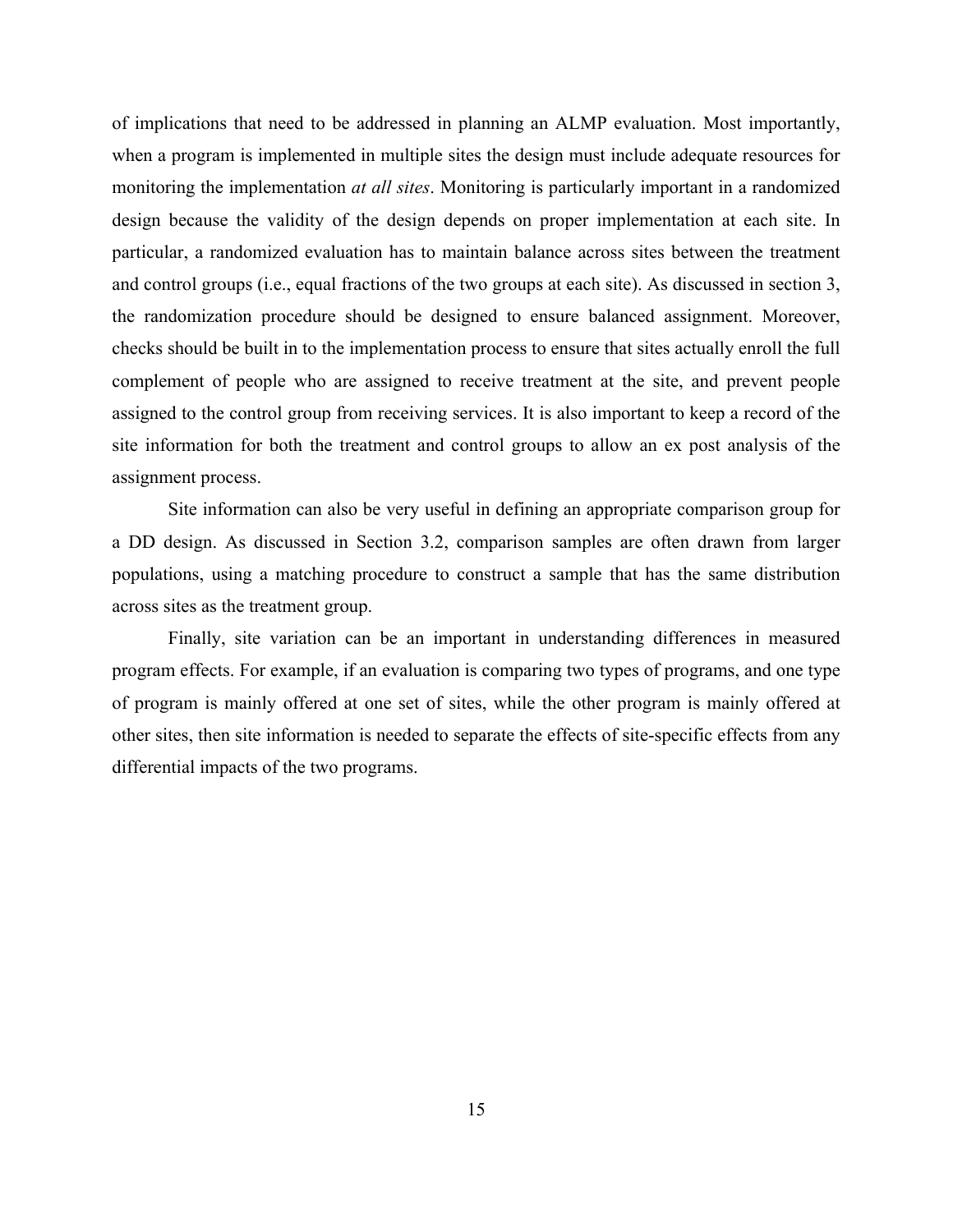# **3. Design Issues for an ALMP Evaluation**

This section turns to an overview of the main steps in planning an evaluation design. For simplicity the two types of designs are treated separately, although there is obviously some overlap in the issues affecting the two designs.

# *3.1. Design Issues for Randomized Evaluations*

Planning for a randomized evaluation has to address five basic questions:

- i. How and where will potential members of the sample be recruited and screened?
- ii. How and when will the baseline survey and randomization be conducted?
- iii. What are the sample sizes for the treatment and control groups?
- iv. What are the procedures for filling slots left open by no-shows and dropouts?

v. When will the baseline survey and follow-up survey(s) be conducted, and what questions will be included in these surveys?

#### *3.1.1 Recruitment and Screening*

Most ALMP evaluations involve programs that are offered by existing public or private-sector service providers at established sites. Typically the evaluation will recruit participants from the regular flow of clients at each site. In some cases, all the clients who appear at a specific set of sites in some time period will be incorporated into the evaluation. In other cases only a fraction of the clients who appear each day or week will be included. The size of the evaluation sample, relative to the flow of new clients at the program sites included in the evaluation, will determine how long the recruitment phase of the evaluation has to continue.

Because only a fraction of all the people recruited to a randomized design are assigned to actually receive the program, intake for an evaluation may disrupt the normal flow of clients into an ongoing program.<sup>21</sup> This is not a particular concern in a setting where there are many more applicants than available program slots: in these cases randomization serves as a convenient and objective rationing device. In settings where the regular flow of recruits is needed to fill the

 $21$  For example, if 100 new clients present at the program sites each month, and there are 80 open program slots each month, then at most 40 people per month can be recruited into the evaluation: 20 will be assigned to the program (along with the other 60 new clients who are not part of the evaluation) and 20 to the control group.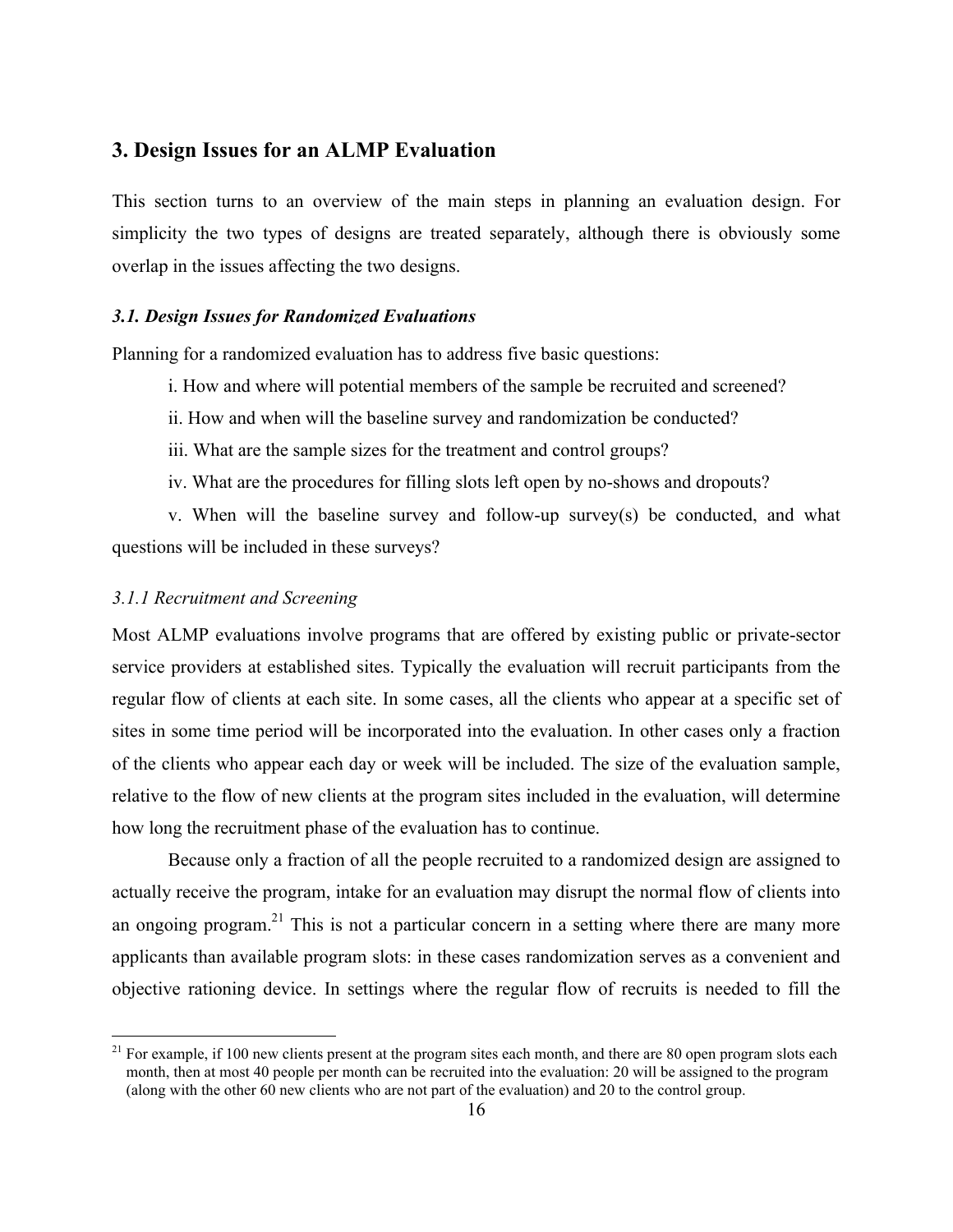available program slots, however, program operators may object to having some of their potential clients allocated to the control group, and may try to over-ride the assignment process. *It is extremely important to know in advance whether this is likely to occur.* If so, planning for the evaluation may have to include a budget for extra recruitment effort to increase the flow of new clients, and extra resources to closely monitor compliance with recruiting protocols.

ALMP participants are often required to satisfy certain targeting criteria: for example, a program may be limited to unemployed men and women between the ages of 16 and 54 whose family incomes are below some threshold. Normally the same eligibility screening procedures and rules should be used to select participants for the evaluation. Whenever possible the eligibility screening data should be retained and made a part of the evaluation data set.

# *3.1.2 Baseline Survey and Randomization*

Once participants for the evaluation have been screened, they have to complete the baseline survey and be randomized into the treatment and control groups. 22 Randomization *after* the baseline survey ensures that respondents are unaware of their program group status (i.e., treatment or control group) when they complete the survey, thus eliminating any concern that assignment status influences the answers to the baseline survey. The content of the baseline survey is discussed below. Normally, the survey should collect basic information on individuals in the evaluation (age, gender, education, family circumstances) as well as information on the same outcomes as will be considered in the evaluation (e.g., earnings and employment status in the period just prior to the baseline date). Such information will allow a check that randomization was correctly implemented, and can also be used to help interpret the outcome results.

The randomization process itself should be designed to meet two key objectives. First, the process must be carefully controlled and documented: normally the assignment process should be conducted through a centralized office using a random number generator (or some other verifiable randomizing device). Second, the process should be designed so *everyone* who has completed the baseline survey has the same probability of assignment to the treatment group

<sup>&</sup>lt;sup>22</sup>Prior to being randomly assigned it may be necessary to obtain the participants' informed consent that they agree to be a part of the experiment.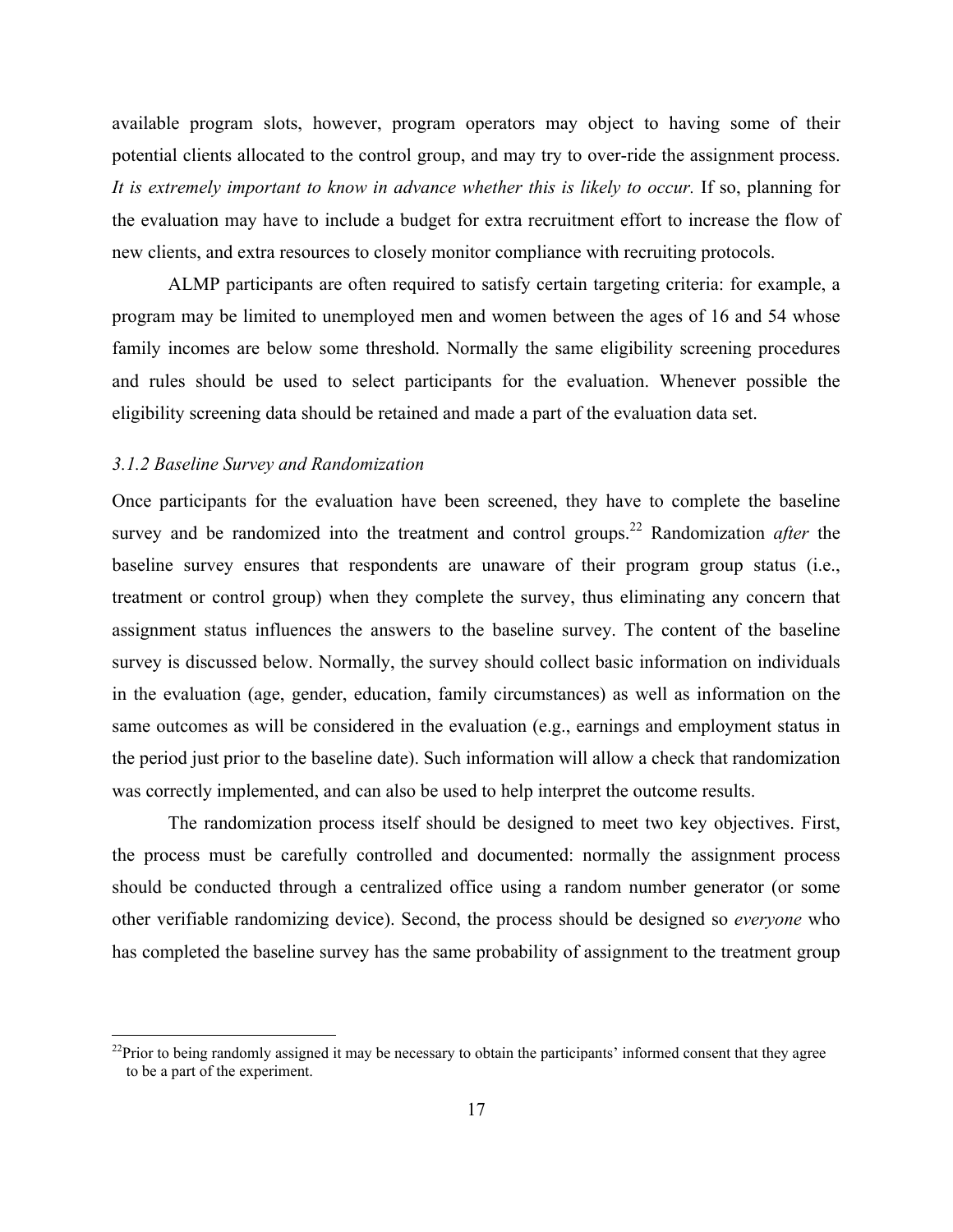(normally 50%). <sup>23</sup> Although more complex *stratified* designs are possible (e.g., designs that allow different probabilities of assignment to the treatment group at different program sites), these designs are more difficult to implement and analyze. In most cases the potential costs of a stratified design far outweighed the benefits.

After randomization individuals who are assigned to the treatment group enter the program and receive the normal services offered to participants. In many cases only a fraction of those who are assigned to the treatment group will actually complete the program, though as emphasized above *all those initially assigned to treatment* should be included as part of the group in all future surveys and analysis. Ideally, individuals who are assigned to the control group are actively prevented from receiving program services for a period of time (e.g. one or two year) after random assignment. Typically this means that names and addresses of control group members are entered into an "embargo list" of people who cannot receive services. A complete embargo may be difficult to enforce if members of the control group can apply at other sites outside the purview of the evaluation team. For this reason, the design should plan for the possibility of "cross-over", though as a general principle *all those initially assigned to the control group* should be included in the group in all future surveys and analysis.

#### *3.1.3 Sample Sizes*

Guidelines for the necessary sample sizes for a randomized ALMP evaluation are based on a standard power calculation. The main ingredient for this calculation is an estimate of the plausible *effect size* of the program (e.g., the effect of the program on the outcome of interest, expressed as a fraction of the standard deviation of this outcome). Given this value, and standard choices for the statistical significance level (e.g., 5%) and the adequacy of the power of the design (e.g., 0.80) it is straightforward to calculate the appropriate sample sizes for the treatment and control groups of a randomized design with equal-sized groups. The Table 1 shows the sample size required to measure a range of impacts.<sup>24</sup> Each row shows the employment rate of the control group, and each column represents the difference between treatment and controls. For

 $23$  If the experiment is designed to evaluate two alternative treatments that everyone should have equal probabilities of assignment to each of the treatment groups (e.g.,  $33\%$  to treatment 1,  $33\%$  to treatment 2, and  $33\%$  to the control group).

<sup>&</sup>lt;sup>24</sup> Under the standard assumptions (power=0.8, significance =0.5, equal-sized groups), using the *sampsi* command in STATA.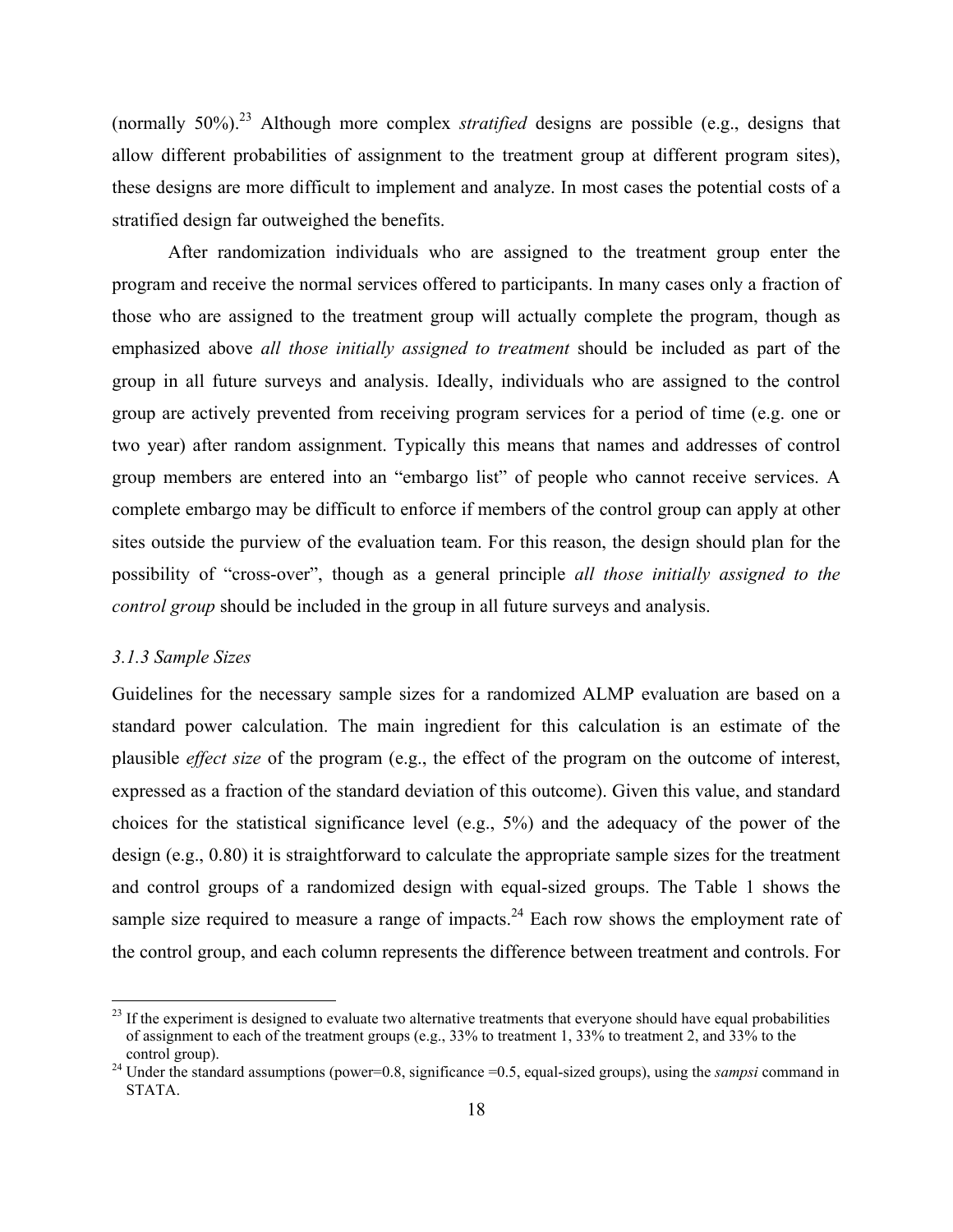example, if the employment rate is 50% in the comparison group, to detect a significant impact of 2.5 percentage points in employment, the required sample size is of 6,354 participants and the same number of non-participants.

|                |     |      |         |      | <b>Impact of the Program</b> |       |       |
|----------------|-----|------|---------|------|------------------------------|-------|-------|
|                |     | 2.5% | $5.0\%$ | 7.5% | 10.0%                        | 12.5% | 15.0% |
|                | 30% | 5475 | 1417    | 650  | 376                          | 247   | 176   |
|                | 35% | 5883 | 1511    | 688  | 396                          | 259   | 183   |
|                | 40% | 6166 | 1574    | 713  | 408                          | 265   | 186   |
|                | 45% | 6323 | 1605    | 723  | 412                          | 266   | 186   |
| Employment     | 50% | 6354 | 1605    | 719  | 408                          | 262   | 183   |
| <b>Rate of</b> | 55% | 6260 | 1574    | 702  | 396                          | 254   | 176   |
| Control        | 60% | 6040 | 1511    | 671  | 376                          | 240   | 165   |
| Group          | 65% | 5695 | 1417    | 625  | 349                          | 221   | 151   |

|  |  |  |  |  |  | Table 1. Sample Size Required to Detect Significant Impacts |  |
|--|--|--|--|--|--|-------------------------------------------------------------|--|
|  |  |  |  |  |  |                                                             |  |

In thinking about the effect size of interest for an active labor market program it is useful to place these programs in context. A very large body of research has shown that in most countries around the world each additional year of formal schooling is associated with a gain in earnings of about 10 percent. Arguably, a typical ALMP involves a smaller investment than a typical year of formal schooling, so an effect size of less than 10% is reasonable, and for less intensive programs, effect sizes of no more than 5% may be plausible.

The sample sizes indicated by a simple power calculation are based on a best case scenario, and ignore the problems caused by non-response, non-completion by the program group (i.e., no-shows and dropouts), and the receipt of program services by some members of the control group. If for example the expected rate of non-completion by the program group is 25%, and estimated non-response to the follow-up survey is 20%, then the sample sizes should be increased by 25-30% from the best case calculations.

More generally, larger sample sizes make it possible to conduct informative subgroup analyses within the overall experimental population. There is often wide interest among policy makers in the comparative effects of a program across sites or geographic areas, or between male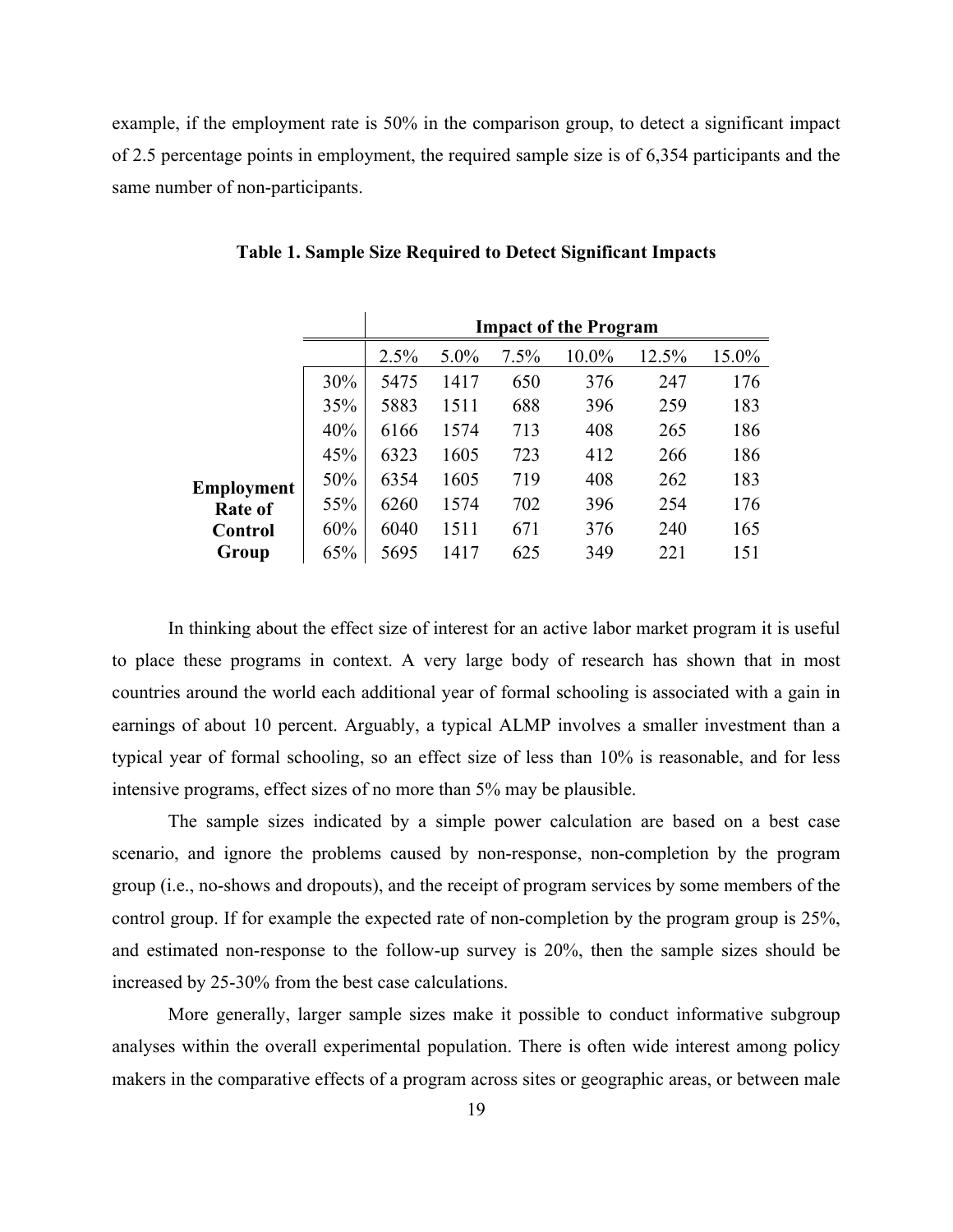and female or younger and older participants. With larger sample sizes there comparisons are more likely to be statistically informative.

# *3.1.4 Procedures for Filling Open Slots*

No-shows and dropouts pose an operational challenge to many ALMP evaluations because service providers want to keep their programs full. In an ongoing program that has many more potential recruits than available slots, program operators often maintain a waiting list of eligible recruits. Slots left open by no-shows and dropouts are then assigned to people on the waiting list. If possible, similar procedures should be adopted in an evaluation. Thus, if people assigned to the treatment group drop out, and the program operators want to keep their programs full, the open slots should be filled from a waiting list. In cases where enrollment into the evaluation sample occurs over several months, the waiting list can be comprised of newly assigned members of the treatment group, assuming that intake for random assignment can "keep ahead" of the availability of slots for program participants. In cases where a list of newly assigned members of the program group cannot be maintained, it is preferable to fill open slots using people who are outside the evaluation (i.e., clients who are taken into the program by the regular process) rather than use members of the embargoed control group.<sup>25</sup>

## *3.1.5 Timing and Content of Baseline and Follow-Up Surveys*

The baseline survey in a randomized evaluation should be conducted just prior to random assignment. The timing for the follow-up survey (or surveys) is less clear cut. Many ALMP evaluations use a one-year follow-up survey, in part because the terms of the evaluation contract often require a final report within two or three years. On the other hand, the existing ALMP literature suggests that the impact of more intensive programs, such as classroom training and on-the-job training programs, only tends to emerge after two or three years after entry into active labor market programs than after only a year (Card, Kluve, and Weber, 2009). A similar conclusion has been reached in a careful analysis of the long term effects of alternative programs for welfare recipients in the U.S. (Hotz, Imbens, and Klerman, 2006). Based on these studies, and consideration of the interruption effects of many ALMP's, a post-program horizon of at least

 $^{25}$ In rare cases where the implementation plan failed to take account of recruiting limitations, the open slots may have to be filled by members of the originally-designated control group. In this case, re-assignment should be based on a randomization procedure to ensure the validity of the remaining control group.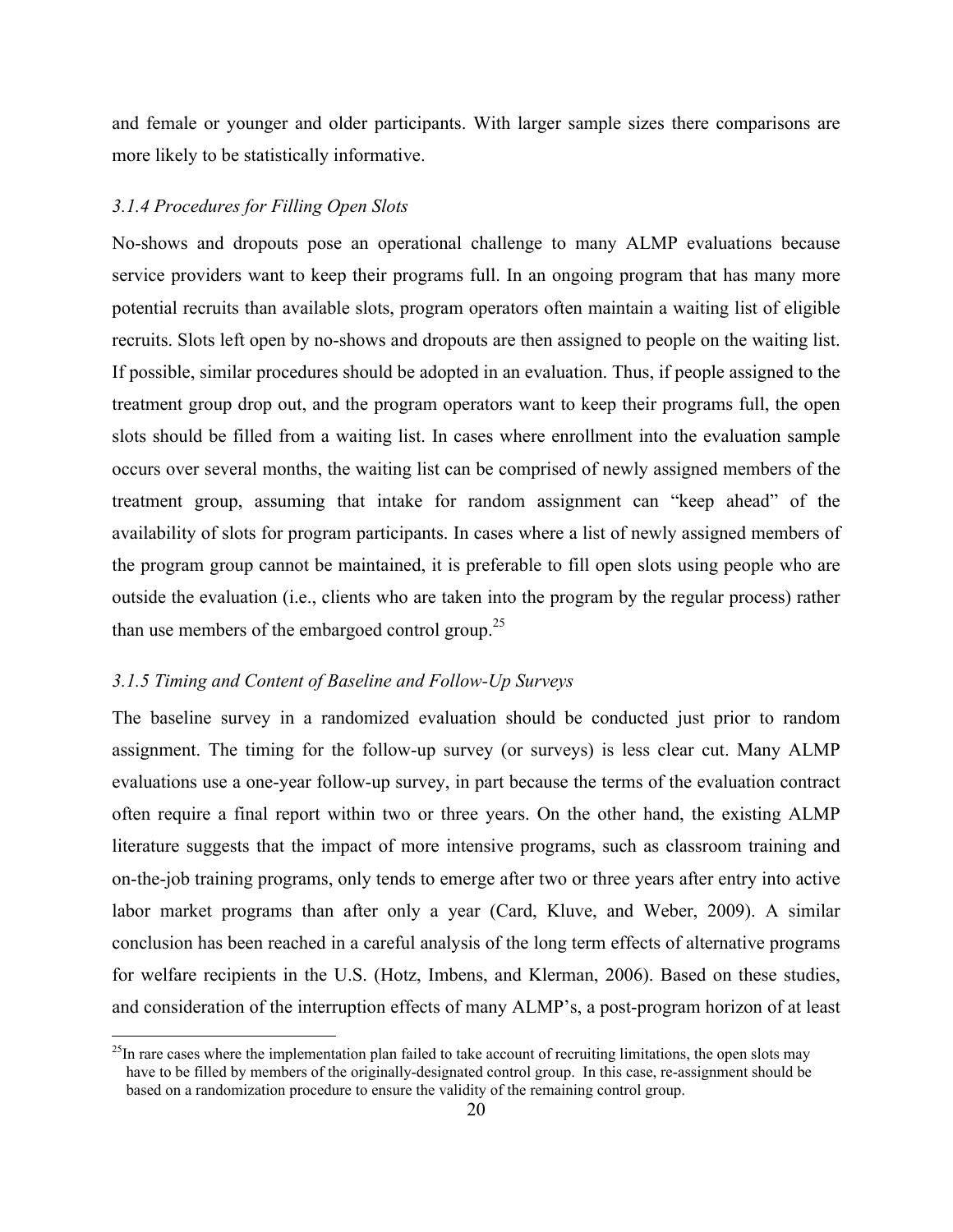two years is probably desirable for longer-duration ALMP's. Otherwise, the evaluation may fail to fully capture the long run benefits of the program. If the budget permits, a compromise is to conduct a first follow-up survey roughly one year after random assignment that can be used as the basis for a timely interim report, and a second follow-up survey 24-26 months after random assignment that can form the basis for a final report.

The content of the baseline and follow-up surveys should reflect the stated goals of the active labor market program being evaluated. Since most ALMP's are motivated by the goal of improving participants' earnings, the baseline and follow-up surveys should normally collect information on total earnings per week or month at the time of the survey, along with parallel information on hours of work, the number of jobs held, and the characteristics of each job (e.g., earnings, hours, industry, occupation, formality).<sup>26</sup> In cases where the focus of the program is on job skills, information on job characteristics is especially important, since it provides a basis for determining if participants are successful in obtaining jobs with higher skill requirements. Whether a job is in the formal sector is a particularly important characteristic of job outcomes in many Latin American and Caribbean (LAC) labor markets. Careful attention should be paid to developing appropriate ways to measure formality in the specific context.

Except in very special cases, the program effect at a single point in time is only a partial measure of the effect of an ALMP. A typical program has an interruption effect that may cause a negative impact on earnings while the participants are in the program. Once the program is completed, it may take several months for participants to catch up to members of the control group. These dynamic considerations suggest that a more complete analysis should examine the program's impact over the entire post-random assignment period. Normally, such an analysis can be based on retrospective questions contained in the follow-up survey (or surveys) asking about employment and earnings in each month since random assignment. The design of the retrospective calendar should take account of the fact that participants often will have entered *and* left the program at different calendar dates, and will be interviewed with different amounts of time since leaving the program.

 $^{26}$ In standard economic models the benefit of program participation depends on its effect on the post-program wage per unit of time. In search theoretic models the benefit also depends on whether the program affects the arrival rate of job offers. A measure like earnings per month (or quarter) effectively summarizes both dimensions.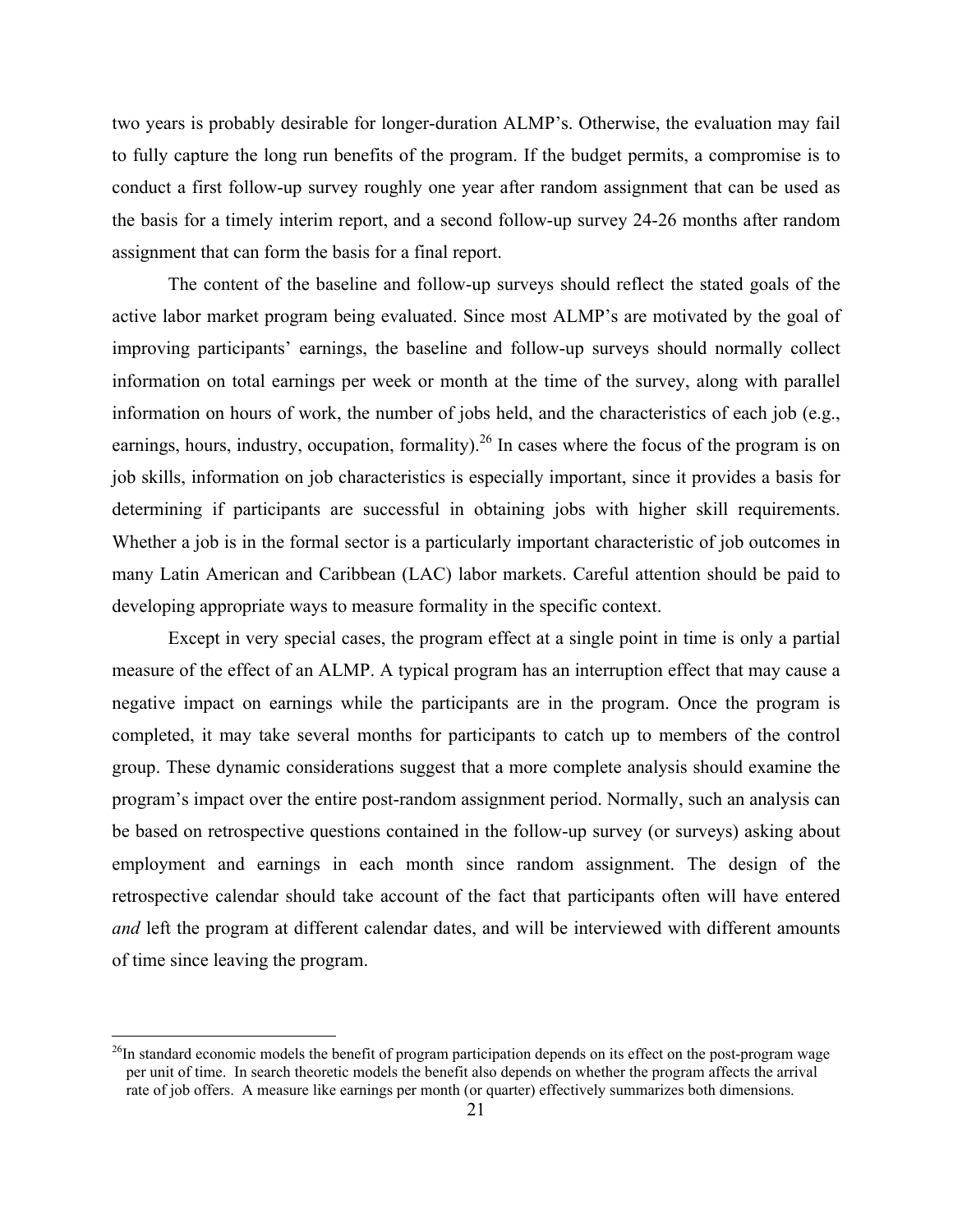# *3.2. Design Issues for Difference in Differences Evaluations*

Planning for a DD evaluation has to address two basic questions:

i. How will the comparison group(s) be defined?

ii. What data sources will be used to collect information on the two groups. If the answer includes specialized surveys, when will these be administered and what questions will be included?

# *3.2.1 Choosing a Comparison Group*

The fundamental issue in a DD design is the choice of the comparison group. Most ALMP evaluations begin with a *potential* comparison group, then impose additional restrictions to select a final comparison group that better matches the characteristics of the actual program participants. For example, a potential comparison group may include people interviewed in an existing labor force survey (LFS) in a month close to the date that participants were recruited for the program. This potential group may then be further restricted by imposing age or labor force status restrictions.

There are four common methods of defining a *potential* comparison group. The first is based on location: in this case the potential comparison group consists of people who are similar to the program participants but are observed in other locations where the program is (or was) unavailable. The second is based on time: here, the potential comparison group is made up of similar people observed at a different time either before or after the program was in place. A third possibility is based on program eligibility rules: in this case the potential comparison group is composed of people from the same geographic area and time period who are as similar as possible to the program participants, but nevertheless ineligible to participate.<sup>27</sup> The fourth possibility is a potential comparison group made up of people from the same area and time period who could have participated but were either unaware of the program or chose not to participate.

Although the rankings of these alternatives will vary from context to context, a general observation is that comparisons based on location are often the most compelling choice. One

 $27$ This method is appropriate for programs with sharp eligibility rules, like an age limit or family income threshold. Such programs can sometimes be evaluated using a regression discontinuity (RD) approach: see Lee and Lemieux (2009) and Imbens and Lemieux (2008) for recent discussions of RD evaluation methods.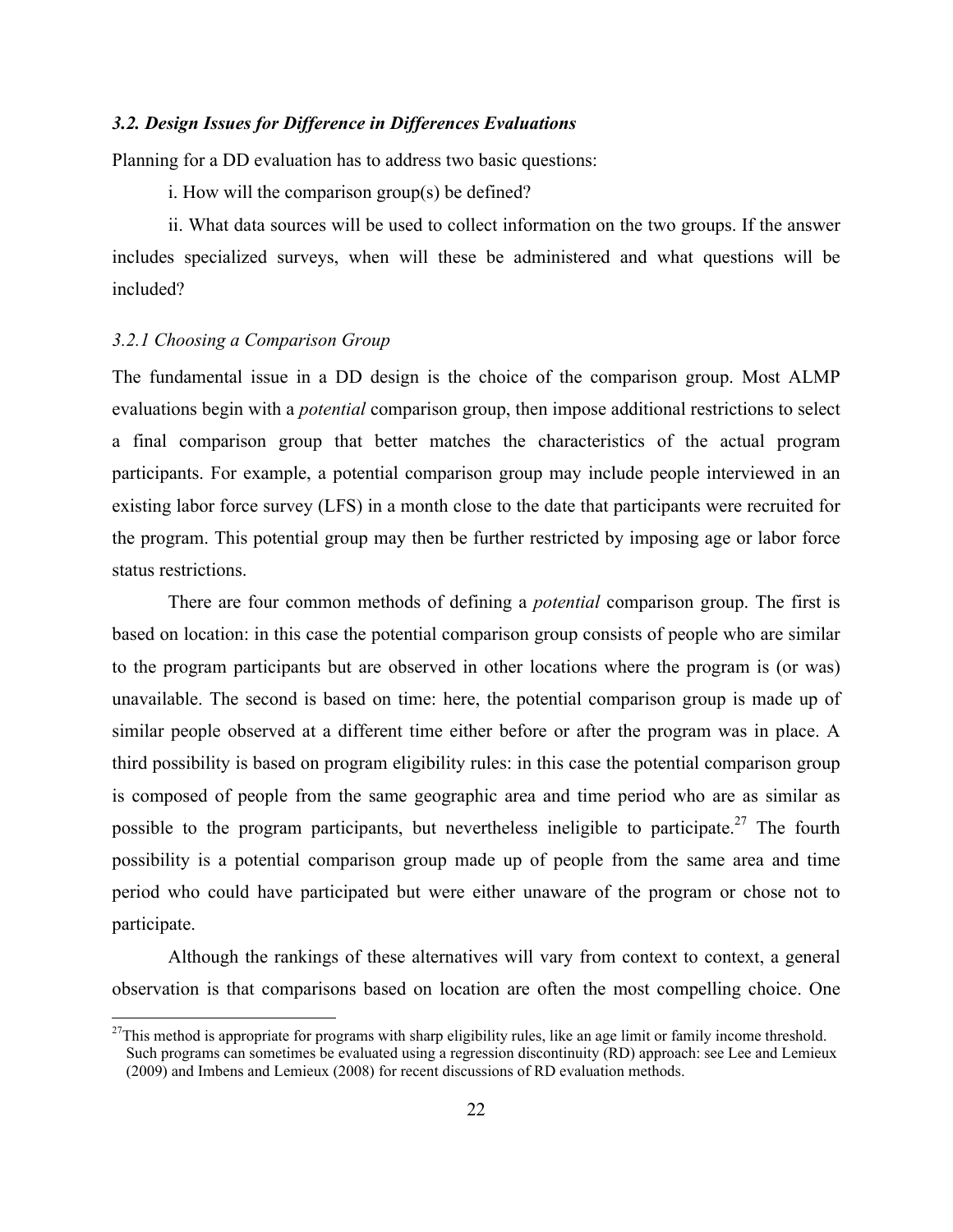reason is that the labor market outcomes of similar groups of people are often found to be very similar in different locations, once allowance is made for fixed location differentials. In a variety of different countries, for example, the average earnings of young men who live in different counties or cities tend to be quite similar, apart from geographic differences that are relatively stable over time. A second reason is that rates of geographic mobility among the disadvantaged workers who are the typical clients for an ALMP tend to be relatively low. Few people will move to another city (or region) just to take advantage of an ALMP that is offered there. This means that the behavior of a comparison group of non-participants from areas where a program was not offered is likely to be free of selection biases associated with the decision *not* to participate in the program. Having such an "unselected" comparison group greatly simplifies a DD design.

Relative to a geographically-based comparison group, a comparison group comprised of people observed in a different time period (when the program was not offered) has the *disadvantage* that the outcomes of the participant group and the comparison group are observed at different time periods. *If* there is little temporal variation in the outcomes of interest this may not be a serious limitation. In many settings, however, the labor market outcomes of ALMP participants and other disadvantaged workers are heavily affected by seasonal and cyclical effects. Unless outcomes for the comparison group can be drawn from periods in the same season of the year as those of the participant group, and from years with the same general state of the overall economy, a temporally-based comparison group is likely to yield unreliable program impacts.

In some situations eligibility for an ALMP is limited to people with certain individual characteristics (like age or earnings). In these cases it may be possible to design a comparison group comprised of people who were "almost eligible". For example, if a program is restricted to people under the age of 25, people between the ages of 26 and 30 would be an obvious comparison group. To be valid, a comparison group of "ineligible" people has to be based on *fixed* and *readily verifiable* characteristics. Eligibility rules that based on a maximum education or income, for example, could be easily manipulated by under-reporting education or income, leading to a situation where some of the ineligible group actually participated in the program. In practice, eligibility for ALMP's is rarely based on sharp eligibility rules, and in cases where there is some potentially sharp criterion, the rules are only loosely enforced, or applicants are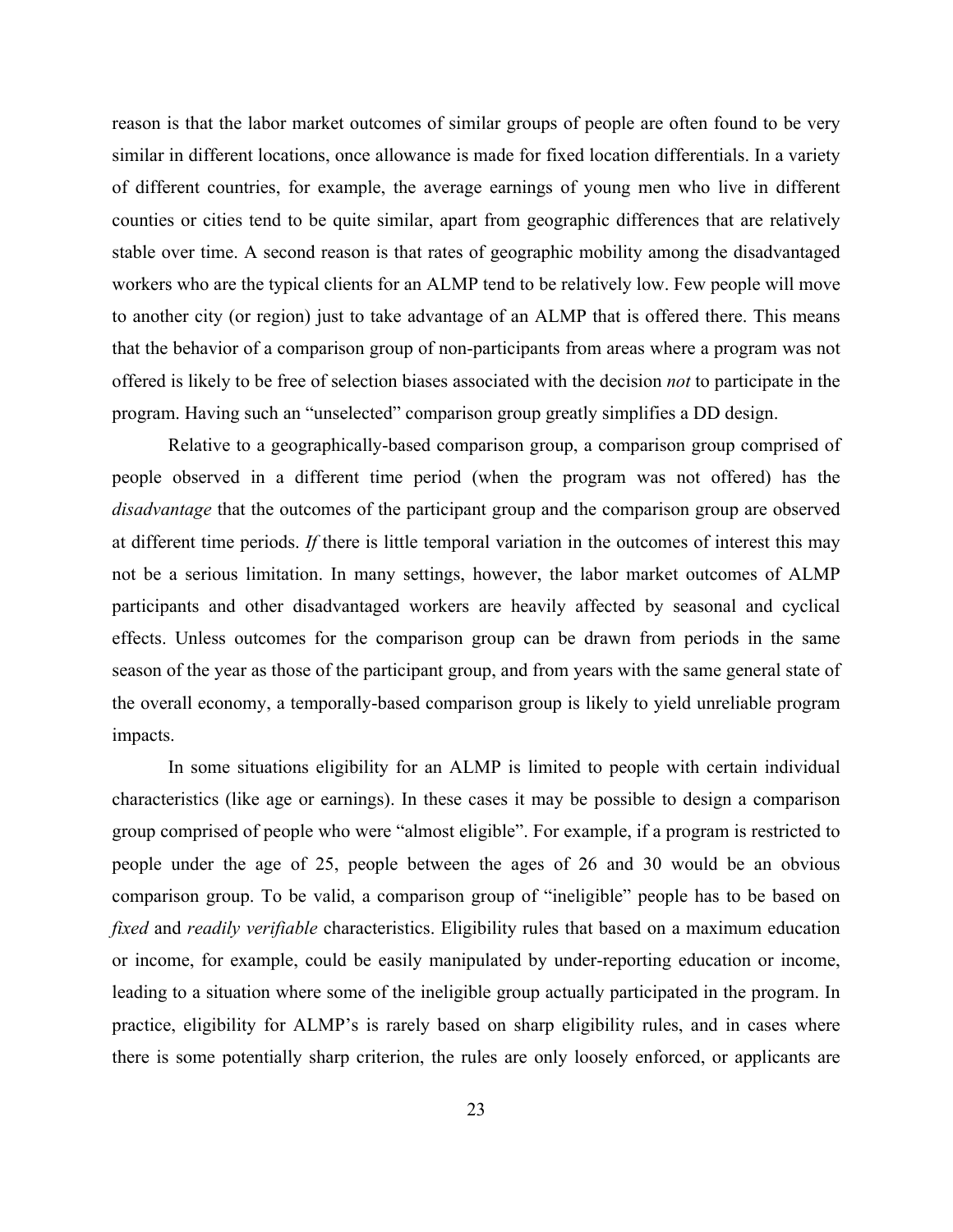aware of the rules and circumvent them by misreporting their qualifications. This means it may be hard or even impossible to build a comparison groups based on presumed eligibility characteristics.

Arguably, the *weakest* basis for a difference and differences evaluation design is a comparison group made up of people who could have participated, but for reasons unknown to the analyst did not. The problem with such a design is that *both* the participant group and the comparison group are self-selected. In one case individuals have actively chosen to join the program; in the other they have chosen to *not* join the program. Such two-sided selection can lead to very complex patterns of expected differences between the participant group and the comparison group, even in the absence of any program effect, making it very unlikely that the assumptions of a DD design are satisfied.<sup>28</sup>

Once a potential comparison group is selected, a second issue is how to narrow down the group to better reflect the counterfactual outcomes of the participants. For example, in settings where participants appear to exhibit an "Ashenfelter dip" in pre-program outcomes, it may be possible to select a comparison group with a similar time profile of earnings and/or employment in the pre-program period. This can be accomplished using a statistical matching procedure to select members from the potential comparison group whose labor market histories (and other characteristics) match those of the program participants.<sup>29</sup>

Refinement of the comparison group may not be necessary in all applications. For example, participants in labor market "insertion" programs for youths typically have had no significant earnings in any period prior to the program, and a comparison group of similar youths drawn from other regions may also show no significant earnings (or a relatively constant but low level of earnings). In this case a standard DD approach with a simple regression adjustment would be appropriate.

<sup>&</sup>lt;sup>28</sup> Two sided selection problems arise in many other contexts (e.g., the decision of whether to work in a formal sector or informal sector job; whether to emigrate).

 $29$ There is an extensive methodological literature on the application of matching methods to the evaluation of ALMP's: see Heckman, Lalonde and Smith (1999); Lechner (2002); and Abadie (2005).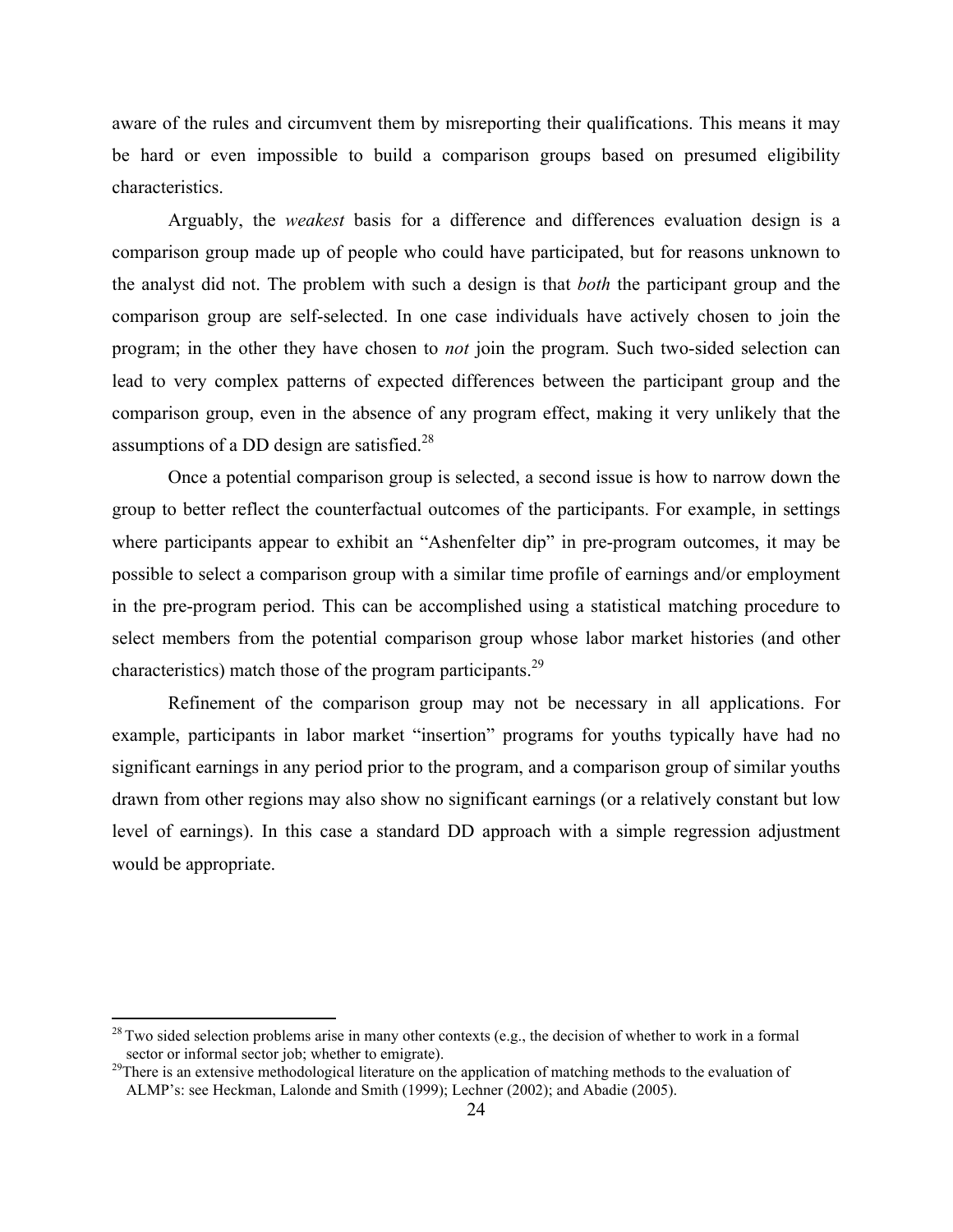# *3.2.2 Data Sources*

Closely related to the choice of the comparison group is the issue of data sources for the participant group and the comparison group. In fact, in many evaluations the choice of the comparison group is dictated by data availability. As discussed in Section 2, the data requirements for a credible DD evaluation include at least one year (and preferably more) of preprogram data for the participants, and comparable data for the comparison group.

There are three basic approaches to compiling the necessary data for a DD design. The first, widely used in studies of ALMP's in developed economies, relies on administrative data from the payroll tax system.<sup>30</sup> In countries with a small informal sector this is a simple, cost effective way to obtain reliable longitudinal data. In most developing countries, however, only a fraction of jobs are in the formal sector. Moreover, participants in voluntary ALMP's are often young, less-skilled workers who are relatively unlikely to find a job in the covered sector. For these reasons, administrative data have not been widely used for evaluating ALMP's in developing countries.

Instead, DD evaluations in developing countries usually have to rely on specialized baseline and follow-up surveys (as are used in randomized designs), or on a combination of specialized and existing surveys (for example, using an existing survey as the baseline survey for the comparison group, then administering a special baseline survey to members of the participant group, and conducting a follow-up survey for both groups).

If specialized surveys are used for both groups, the issues of the timing and content of these surveys are broadly similar to the issues for a randomized design. For a DD analysis the collection of similar outcomes data in the baseline and follow-up surveys is especially critical, since the *change* in outcomes is used to form the impact estimates. If possible the two surveys should include *identical* questions on labor market outcomes (i.e., employment and earnings) in the period prior to each survey. If there is any concern over a potential "Ashenfelter dip" in preprogram outcomes of the participants, the baseline survey must also collect information on the history of outcomes prior to the baseline (e.g., by filling in a retrospective calendar for the preceding 12 months or 4 quarters).

 $30$ This was the approach used in the early work in the area by Ashenfelter (1978) and Ashenfelter and Card (1985), and is still widely used in evaluation in Europe (see Card, Kluve and Weber, 2009).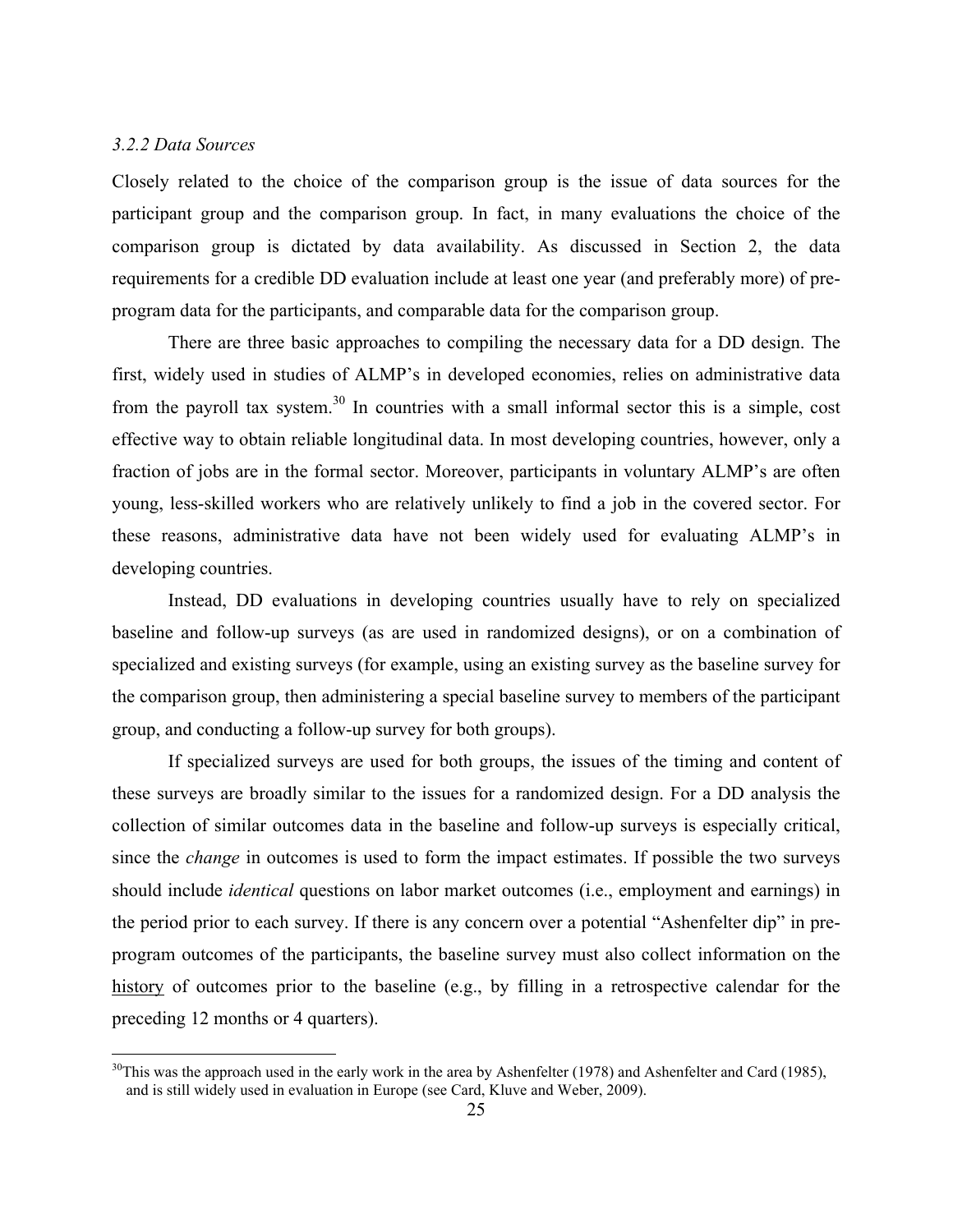In cases where the baseline survey for the comparison group will be based on an existing survey, the available retrospective data may be limited. The evaluation design team then has to make a decision: can a credible DD analysis be conducted using the available data, or not? If retrospective data are unavailable (or are not detailed enough to allow comparisons of the trend in pre-program outcomes in the year prior to the baseline date) then the existing survey source *cannot* be used for a credible evaluation, and a specialized baseline for the comparison group will have to be developed.

A second consideration is that in collecting baseline data for a potential comparison group, it may be necessary to survey a relatively large number of individuals to obtain a useable sample whose pre-baseline data match those of the participant group. This is the advantage of using an existing survey (e.g., an existing Labor Force Survey) as the baseline for the comparison group: the comparison group can be drawn from respondents on the survey who match the eligibility rules for the program.

In cases where an existing survey will be used as the baseline for the comparison group, it is important to ensure that the questions on the baseline survey for the program group closely match the questions in the existing survey. It is well known that even minor changes in question wording can lead to quantitatively important differences in measured outcomes. Thus, identical wording should be used whenever possible.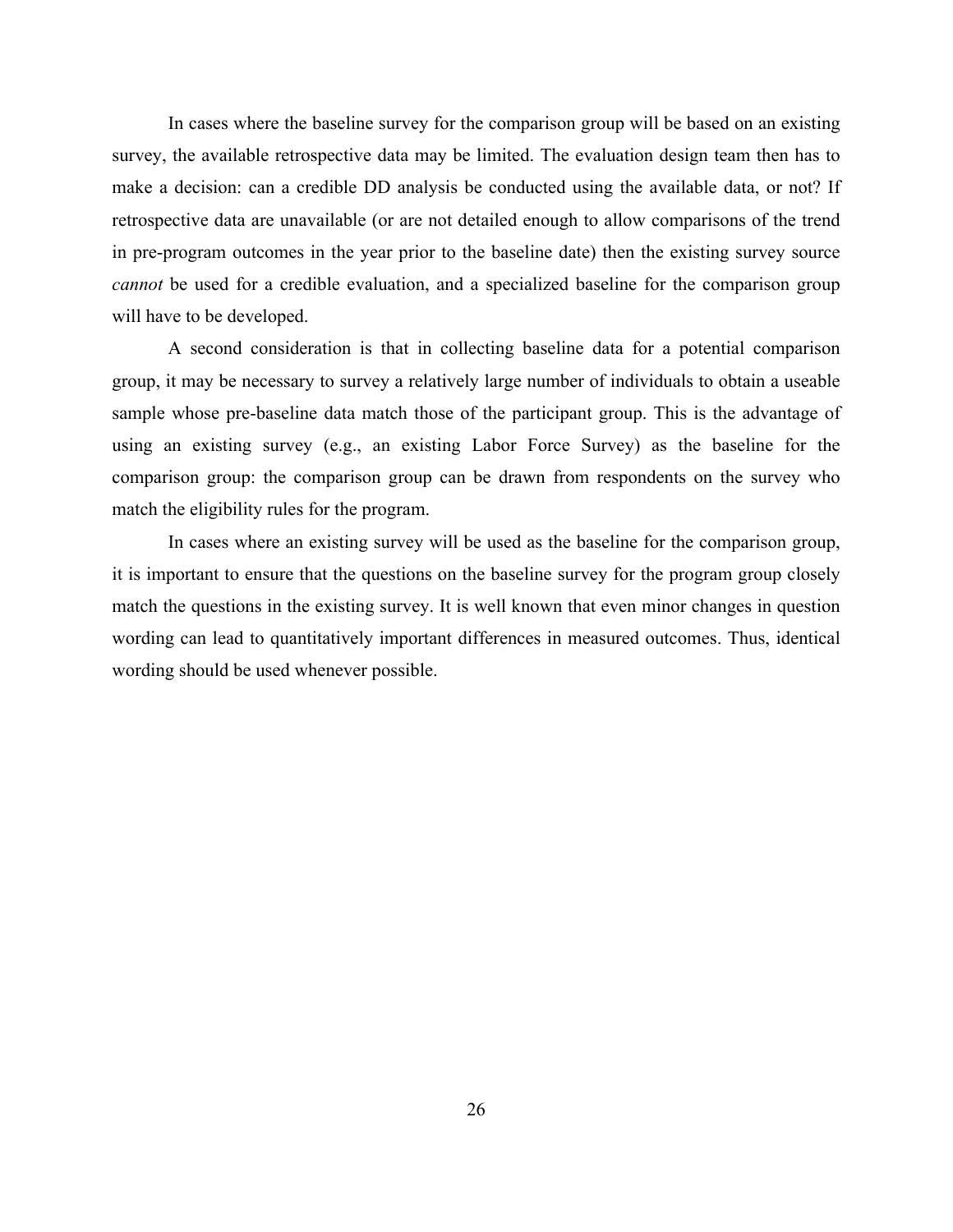# **4. Monitoring Implementation and Collecting Site-Level Information**

In both randomized and DD evaluations it is very important to set up a comprehensive monitoring system to ensure the integrity of program implementation and (in the case of a randomized design) of the evaluation design. It is also important to collect some basic site-level information. This section briefly reviews the importance of implementation monitoring and the value of site-level information for a credible impact evaluation.

## *4.1. What Really Happened? The Importance of Monitoring*

In order to learn from an impact evaluation, analysts and readers need to be very clear about the nature of the actual intervention they are studying. This can only happen with a sound monitoring system that records the "what, how, and when" of the intervention. In the case of a randomized evaluation, the monitoring system must also ensure the integrity of the random assignment process (for example, by ensuring that assignment protocols are rigorously followed at each site).

Assuming that the program was successfully implemented, the interpretation of the results of the evaluation requires detailed information on the nature of the program itself. Among the questions that are important to address with the implementation monitoring system are the following:

i) What was the typical content of the program? Was this content designed to help the participants immediately, or over the longer run?

ii) How long did the program typically last? At what point after initial program entry did most participants begin to search for a regular job?

iii) Were program participants in a subsidized employment program able to move directly from a subsidized job to a regular job at the same employer?

iv) What was the (approximate) cost of the program services delivered to participants?

Information on the nature and duration of the program is particularly important for understanding the likely dynamics pattern of program impacts. A longer-duration program focused on basic skills is likely to have a bigger interruption effect, and to yield positive impacts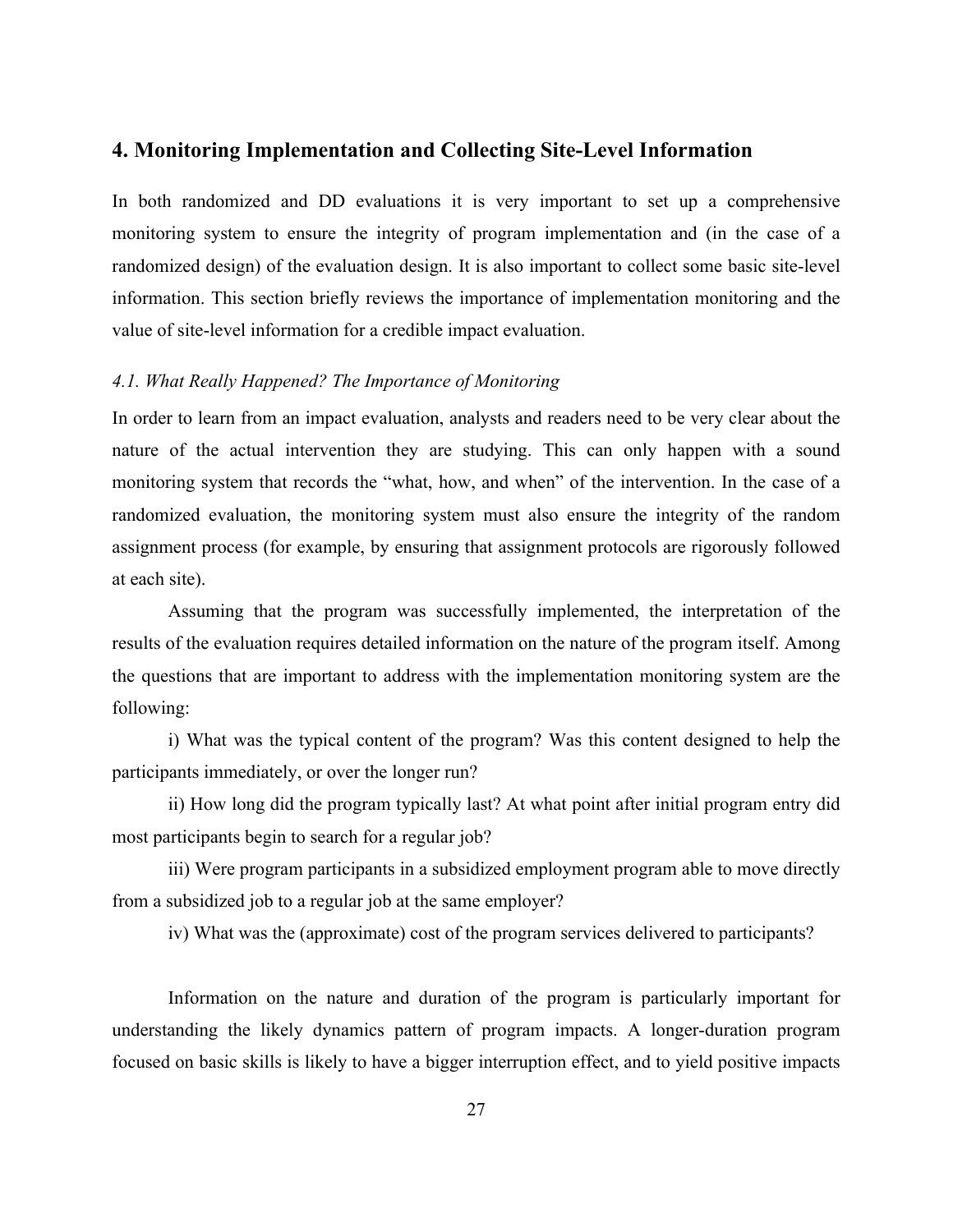only after a relatively long time period. A short-duration program focused on job readiness skills, on the other hand, will have a smaller interruption effect and is more likely to show impacts within a short period.

# *4.2. Contextual and Site Effects*

As noted in Section 2, a common finding in the ALMP literature is the presence of site effects: differences in the apparent effectiveness of the program at different sites. Several types of implementation data and contextual information can be useful in understanding these effects. Among these are information on the type of program and the quality of implementation at each site, and information on labor market conditions at each site (e.g., the local unemployment rate). The latter information is especially useful in a DD design, since even with a well-designed comparison group the impact of the program may be confounded by changing labor market conditions experienced by the participant group and the comparison group.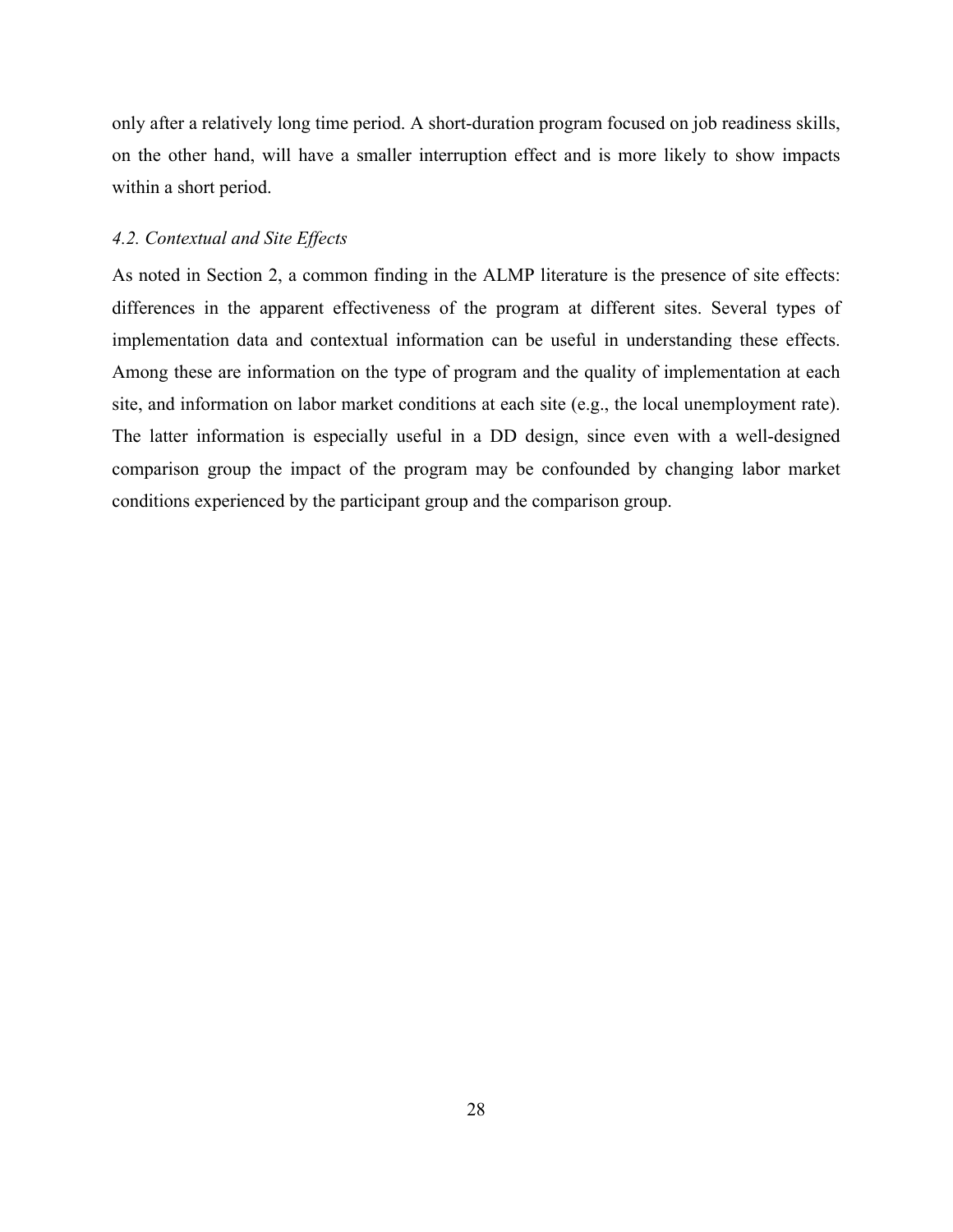# **5. Ex Post Analysis**

This section presents a brief "check list" of the analyses that are normally conducted in an ALMP evaluation once the data have been collected and assembled. In principle a complete evaluation design includes a full description of the intended analysis. In practice, such "prespecified" analyses are usually supplemented with a variety of additional analyses, depending on the issues that arose in the actual implementation. A credible evaluation should always include the "pre-specified" analyses that were originally intended in the design, as well as any additional results that are warranted by the context. For example, if a smaller fraction of the participant group than the control group was interviewed in the follow-up survey, the analysis should include *both* simple comparisons of outcomes between the groups (as were originally specified in the evaluation design) and comparisons that address the differential follow-up rate using statistical adjustment techniques.

# *5.1. Check List for a Randomized Design*

The main steps in the analysis of the data from a randomized ALMP evaluation are:

- i) Check of randomization
- ii) Check of response rates to follow-up survey
- iii) Analysis of compliance /cross-over
- iv) Estimation of intention to treat impact estimates, with and without adjustments
- v) Adjustment of intention to treat estimates for non-compliance/cross-over

# *5.1.1 Check of Randomization*

There are two simple checks of randomization. First, all of the *baseline* characteristics of the treatment and control groups should be compared. Since small differences will emerge randomly, and one or two characteristics may appear to differ significantly even by chance, a second useful test is to fit a logistic (or probit) model for treatment group status using all available baseline characteristics. The overall chi-squared statistic for this model –which evaluates the orthogonality between treatment status and the baseline covariates– should not exceed a relevant critical value. Very rarely, of course, even when randomization was correctly implemented this test will reject orthogonality. If orthogonality is rejected, it is extremely important to review the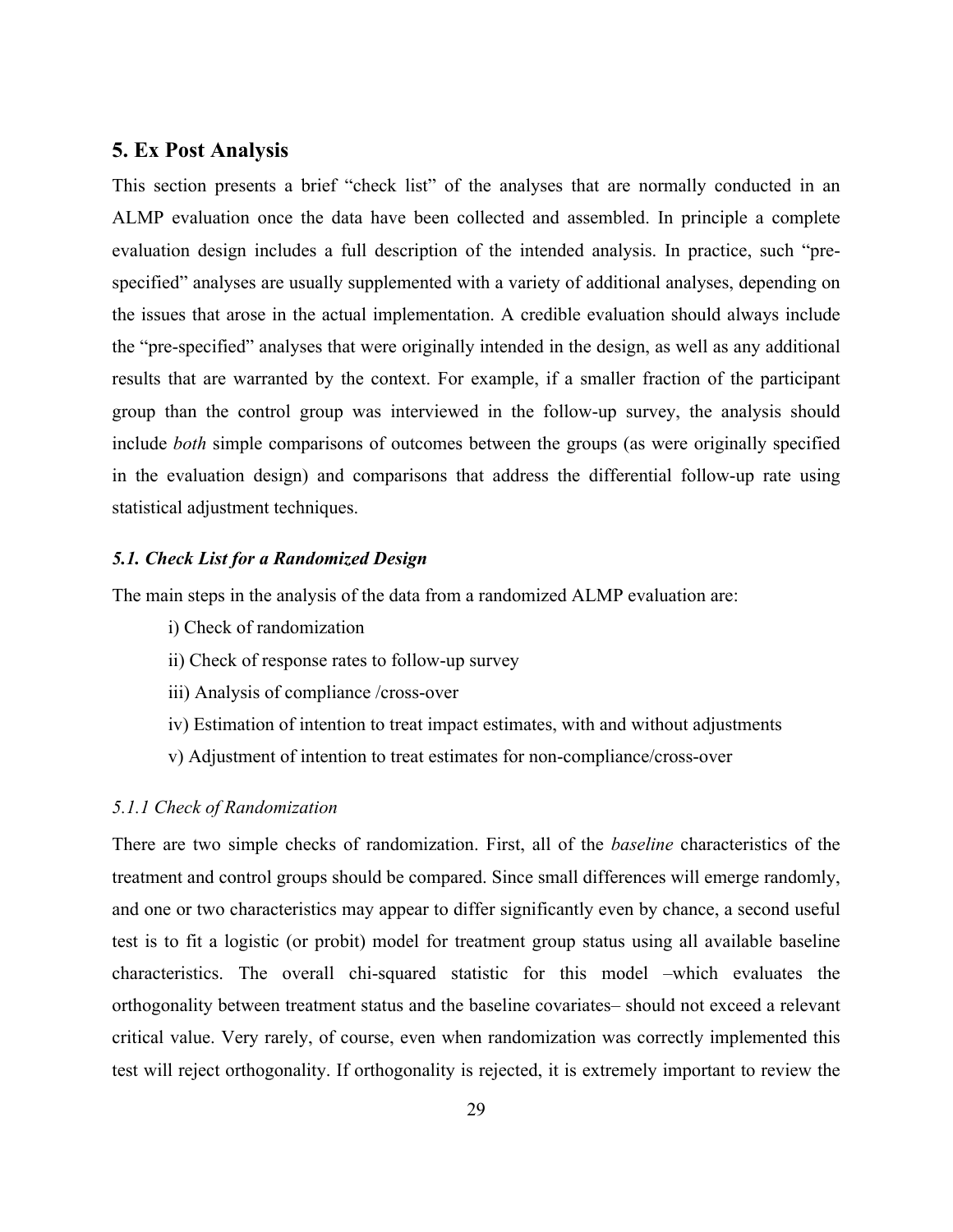implementation of the experiment and carefully consider whether randomization actually failed, or whether the rejection is simply an "unlucky event". In the ALMP context, randomization failures will often arise because of imperfect compliance with enrollment and/or follow-up protocols. Typically, such failures will vary by site: thus, when a failure is suspected it is useful to examine the data site-by-site and look for patterns that indicate a problem.

## *5.1.2 Check of Response Rates to Follow-Up Survey*

Typically, despite the best efforts of the design team and the survey group, it will be impossible to obtain complete data in the follow-up survey for everyone originally assigned to the treatment and control groups. If non-response is entirely random this does not pose a particular problem. If non-response rates vary by group, however, there may be biases in the observed outcomes of those in the follow-up survey (relative to the overall population in the two groups) that differ by group. Such *differential response bias* poses a threat to the interpretation of a well designed evaluation.

The issue of response bias can be addressed by a simple comparison of mean response rates of the two groups.<sup>31</sup> Though equality of response rates does not *guarantee* that there is no differential response bias, conventional models of response bias have the property that two samples with the same distribution of characteristics and the same response rate have the same response bias (Lee and Lemieux, 2009). Since under random assignment the treatment and control groups have the same characteristics (other than treatment status), equality of the response rates of the two groups implies that both have similar response biases.

If this comparison reveals that response rates vary significantly by group, a secondary analysis will be necessary to probe the robustness of the estimated program impacts (see below).

 $31$  A multivariate analysis (using a logistic or probit model) can also be conducted, relating the probability of response to baseline characteristics and a dummy for assignment to the treatment group. Under random assignment the covariates should be independent of treatment status so this should not give results that are too different from a simple comparison.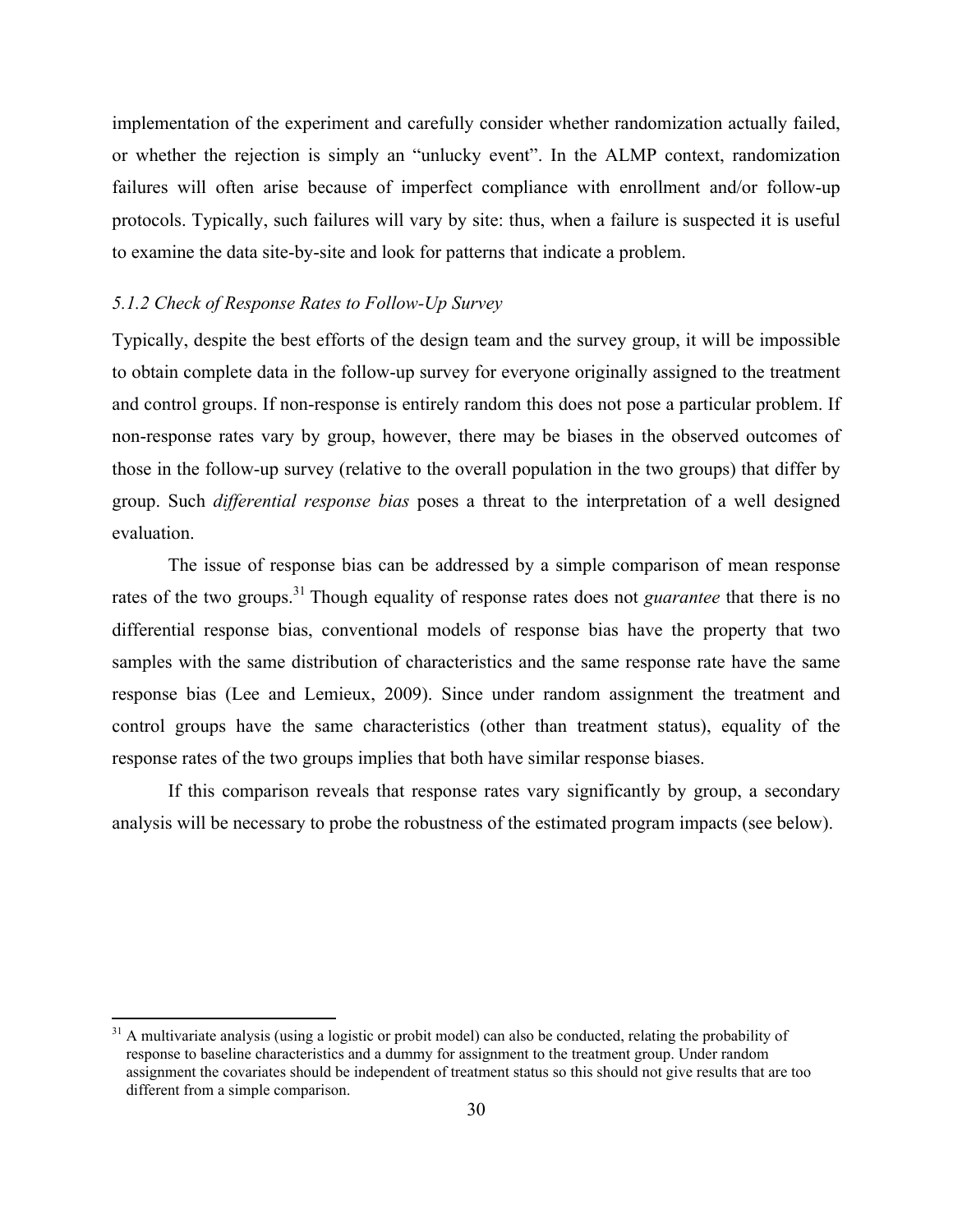# 5*.1.3 Analysis of Compliance /Cross-Over*

The issue of compliance is addressed by a simple cross-tabulation of assignment status (treatment versus control group) and actual program receipt. Note that this requires that information be available on the actual program participation of both groups. With full compliance, assignment status is the same as actual program receipt. With dropouts, no-shows, and control group cross-over, however, the two concepts differ. Under the plausible restriction that assignment to treatment only increases the likelihood of actual program receipt, the observed intention to treat (ITT) effect (which is just the difference in outcomes between the originally assigned groups) can be translated to a estimate of the effect of "treatment on the treated" (TOT) by dividing the former by the difference in participation rates of the treatment and control groups (D): TOT=ITT/D (Angrist, Imbens, and Rubin, 1996).

One issue that often arises is how to define "participation" in the presence of dropout behavior. Sometimes, participation is defined as having completed a minimum fraction of the typical length of a program (e.g., at least 8 weeks of a program with mean duration of 16 weeks for program completers). The appropriateness of a particular definition depends in part on the costs associated with non-completers. If the costs are about the same for all participants, regardless of completion, then a useful measure of participation would include dropouts, though perhaps not "no-shows".

#### *5.1.4 Estimation of Intention to Treat Impacts, with and without Adjustments*

The basic tool used for impact estimation in most randomized ALMP evaluations is linear regression ("ordinary least squares" or OLS). Most often, the analysis of a specific outcome begins with a specification that includes only a single indicator for treatment group status.<sup>32</sup> The estimated coefficient is the basic experimental impact estimate (ITT estimate). Estimates from OLS models that include baseline characteristics can then be included. These should not vary much from the unadjusted estimate but may be a little more (or less) precise than the simpler estimate from a univariate model (Freedman, 2008). If the treatment effect is thought to vary substantially by site, it may be useful to construct differences in outcomes site-by-site, and then

 $32$  The construction of appropriate sampling errors will not be discussed in detail here. In some situations it may be appropriate to present standard errors that allow a site effect (i.e., clustered by site).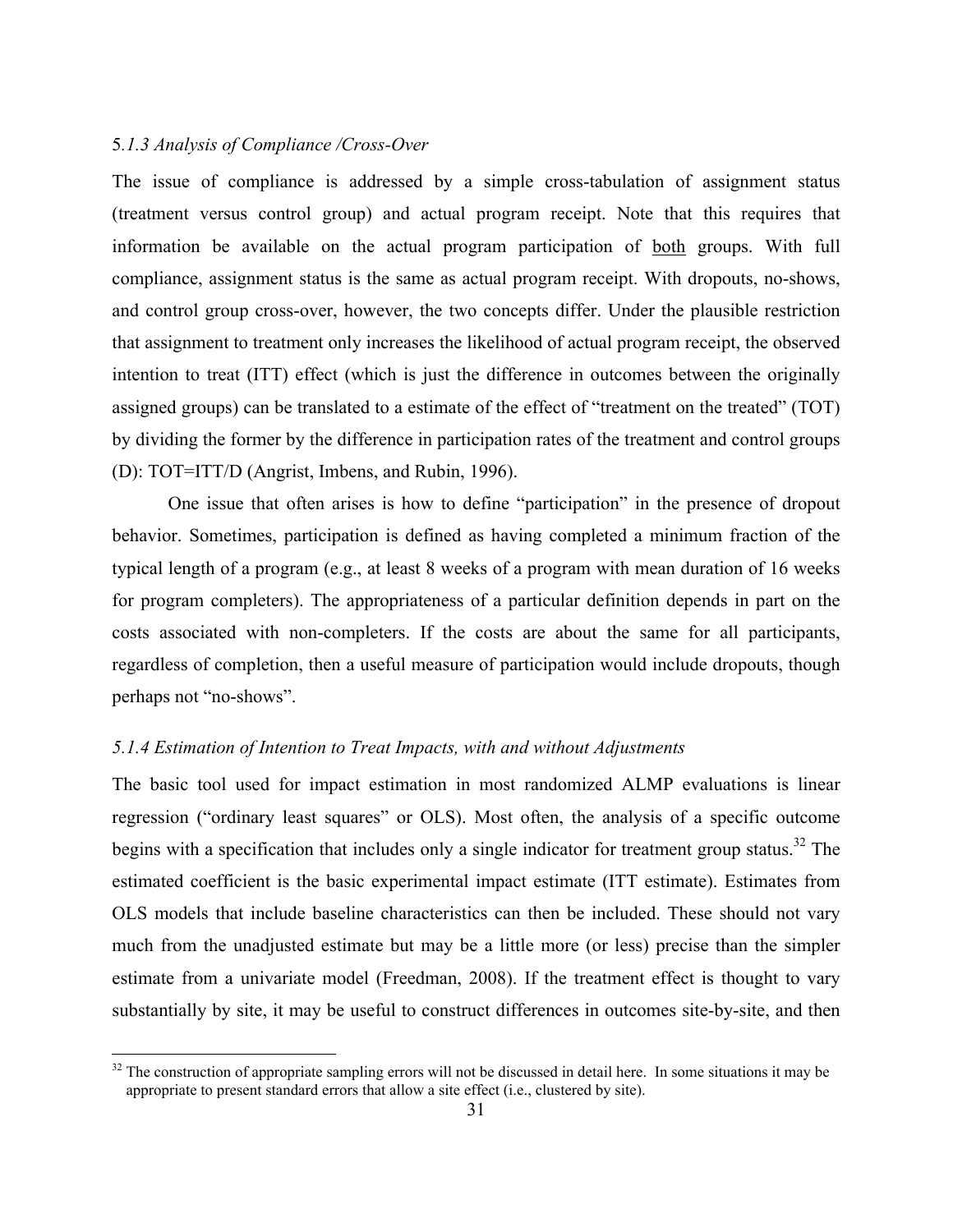take a weighted average of these differences, using as weights the fraction of the treatment group (or of the overall treatment and control groups) at each site. This may differ slightly from the basic OLS impact estimate, since OLS implicitly weights the site-specific estimates using a different weighting scheme (Angrist and Pischke, 2009). When the outcome of interest is a dichotomous variable (e.g., employment status) researchers sometimes supplement the OLS models with results from logistic regression models, though the functional form of a logistic model cannot be justified by randomization. Except in special cases where the outcome is relatively rare (e.g., probability  $\leq 5\%$ ) or very prevalent (e.g., probability  $> 95\%$ ) the marginal effects from these models will usually be very close to the OLS estimates.

A second set of models may be needed if there is evidence of differential response to the follow-up survey. A useful approach is the bounding procedure suggested by Lee (2009). If, for example, a larger fraction of the treatment group responded to the survey, then Lee's procedure is to selectively drop observations from the treatment group until the fraction retained is equal to the response rate of the control group. To obtain an upper bound on the effect of treatment Lee proposes to drop observations with the lowest values of the outcome variable. To obtain a lower bound on the effect of treatment Lee proposes dropping observations with the highest values of the outcome variable.<sup>33</sup> When the difference in response rates is not too large and the upper and lower bounds of the outcomes of interest are not too extreme, the bounds from Lee's procedure will be relatively tight. When the gap in response rates is relatively large or the outcome is highly disperse the bounds will be wider.

# *5.1.5 Adjustment of Intention to Treat Estimates for Non-Compliance/Cross-Over*

When there is significant non-compliance it may be useful to construct estimates of the effect of treatment on the treated (TOT). A simple informal approach is to divide the estimate of the intention to treat effect by the difference in program participation rates (D) between the treatment group and the control group. If, for example, 75% of the treatment group received the program (i.e., one quarter dropped out early or never showed up), and 25% of the control group received something close to the program (by evading the embargo or enrolling at other similar programs)

 $33$  If the response rate of the control group is higher, then the procedure is to selectively drop observations from the control group: deleting observations with the highest value of the outcome variable to obtain a upper bound, and observations with the highest values of the outcome variable to obtain an lower bound.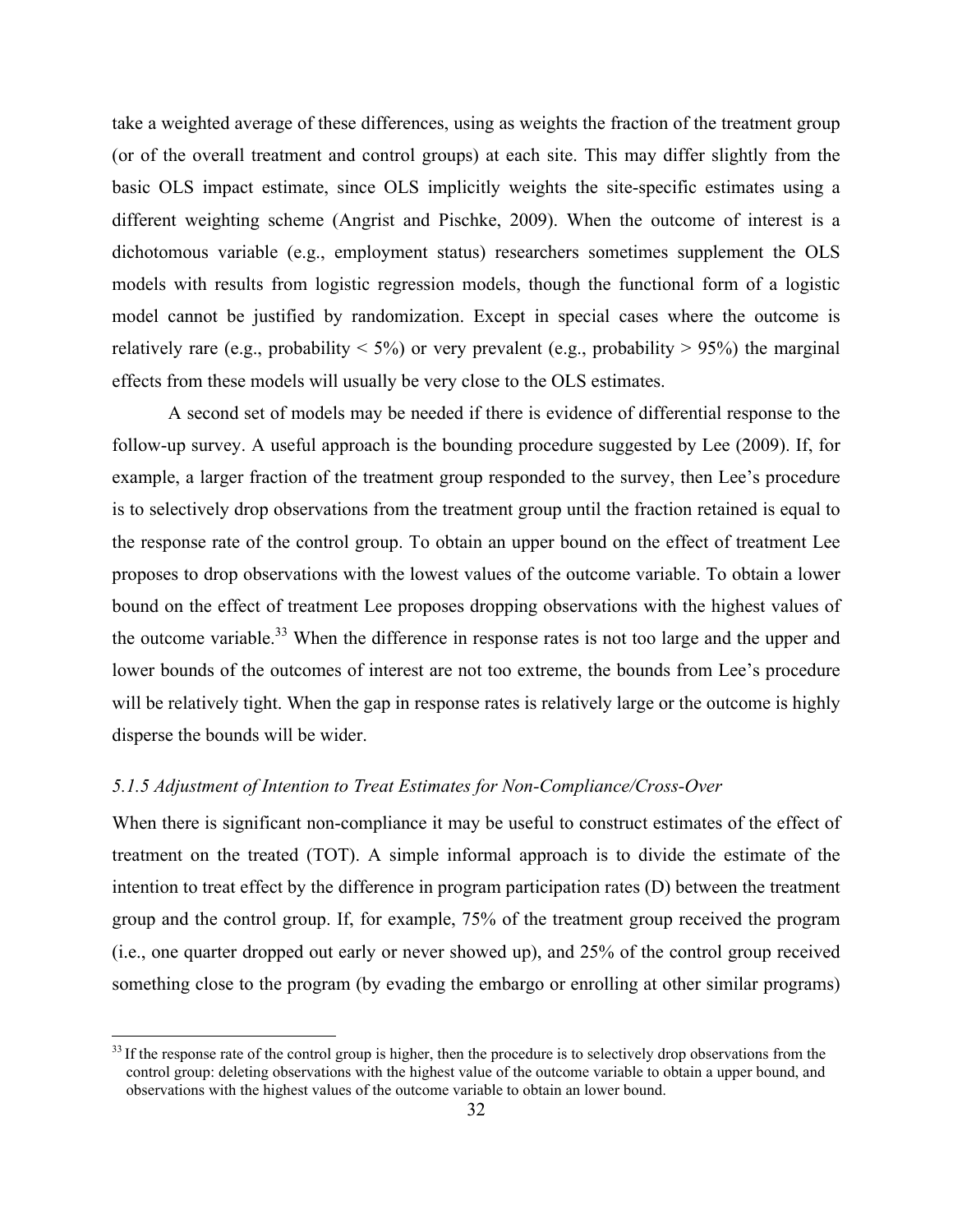then the difference in participation rates is 50% and the adjustment amounts to multiplying the ITT by a factor of 2. A more formal approach is to estimate a two-stage least squares (TSLS) model for the outcome(s) of interest, expressing the outcome as a function of actual program participation, and using treatment status as an instrumental variable for program participation. This will give the same estimate of the TOT (=ITT/D), but will provide an appropriate sampling error for the TOT.

#### *5.2. Check List for a Difference in Differences Design*

The main steps in the analysis of the data from a DD evaluation design of an ALMP are:

- i) Comparison of pre-program outcomes for participant group and comparison group
- ii) Check of response rates to follow-up survey
- iii) Analysis of compliance /cross-over
- iv) Estimation of intention to treat impact estimates, with and without adjustments
- v) Adjustment of intention to treat estimates for non-compliance/cross-over

## *5.2.1 Comparison of Pre-Program Outcomes for Participant Group and Comparison Group*

The most important check for a DD design – and the only way to evaluate the plausibility of the selected comparison group –is to compare the *pre-program* outcomes of the participant group and the comparison group. Whenever possible this should be conducted using the same outcome variables that are the main focus of the evaluation: e.g., earnings and or employment rates. The comparison should begin with a graph or simple table of mean outcomes for the two groups in each quarter or month prior to the point in time when the participant group entered the program.<sup>34</sup> The analysis can be extended by plotting (or tabulating) regression-adjusted or reweighted outcomes for the two groups.

Ideally the outcomes of the two groups follow a strictly parallel path (i.e., a constant differential between the groups) in the pre-program period. When this is not true, the design is potentially threatened, since it is no longer clear that the difference between the groups would have remained constant except for the impact of the program.

 $34$  Unlike a randomized evaluation there is no common "point of random assignment" for the program group and the comparison group. For the program group it is natural to treat the period just prior to entry into the program as a "base point". In many DD designs it is easy to designate a similar period for the comparison group. In other cases –such as a design that uses a comparison group drawn from an earlier or later time period – the designation of the base point for the comparison group is more difficult (or more arbitrary).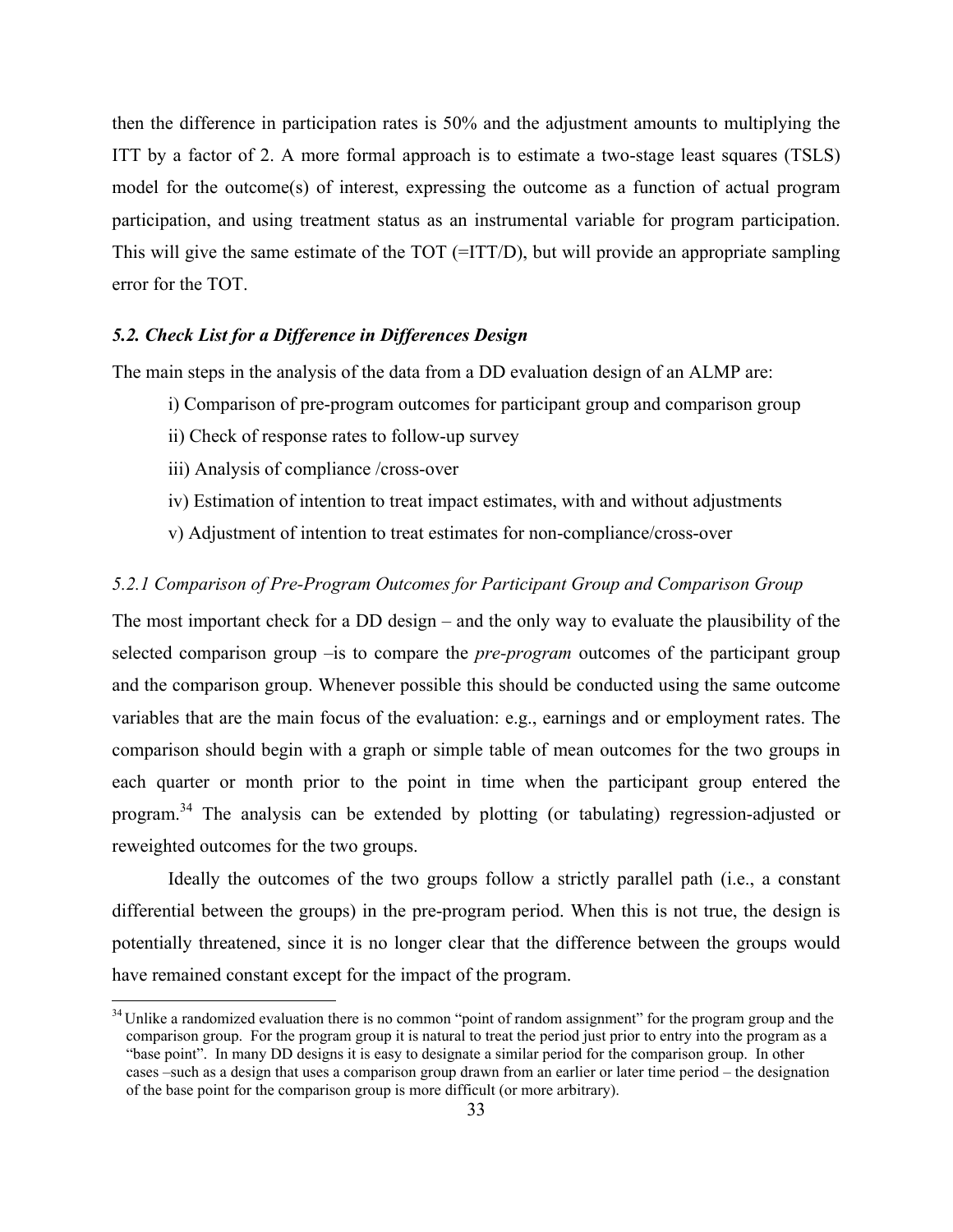## *5.2.2 Check of Response Rates to Follow-Up Survey*

Assuming that a specialized survey will be used to collect data on post-program outcomes of the participant and comparison groups, the same issue of selective non-response arises in a DD design as in an experimental design. As above, the issue of potentially differential response bias can be addressed by a simple comparison of mean response rates of the two groups. <sup>35</sup> If this comparison reveals that response rates vary significantly by group, a secondary analysis may be necessary, using Lee's bounding procedure.

#### *5.2.3 Analysis of Compliance /Cross-Over*

As in an experimental design, the issue of non-compliance in a DD design is addressed by a simple comparison of program participation rates between the designated program group and the designated comparison group. This requires that information is available on the actual program participation of *both* groups. If there is significant cross-over, the basic impact estimates from the evaluation will be interpreted as intention to treat impacts (ITT).

## *5.2.4 Estimation of Intention to Treat Impacts, with and without Adjustments*

The basic tool used for impact estimation in most DD designs is ordinary least squares (OLS) regression. The regression model takes as the dependent variable the outcome of interest (e.g. quarterly or monthly earnings), measured for members of the program group and the comparison group in *both* the pre-program period (or periods) and the post-program period (or periods). The key independent variables are (i) an indicator for members of the program group; (ii) an indicator for the post-program period; (iii) the *interaction* of program group status and the post-program period. The interaction coefficient measures the difference in differences between the two groups in the post-program period relative to the pre-program period. The results from the regression model can be supplemented with a simple graph showing the mean outcomes for the two groups in each available pre- and post-program period.

This basic model can be extended by adding additional covariates (measured in the pre-

<sup>&</sup>lt;sup>35</sup> A multivariate analysis (using a logistic or probit model) can also be conducted, relating the probability of response to baseline characteristics and a dummy for assignment to the treatment group. Under random assignment the covariates should be independent of treatment status so this should not give results that are too different from a simple comparison.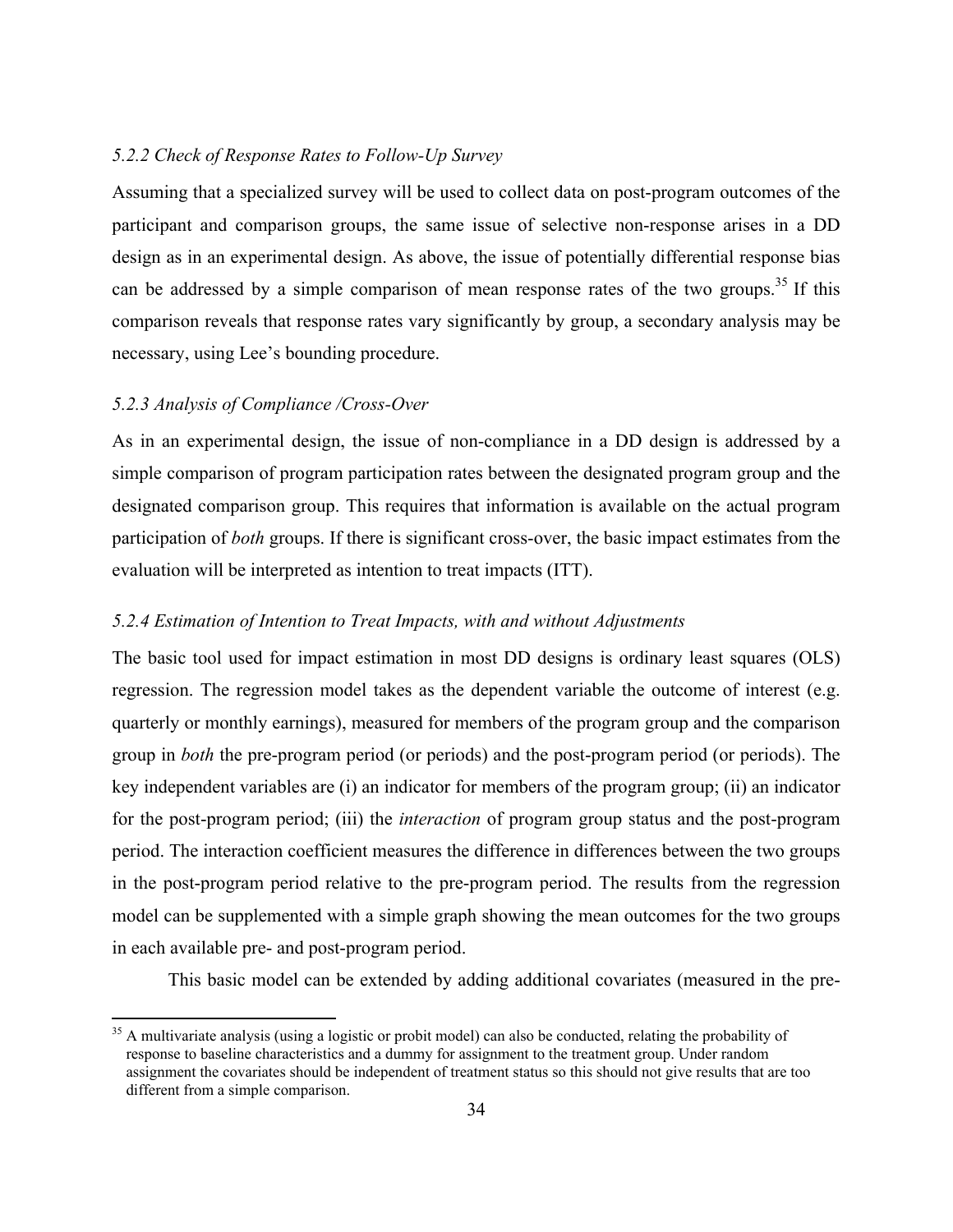program period) and by adding additional observations on pre-program (or post-program) outcomes for the two groups. Provided that the pre-program differential between the two groups is constant, the estimated differences in differences will be (approximately) constant when additional periods of pre-program data are added to the estimation sample.

As in an experimental design, a second set of models using Lee's bounding approach may be needed if there is evidence of differential response to the follow-up survey.

# *5.2.5 Adjustment of Intention to Treat Estimates for Non-Compliance/Cross-Over*

When there is significant non-compliance, the DD estimate of the ITT effect can be converted to an estimates of the effect of treatment on the treated (TOT) using the same approaches described for an experimental design. Specifically, the estimated intention to treat effect can be divided by the difference in program participation rates between the treatment group and the control group to obtain a point estimate of the TOT effect. Alternatively, the DD regression model can be estimated by TSLS, expressing the outcome of interest for both groups as a function of actual program participation, and using program group status as an instrumental variable for program participation.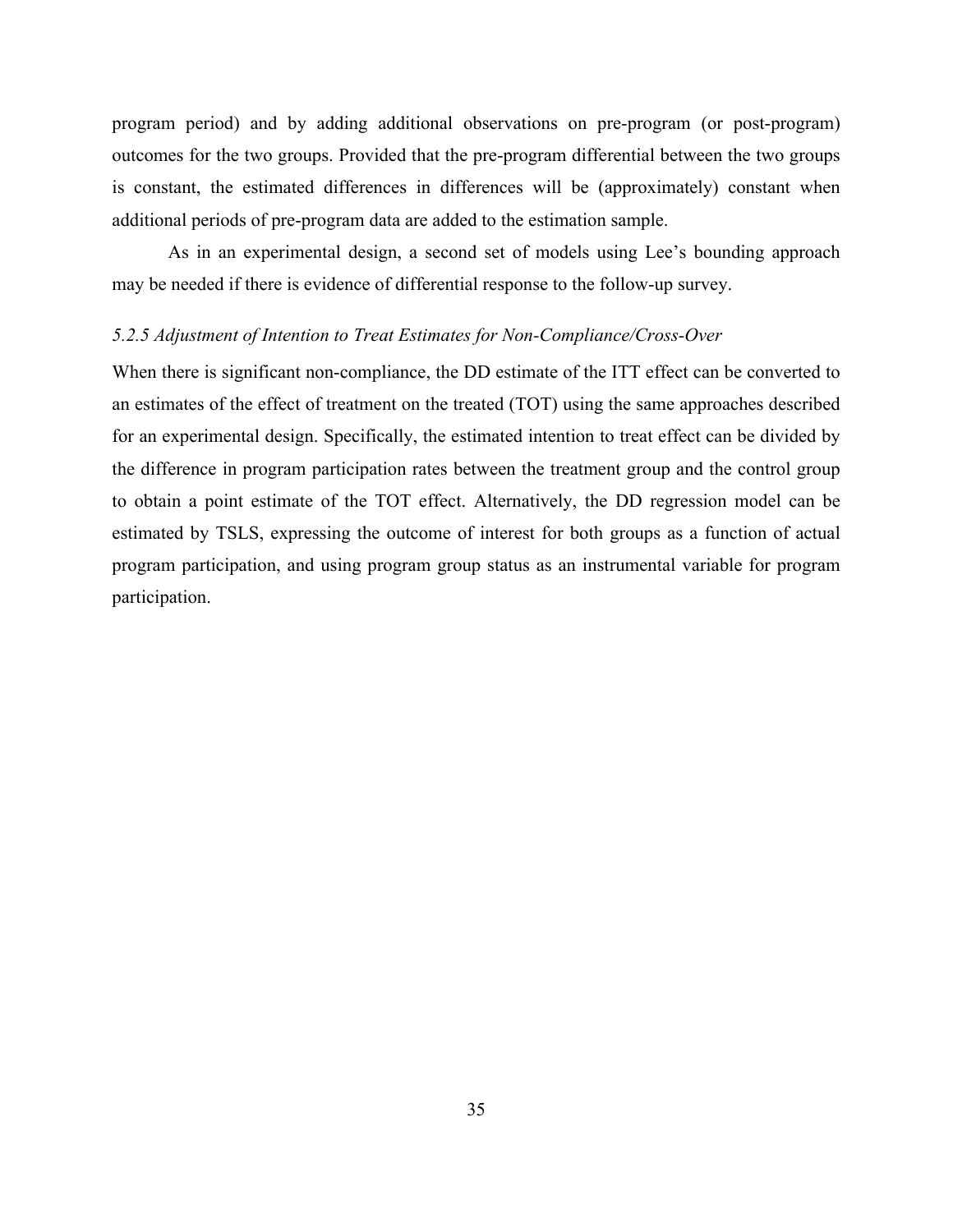#### **6. Example: Dominican Republic's Programa Juventud y Empleo – PJE**

# *6.1 The program and its first evaluation*<sup>36</sup>

The PJE *–*Youth and Employment Program*–* is a Dominican Republic ALMP designed to improve the labor market insertion of youth between the ages of 16 and 29 who have not completed high school studies. PJE was one of the first training programs in LAC to incorporate a randomized evaluation design. The program offers a wide range of job training courses focused on occupations like bakers, stylists, clerks, car repairers, and bartenders. The Ministry of Labor outsources the provision of training services to private training institutions (COS, Centers Operating in the training System). Courses (with a maximum duration of 350 hours) are conducted at the COS's facilities and split into two components: basic skills training, and technical/vocational training. Basic skills training is meant to strengthen trainees' self- esteem and work habits, while vocational training is targeted to the needs of local employers.

Eligible youth are recruited and screened by the training providers according their preferred vocations and the availability of their desired courses. Once a COS has successfully recruited 35 potential participants, it sends their names to a centralized program management unit that randomly selects 20 treatment group members and 15 control group members. People assigned to the treatment group are notified by telephone of the starting date and location for their course assignment. Among those assigned to the control group, 5 individuals are randomly selected to be placed on an ordered waiting list, and are added to the treatment group (if needed) to take the place of trainees who fail to show up for their program assignment. This process allows the COS's to maintain a relatively high program utilization rate, while ensuring the integrity of the randomized design.

The original analysis of the JE program was based on a sample of applicants for the second cohort of trainees, who applied for training in early 2004 (see Card et al. 2011). Baseline data were collected from a sample of applicants prior to random assignment. A follow-up survey was administered in the period from May to July 2005; some 10 to 14 months after most trainees had finished their initial course work. Simple comparisons between trainees in the follow-up survey and members of the control group show little impact on employment, although there is

 $36$  This section is based on Card et al. (2011)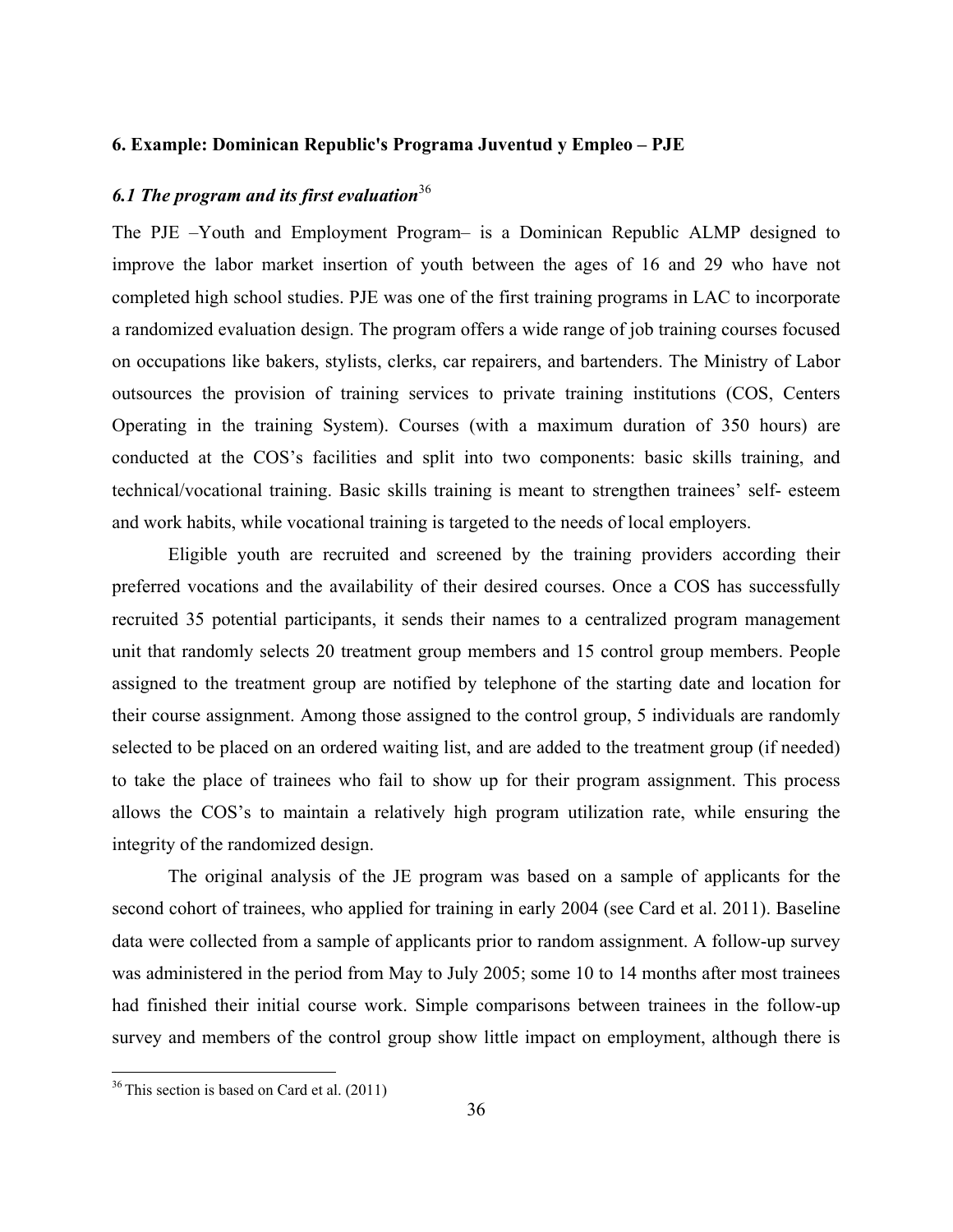some evidence of a modest impact (10%) on wages. Unfortunately, however, the randomized design of the JE evaluation was potentially compromised by the failure to include in the followup survey people who were originally assigned to receive training but failed to show up (or attended for only a very short time).

As in most programs with voluntary participation, in JE there was imperfect compliance and, hence, some selected for treatment did not participate in the courses, while some of those initially assigned to the control group were re-assigned to the treatment group.

The non-compliance issue is illustrated by a comparison of initial program assignment status and final training program participation status for the second cohort of JE applicants. Of the 8,365 applicants, 2,564 (31%) were initially assigned to the control group while 5,801 (69%) were assigned to the treatment group. Among the treatment group, 1,011 (17%) failed to show up or dropped out during the first two weeks of the program for training, while 4,791 (83%) are recorded as receiving at least two weeks training. To fill the places of the no-shows, 941 members of the original control group were reassigned to the treatment group, leaving a "realized control group" of 1,623.

Assuming that the reassignment process followed the protocol described above, the realized control group is a random selection of the original applicants and their outcomes can be used to obtain valid estimates of labor market outcome for the applicant population in the absence of the training intervention. The analogous "realized treatment group" of 5,723  $(=4,791+941)$  is more problematic, because it excludes the 1,011 "no shows" who made a conscious choice *not* to participate in the training program. If the realized treatment group were extended to include *all* the originally assigned trainees (as well as the re-assigned controls) there would be no problem, because this group is again a random sample of the original applicant population. In the initial JE evaluation however, no information was collected on the postprogram outcomes of the no-shows. The realized treatment group without the no-shows is unfortunately *not* a random sample of the original applicant population. Nevertheless, the initial evaluation of the JE program had to rely on a sample based on this group to provide information on the outcomes of the applicant population after exposure to training.

The key outcome measures in the JE evaluation are an indicator for being employed at the date of the follow-up survey, and total labor market earnings in the month prior to the follow-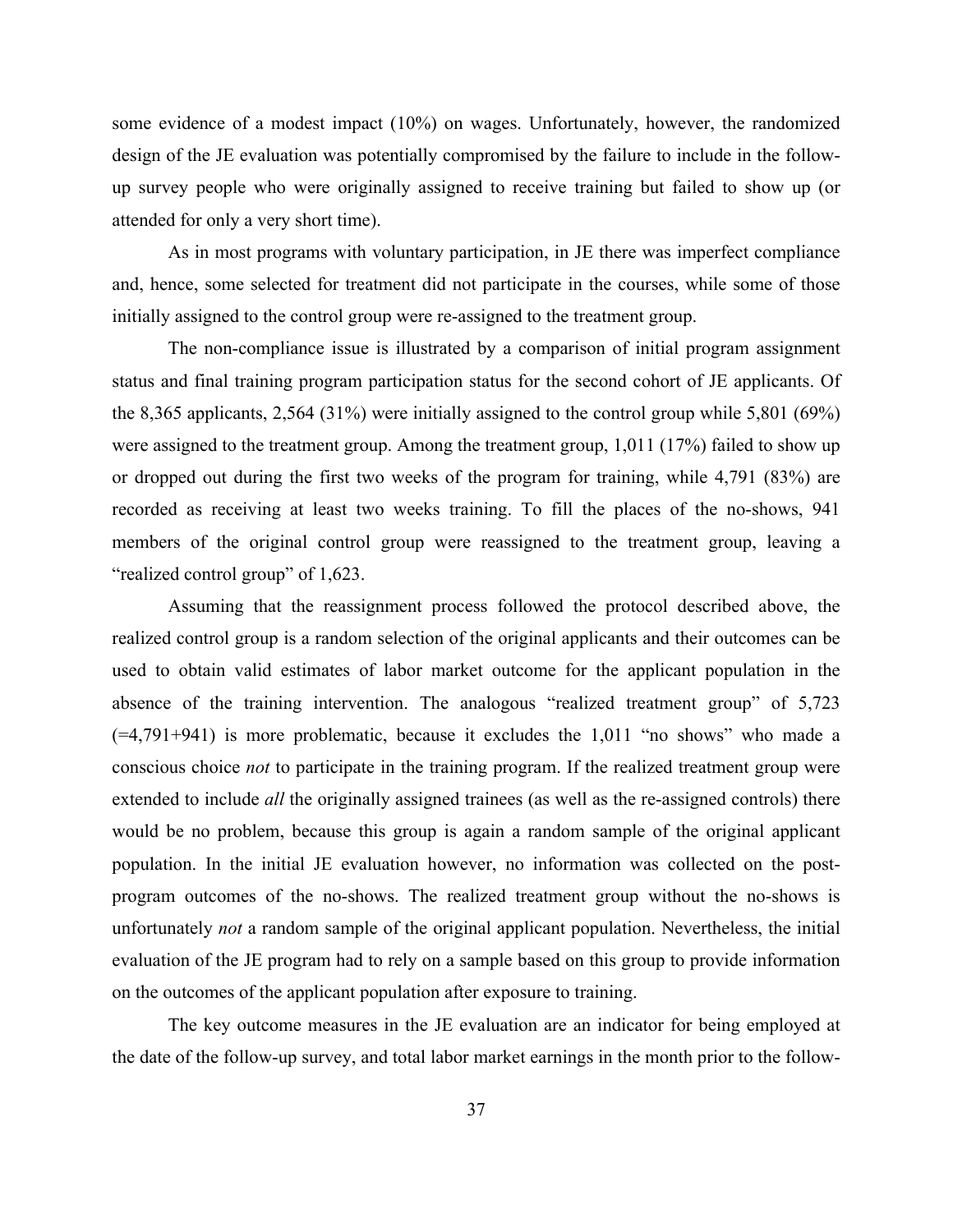up survey (which are equal to zero for non-workers).<sup>37</sup> The realized treatment group had a slightly higher employment rate (57.4% versus 56.0%) and somewhat higher average earnings (3,133 Pesos/month versus 2,677). The 1.5 percentage point difference in employment rates is not statistically significant  $(t=0.5)$  while the 455 peso difference in monthly earnings is significant at conventional levels  $(t=2.13)$  (see Table 2). Interestingly, the outcomes for the treatment group excluding the reassigned controls are slightly less positive, and not statistically significantly different from the outcomes from the control group.

|                                                               |                   | Impact on Employment Rate: |       | Impact on Monthly<br>Earnings: |
|---------------------------------------------------------------|-------------------|----------------------------|-------|--------------------------------|
|                                                               | Exclude           |                            |       | Exclude                        |
|                                                               | All<br>Reassigned |                            | All   | Reassigned                     |
|                                                               | (1)               | (2)                        | (3)   | (4)                            |
| a. OLS Models fit to Observations<br>in Follow-up Survey Only |                   |                            |       |                                |
| 1. No covariates                                              | 1.5               | 0.4                        | 455   | 284                            |
|                                                               | (2.7)             | (2.9)                      | (213) | (211)                          |
| 2. With covariates (individual<br>covariates and 11 region    | 1.1               | 0.7                        | 415   | 294                            |
| effects)                                                      | (2.7)             | (2.8)                      | (201) | (200)                          |
| 3. With covariates and ICAP                                   |                   |                            |       |                                |
| effects                                                       | 1.3               | 1.1                        | 390   | 288                            |
|                                                               | (2.7)             | (2.9)                      | (205) | (204)                          |

# **Table 2. Impacts of Assignment to Training on Employment and Earnings Outcomes for Sample of 2004 Applicants to JE Program**

Notes: standard errors in parentheses. Entries in panel a. are coefficients of assignment to treatment dummy in linear models for the probability of employment at follow-up survey (columns 1-2) and the monthly labor earnings at follow-up survey (columns 3-4). These models include individual covariates and 11 region effects. Joint models in columns 1 and 2 combine a probit model for attending training if assigned to treatment, and a probit model for employment at the time of follow-up. Joint model in columns 3 and 4 combine probit model for attending training if assigned and linear model (with normally distributed error) for income. Models in columns 1 and 2 include reassigned control group members in the treatment group. Models in columns 3 and 4 exclude these individuals.

The estimated impacts on employment are all fairly close to zero and there are no significant differences by gender, age, education, or location. The estimated impacts on monthly

 $37$  Just under  $3\%$  of those who are recorded as working report zero earnings. All those with earnings are recorded as employed.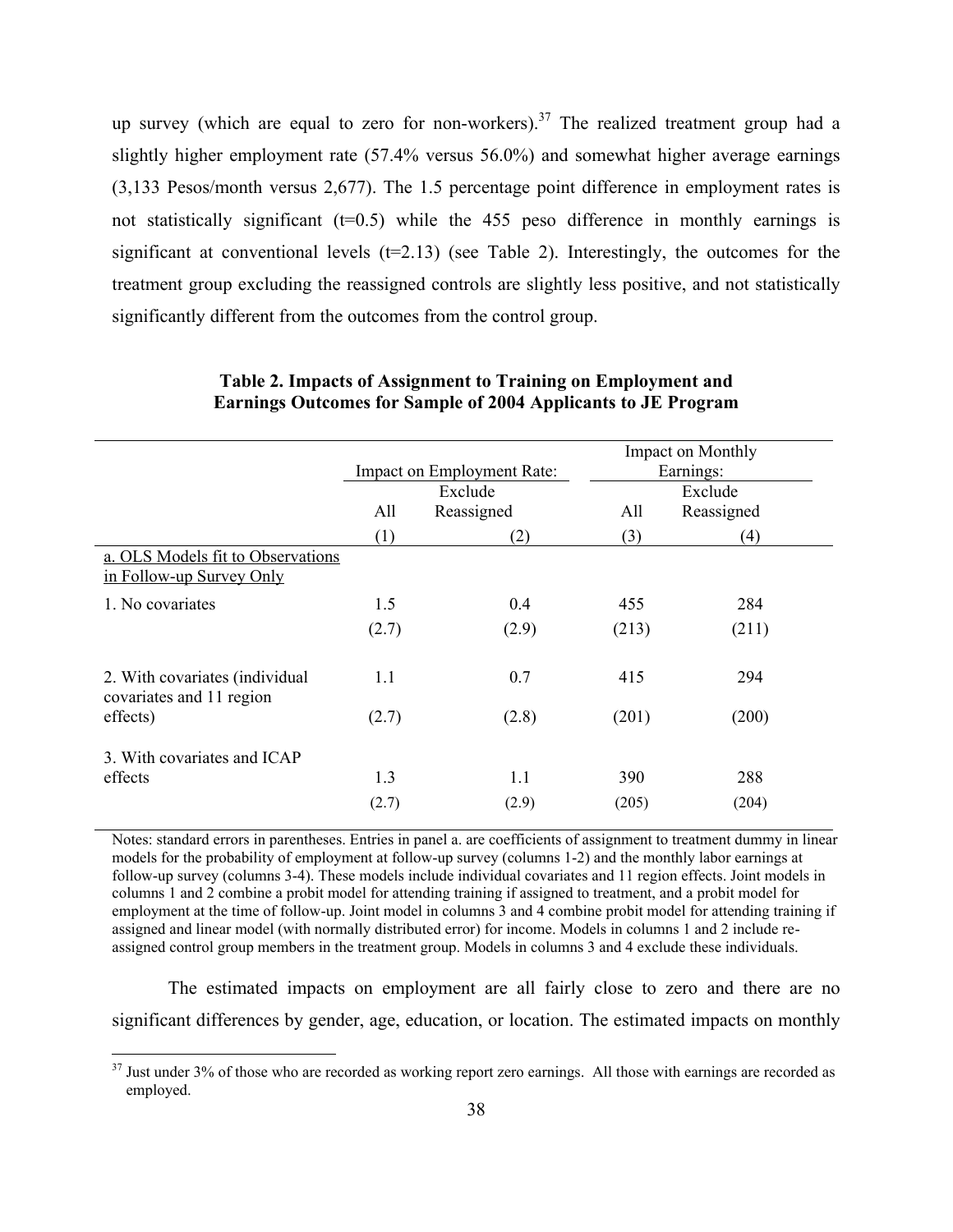earnings are fairly similar for men and women, and for younger and older workers, but show interesting patterns by education and location. In particular, the overall impact on earnings seems to be generated by a large positive effect for better-educated workers (adjusted impact = 807, t=2.54) coupled with a minimal effect for the less-educated. Distinguishing by location there is also a relatively large positive effect for residents of Santo Domingo (adjusted impact = 804, t=2.71) coupled with a minimal effect for those outside the capital city. Comparisons between better-educated applicants in Santo Domingo and all others are even more striking: this subgroup accounts for virtually all of the observed positive impact on monthly earnings. While interesting, it is important to note that these findings must be interpreted cautiously, since the subsample of largest impact was determined after the fact, rather than based on an ex ante analysis plan.

The lack of data for the no-shows in the follow-up survey used for the initial JE evaluation means that the observed mean outcomes for the realized treatment group are potentially biased estimates of the means for everyone who was initially assigned to treatment.<sup>38</sup> In 2010-2011 a second round of data was collected to evaluate the cohort of trainees that completed the program in 2009. The follow-up survey for this evaluation was conducted some eighteen months after course completion. The new evaluation retained the randomized design of the first evaluation. However the implementation was strengthened using lessons learned from the first evaluation. In particular the sample frame for the follow-up survey was extended to include no-shows and dropouts, the size of the follow-up survey was substantially increased, and extra resources and effort were devoted to achieving high response rates for the follow-up survey.

<sup>&</sup>lt;sup>38</sup> The paper by Card et al (2011) presents a variety of non-experimentally based program estimates that attempt to address the non-randomness issue. In the case of employment, a simple bound can be constructed that is completely agnostic about the behavior of the missing no-show group (Manski, 1989). Unfortunately, this bound is relatively wide and provides little information about the impact of the program.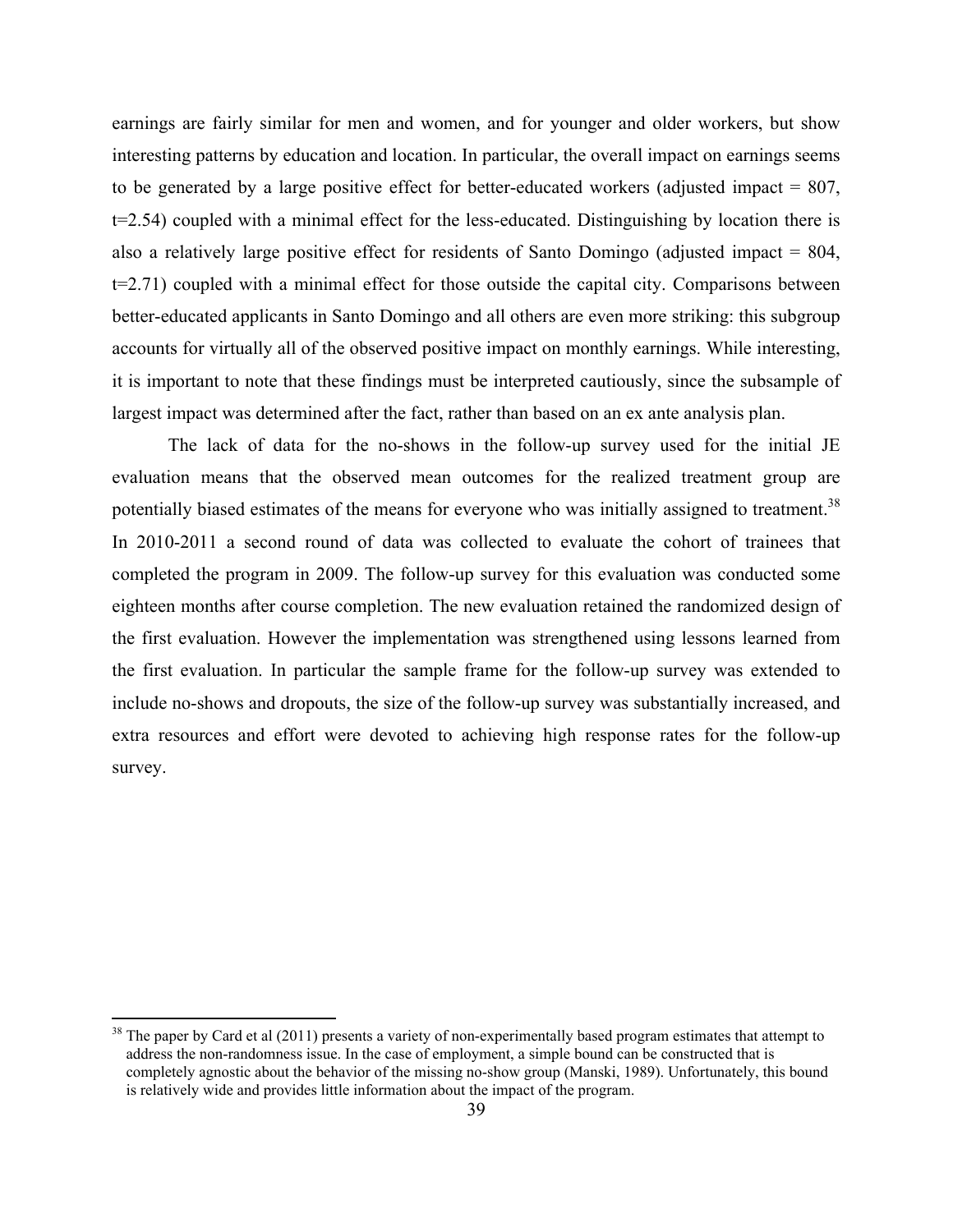# *6.2 Applying the Check List for a Randomized Design to the 2009 JE Cohort* **39**

#### *6.2.1 Check of Randomization*

The 2009 cohort of JE applicants included 10,309 applicants who met the selection criteria for the program. Of these, 5,914 (57%) were assigned to the treatment group and 4,395 (43%) were initially assigned to the control group. As shown in Table 3, both groups have the same characteristics in terms of age, gender, marital status, education, labor force participation and place of residence. The table also shows the poverty index of the household, where there are also no significant differences. Appendix 1 shows some characteristic from the baseline survey and a t-statistic for equality of means between the initially assigned groups as an evidence of randomness. It also illustrates the characteristics of the subsets of the initially assigned treatment and control groups who received training and those who did not. Overall, the 2009 applicant cohort program was predominantly female (64%), about one-quarter were married, most had some high school education, 90% were from urban areas, and about one-quarter were from Santo Domingo, the capital city.

Only 4% of 2009 JE applicants reported they were employed at the time of the baseline survey, while 52% reported being unemployed and 44% were out of the labor force. This low rate of pre-program labor market activity is presumably a reflection of the self-selection process underlying the decision to participate in the JE program, though it may also reflect some underreporting of employment status by applicants who were aware of the program eligibility rules (which required applicants to be out of work). The low rate of labor market activity of applicants is also reflected by the relatively low number of jobs they report having held prior to baseline survey (less than one on average). Overall it appears that many applicants had never worked before.

<sup>&</sup>lt;sup>39</sup> While this data is currently being analyzed, we present the process and preliminary results here to illustrate the implementation of the evaluation design. For the most recent version of the 2011 data analysis, please contact pibarraran@iadb.org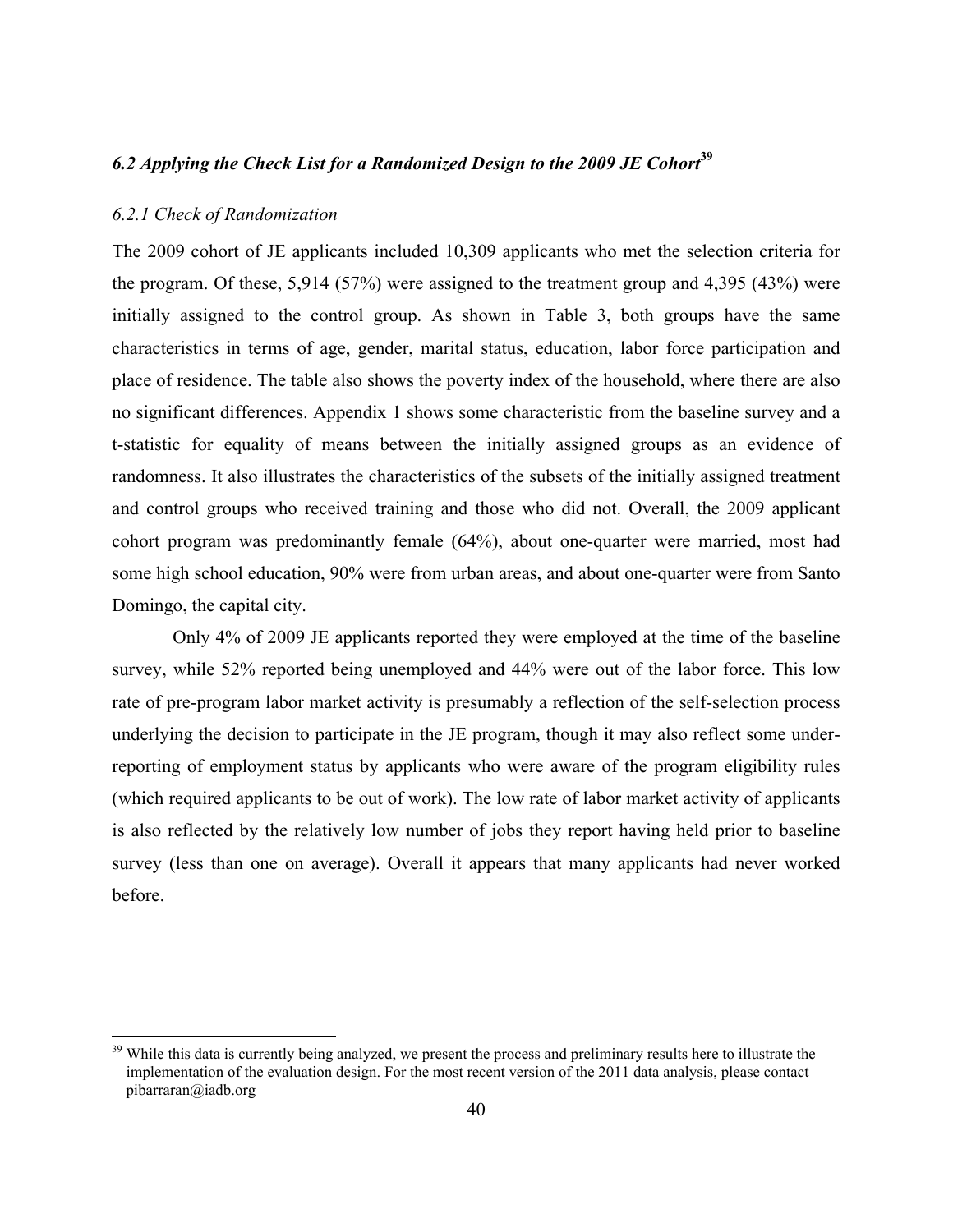# **Table 3. Check of Randomization, Treatment and Control Status Defined by Lottery**

|                                     |       | $Z_i = 0$ | Difference $(Zi)$ |         |
|-------------------------------------|-------|-----------|-------------------|---------|
| Characteristic                      | (a)   | (b)       | $(a) - (b)$       | t       |
| Age                                 | 22.03 | 21.99     | 0.04              | 0.59    |
| Gender (male = $1$ )                | 0.37  | 0.38      | $-0.01$           | $-1.35$ |
| Marital status (married = $1$ )     | 0.24  | 0.24      | 0.00              | $-0.03$ |
| Number of children                  | 0.71  | 0.70      | 0.01              | 0.42    |
| Attend school (currently)           | 0.23  | 0.23      | 0.01              | 0.76    |
| Incomplete elementary               | 0.20  | 0.20      | 0.00              | $-0.30$ |
| Complete elementary                 | 0.05  | 0.05      | 0.00              | $-0.20$ |
| Incomplete high school              | 0.55  | 0.58      | $-0.03$           | 1.09    |
| Complete high school                | 0.04  | 0.03      | 0.00              | 0.79    |
| More than high school               | 0.00  | 0.00      | 0.00              | 0.02    |
| Missing education                   | 0.04  | 0.04      | 0.00              | $-0.65$ |
| No data on education                | 0.11  | 0.12      | $-0.01$           | $-1.19$ |
| Fraction with prior work experience | 0.20  | 0.22      | $-0.02$           | 1.37    |
| Currently employed                  | 0.04  | 0.04      | 0.00              | 0.15    |
| Currently salaried worker           | 0.02  | 0.02      | 0.00              | $-0.23$ |
| Currently unemployed                | 0.53  | 0.52      | 0.00              | 0.28    |
| Urban areas                         | 0.89  | 0.89      | 0.00              | $-0.47$ |
| Live in Santo Domingo               | 0.33  | 0.33      | 0.00              | $-0.39$ |
| Receives remittances                | 0.11  | 0.11      | 0.00              | $-0.31$ |
| <i><b>Observations</b></i>          | 5,914 | 4,395     |                   |         |

Source: PJE baseline and follow-up data 2011.

Note: Clustered standard errors at course level in parenthesis. \*\*\*: significant at 1%; \*\*: significant at 5%; \*: significant at 10%.

To further test randomization, a logit model was estimated to predict participation based on the variables included in the baseline registration form, and the overall chi-squared statistic did not reject orthogonality between treatment status and the baseline covariates (pvalue=0.8372).

# *6.2.2 Check of Response Rates to Follow-Up Survey*

A follow-up survey of a sample of the 2009 JE cohort was conducted between November 2010 and February 2011 (18 to 24 months after their initial application to the program).<sup>40</sup> The sample

<sup>&</sup>lt;sup>40</sup> In spite of the fact that the survey was interrupted by the end of the year, the field work was randomized to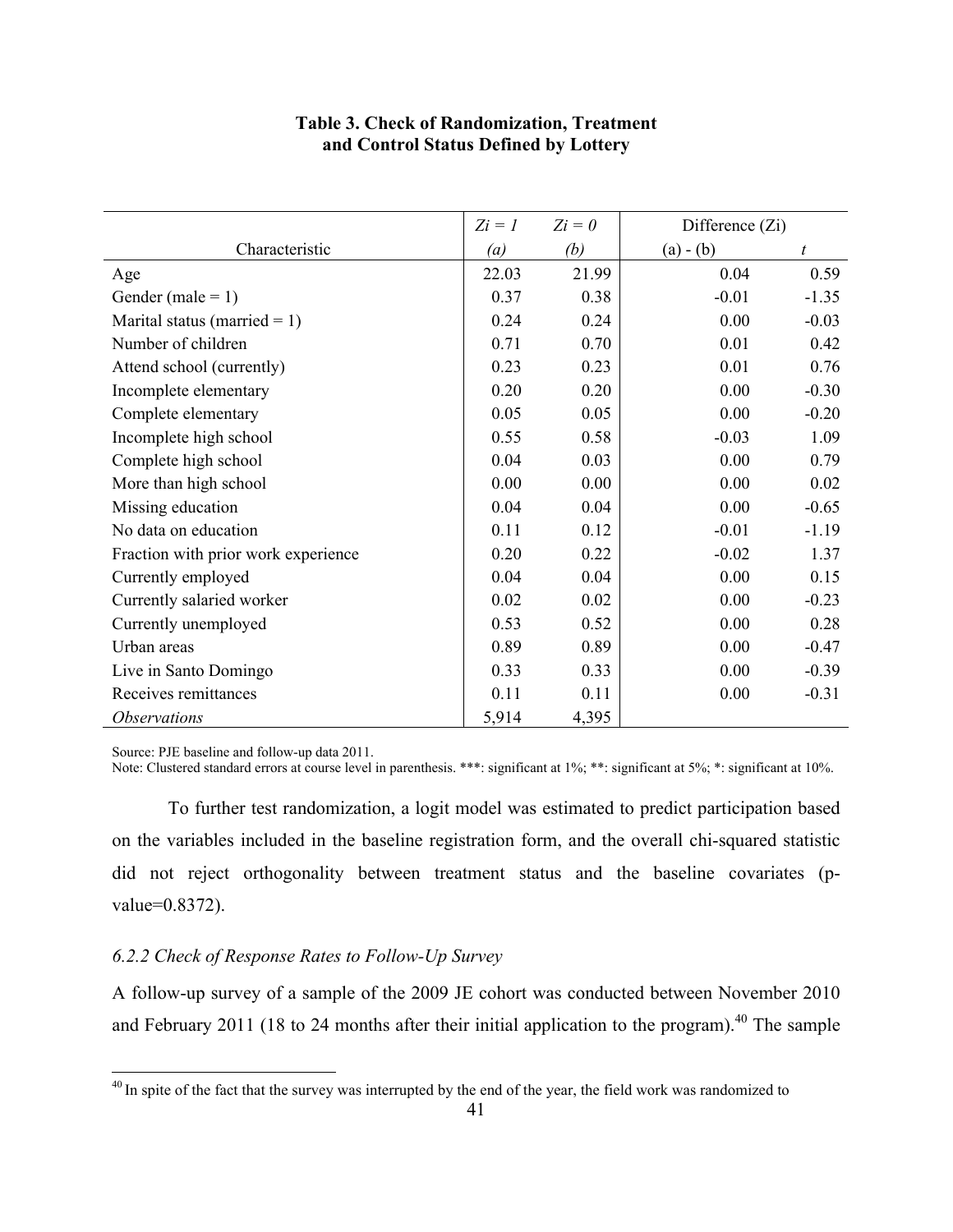size for the follow-up survey was set at 5,000. This size was determined by specifying a minimum power of 0.8 to detect an 8% effect on the employment rate, and assuming a 70% success rate in obtaining completed surveys from the initially targeted sample.<sup>41</sup> The sample consisted of 3,250 from the treatment group and 1,750 from the control group. The actual completion rate for the survey was somewhat higher than expected (81%), with nearly identical rates for the treatment group (80.8%) and control groups (80.4%).

We used baseline data to verify the similarity of the interviewed treatment and control groups and inspected differences in the basic characteristics of those that were interviewed from to those that were not within treatment and control groups (see Table 4). In this way we verify that randomization holds in the interviewed sample, and that there was no differential attrition between treatment and controls.

mitigate the impact of the seasonality on part of the survey. In fact 55.6% and 55.2% of the control and treatment groups were surveyed in December 2010, respectively.<br><sup>41</sup> Several simulations were taken into account with our budget constraint and considering the outdated contact

information of the registration forms. We used the Stata command *sampsi*.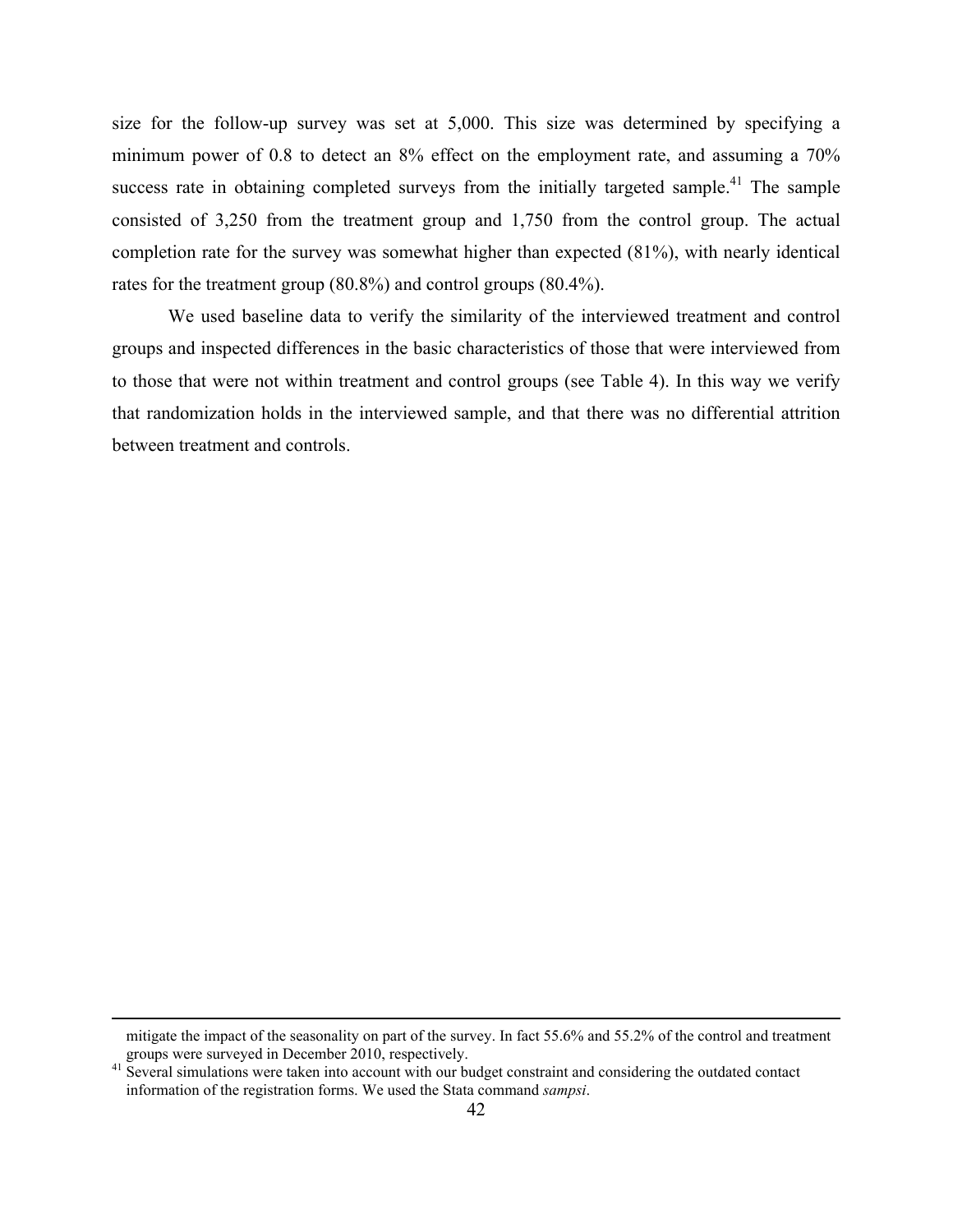|                                     | <b>Treatment - Control</b> |                | Treatment - Control | Original versus realized |       |                  |                      |                  |  |  |
|-------------------------------------|----------------------------|----------------|---------------------|--------------------------|-------|------------------|----------------------|------------------|--|--|
| Characteristic                      | Original Sample            |                |                     | <b>Realized Sample</b>   |       |                  | Treatment<br>Control |                  |  |  |
|                                     | Diff                       | $\overline{T}$ | Diff                | t                        | Diff. | $\boldsymbol{t}$ | Diff                 | $\boldsymbol{t}$ |  |  |
| Age                                 | 0.14                       | 1.41           | 0.14                | 1.22                     | 0.22  | 0.51             | 0.21                 | 0.24             |  |  |
| Gender (male = $1$ )                | $-0.01$                    | $-0.92$        | $-0.01$             | $-0.74$                  | 0.00  | 0.08             | 0.00                 | 0.18             |  |  |
| Marital status                      |                            |                |                     |                          |       |                  |                      |                  |  |  |
| $(married = 1)$                     | 0.00                       | 0.34           | 0.01                | 0.84                     | 0.00  | 0.35             | 0.01                 | 1.22             |  |  |
|                                     |                            |                |                     |                          |       |                  |                      |                  |  |  |
| Number of children<br>Attend school | 0.02                       | 0.59           | 0.01                | 0.30                     | 0.00  | 0.36             | 0.01                 | $-0.91$          |  |  |
| (currently)                         | 0.00                       | 0.05           | 0.00                | 0.21                     | 0.01  | $2.21**$         | 0.01                 | 1.08             |  |  |
| Incomplete                          |                            |                |                     |                          |       |                  |                      |                  |  |  |
| elementary                          | 0.00                       | $-0.08$        | 0.00                | $-0.36$                  | 0.00  | $-1.33$          | 0.00                 | $-0.18$          |  |  |
| Complete                            |                            |                |                     |                          |       |                  |                      |                  |  |  |
| elementary                          | 0.00                       | 0.20           | 0.00                | 0.06                     | 0.00  | 0.20             | 0.00                 | 0.48             |  |  |
| Incomplete high                     |                            |                |                     |                          |       |                  |                      |                  |  |  |
| school                              | 0.01                       | 0.81           | 0.02                | 0.92                     | 0.01  | 1.78*            | 0.00                 | 0.74             |  |  |
| Complete high                       |                            |                |                     |                          |       |                  |                      |                  |  |  |
| school                              | 0.00                       | 0.52           | 0.00                | $-0.05$                  | 0.00  | $-0.65$          | 0.00                 | 1.07             |  |  |
| More than high                      |                            |                |                     |                          |       |                  |                      |                  |  |  |
| school                              | 0.00                       | 1.25           | 0.00                | 1.53                     | 0.00  | 1.58             | 0.00                 | $-0.25$          |  |  |
| Missing education                   | 0.00                       | $-0.49$        | 0.00                | $-0.08$                  | 0.00  | $-1.93*$         | 0.01                 | $-2.14$          |  |  |
| No data on<br>education             | $-0.01$                    | $-0.08$        | $-0.01$             | $-1.24$                  | 0.00  | 0.34             | 0.00                 | $-0.08$          |  |  |
| Number of jobs                      |                            |                |                     |                          |       |                  |                      |                  |  |  |
| prior to PJE                        | $-0.01$                    | $-1.03$        | $-0.01$             | 0.54                     | 0.00  | 0.24             | 0.00                 | $-0.67$          |  |  |
| Currently employed                  | 0.00                       | $-0.20$        | $-0.01$             | $-0.74$                  | 0.00  | 0.93             | 0.00                 | 0.95             |  |  |
| Currently salaried                  |                            |                |                     |                          |       |                  |                      |                  |  |  |
| worker                              | 0.00                       | $-1.01$        | 0.00                | $-0.83$                  | 0.00  | 0.05             | 0.00                 | 0.24             |  |  |
| Currently                           |                            |                |                     |                          |       |                  |                      |                  |  |  |
| unemployed                          | 0.01                       | 0.51           | 0.01                | 0.80                     | 0.00  | 0.55             | 0.00                 | 0.54             |  |  |
| $ICV*$                              | $-0.02$                    | $-0.05$        | 0.14                | 0.43                     | 0.13  | 1.60             | 0.29                 | $2.87**$         |  |  |
| Urban areas                         | 0.00                       | $-0.25$        | 0.00                | $-0.47$                  | 0.01  | 3.94***          | 0.01                 | $1.91*$          |  |  |
| Live in Santo                       |                            |                |                     |                          |       |                  |                      |                  |  |  |
| Domingo                             | $-0.01$                    | $-0.54$        | $-0.01$             | $-0.39$                  | 0.02  | $-0.77$          | 0.02                 | $-0.81$          |  |  |
| Recieves                            |                            |                |                     |                          |       |                  |                      |                  |  |  |
| remittances                         | 0.00                       | 0.10           | 0.00                | 0.41                     | 0.00  | 0.62             | 0.00                 | 0.45             |  |  |
| Obs Treatment                       |                            |                |                     |                          |       |                  |                      |                  |  |  |
| Group                               | 3250                       |                | 2639                |                          |       |                  |                      |                  |  |  |
| Obs Control Group                   | 1750                       |                | 1407                |                          |       |                  |                      |                  |  |  |

# **Table 4. Check of Randomization in Follow-Up Data in Original and Realized Groups**

Source: PJE baseline and follow-up data 2011.

Note: Clustered standard errors at course level in parenthesis. \*\*\*: significant at 1%; \*\*: significant at 5%; \*: significant at 10%. One Dominica Peso = 0.026 US Dollars.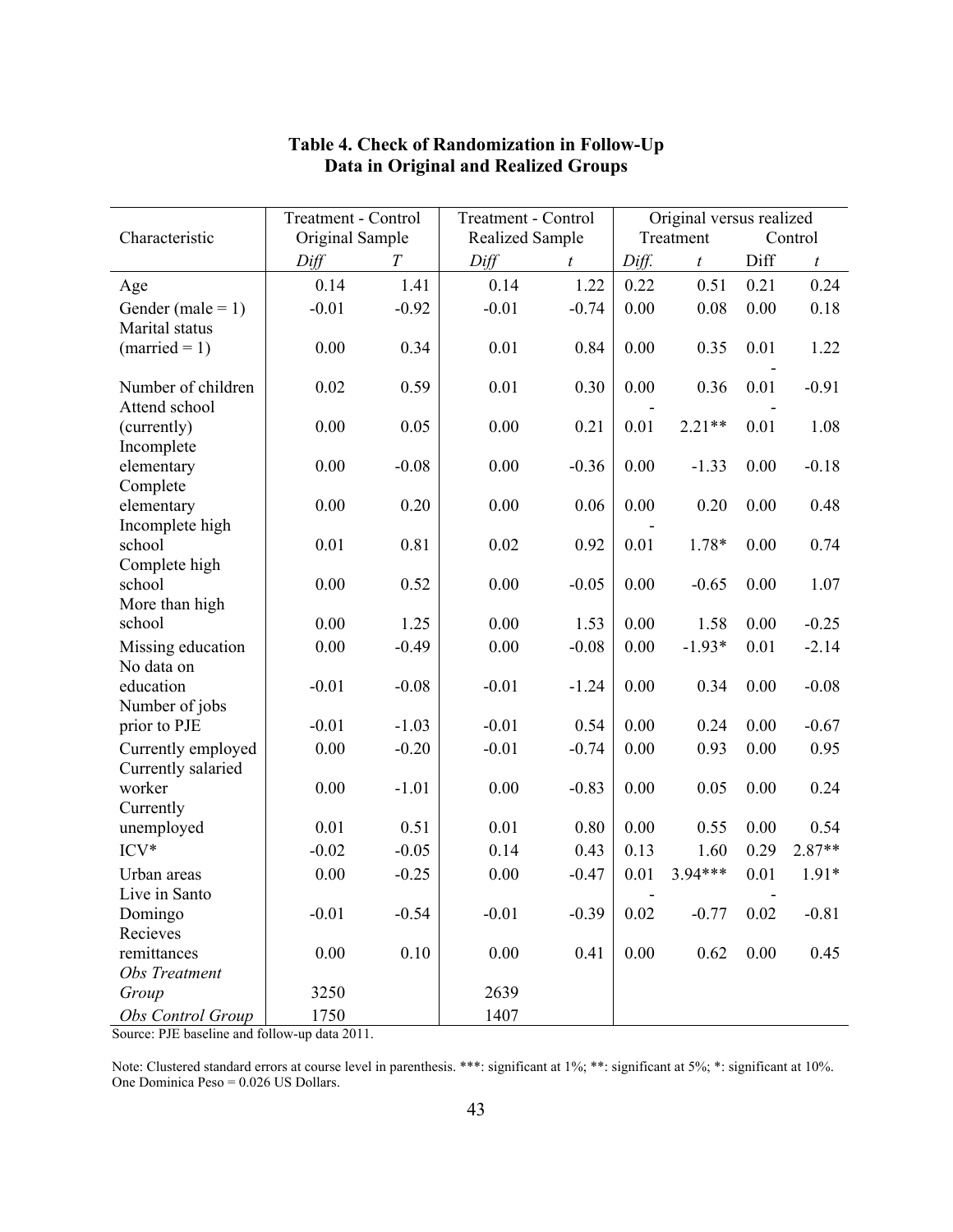The first two columns show that there were no differences in the original sample of 5,000, and balancing was maintained in the realized sample of 4,046 interviewees. The last four columns show the differences within treatment and controls in terms of the original and realized samples. While there are some small statistical differences, they are substantially very small and overall balance is maintained. Thus, the analyses were done using the random design of the evaluation.

#### *6.2.3 Analysis of Compliance/Cross-Over*

Having checked that randomization was well implemented and the follow-up rate was high and there is no evidence of differential attrition, the next step is to analyze compliance. This was done in Table 5 based on the information from the follow-up survey, where respondents were asked whether or not they participated in a training program and received the stipend irrespectively of their participant/non-participant status in the administrative records.

|               |     | Lottery |           |  |  |  |
|---------------|-----|---------|-----------|--|--|--|
|               |     | Control | Treatment |  |  |  |
|               | No  | 884     | 380       |  |  |  |
| Participation |     | 63%     | 14%       |  |  |  |
|               | Yes | 523     | 2,249     |  |  |  |
|               |     | 37%     | 86%       |  |  |  |
| <b>TOTAL</b>  |     | 1,407   | 2,629     |  |  |  |
|               |     | 100%    | 100%      |  |  |  |

**Table 5. Final Composition of Treatment Groups**

Source: PJE baseline and follow-up data 2011 and administrative data. Note: Participation is defined as those who accepted and began the courses.

# *6.2.4 Estimation of Intention to Treat Impacts, with and without Adjustments*

One of the advantages of using a random assignment design is that, when well implemented, the analysis is straightforward. A simple comparison of those assigned and those not assigned to treatment provides an unbiased estimate of the "intention-to-treat" of the program. The table below shows this comparison that was computed through standard linear regression, clustering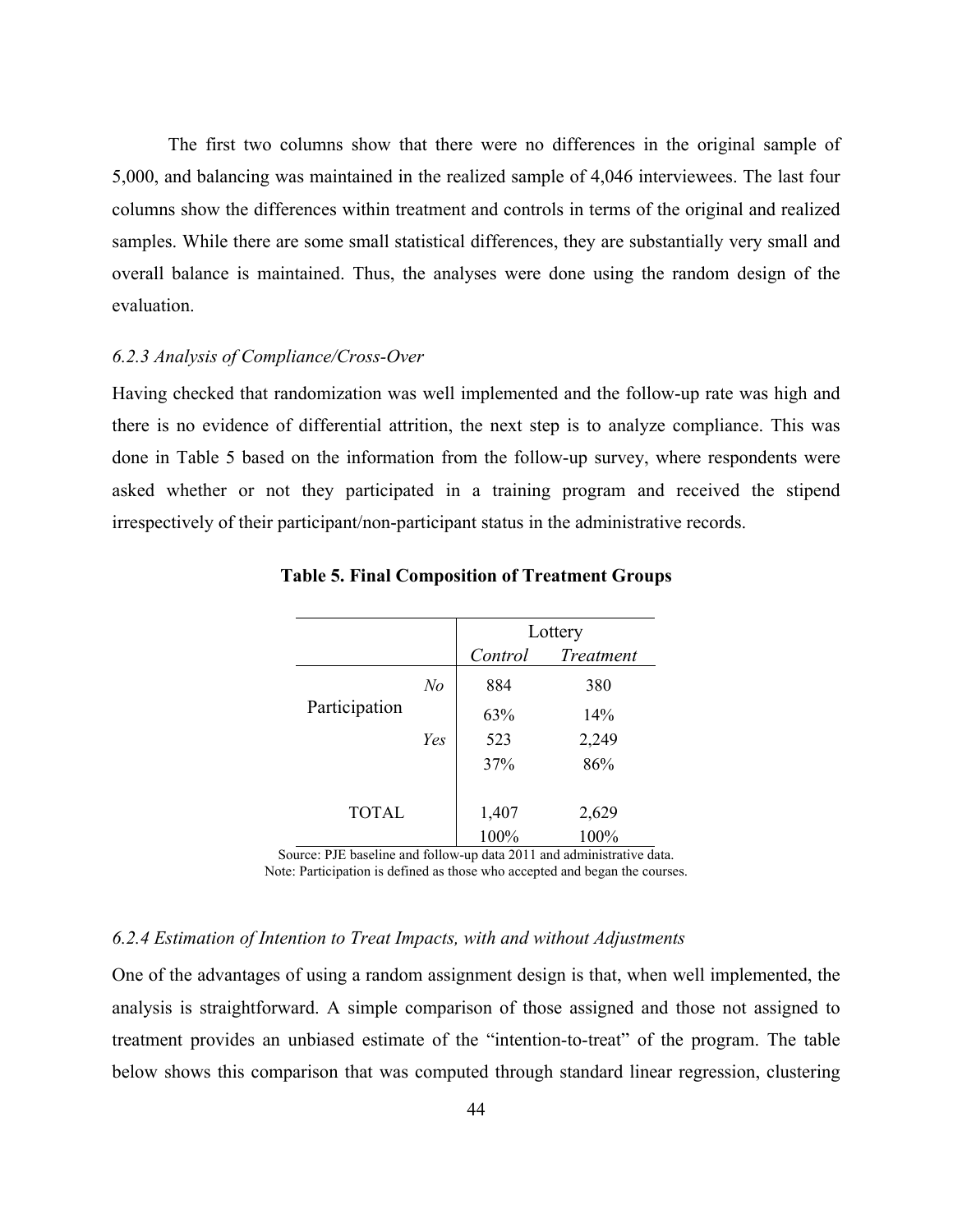standard errors at course level.

Table 6 shows the results of the basic analysis, for the complete sample and for Santo Domingo (where the first evaluation suggested that there were some impacts). For both samples, the results indicate that the program was ineffective in increasing labor market outcomes for participants. Although most of the coefficients are positive, they are small and statistically insignificant. The evaluation design would detect impact of 3.5 percentage points in overall employment (about 6% over the mean for controls) and 6.3 percentage points in Santo Domingo (about 11% over the mean for controls), but the coefficients are virtually zero for the complete sample and close to 1.5 percentage points in Santo Domingo.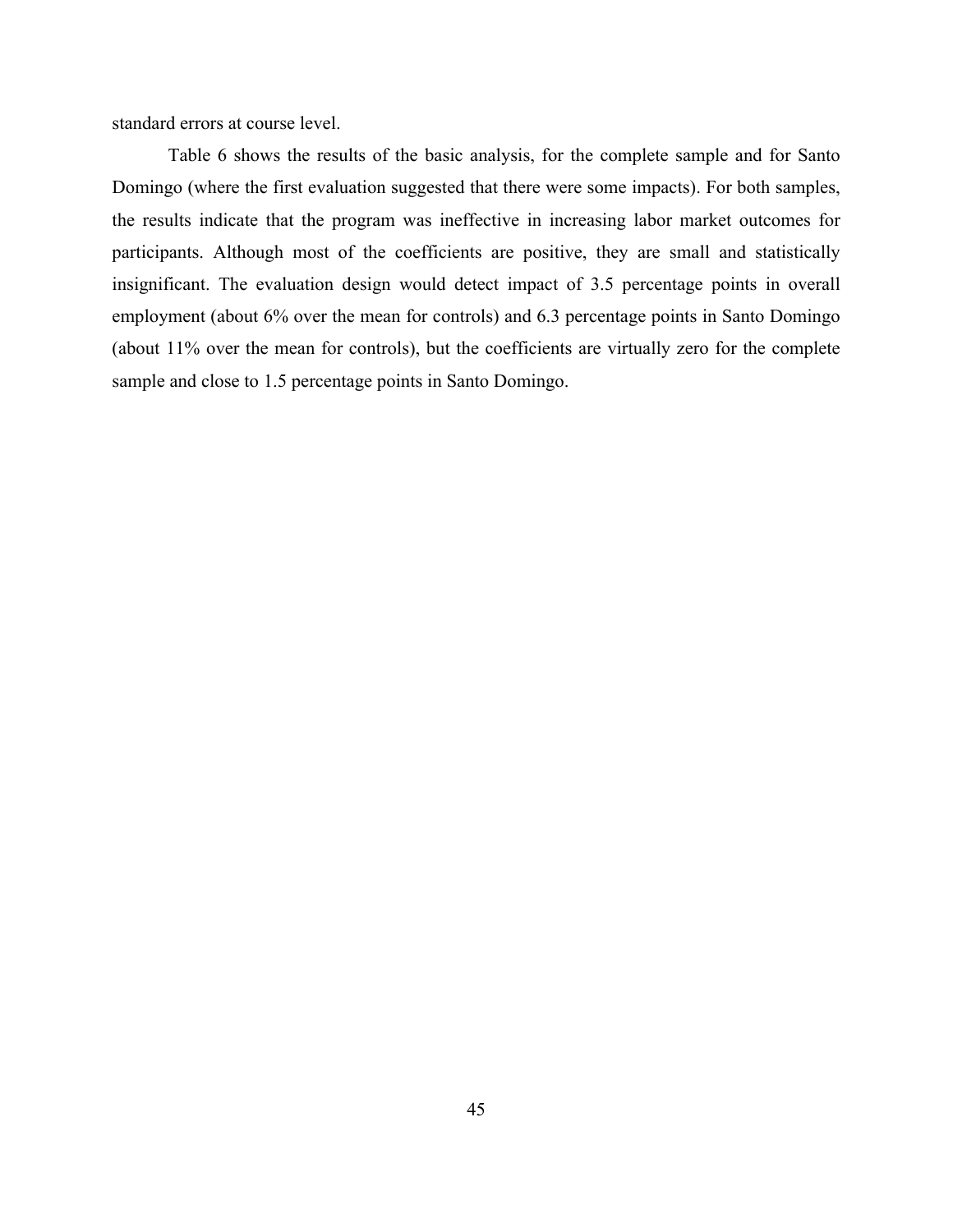| Intention to Treat Effect      | (1)       | (2)        | (3)           | (4)           |
|--------------------------------|-----------|------------|---------------|---------------|
|                                |           | All        |               | Santo Domingo |
| Outcomes                       | All       | (adjusted) | Santo Domingo | (adjusted)    |
|                                |           |            |               |               |
| Employed                       | $-0.0055$ | $-0.0028$  | 0.0163        | 0.0148        |
|                                | (0.0174)  | (0.0167)   | (0.0332)      | (0.0313)      |
| mean controls                  | 0.622     | 0.627      | 0.591         | 0.591         |
|                                |           |            |               |               |
| Employed with health insurance | 0.0072    | 0.0088     | 0.0243        | 0.0234        |
|                                | (0.0123)  | (0.0122)   | (0.0201)      | (0.0195)      |
| mean controls                  | 0.174     | 0.161      | 0.172         | 0.172         |
|                                |           |            |               |               |
| Monthly earnings               | 75.63     | 93.5500    | 271.62        | 246.71        |
|                                | (115.54)  | (110.97)   | (222.71)      | (218.14)      |
| mean controls                  | 2464      | 2464       | 2436          | 2436          |
|                                |           |            |               |               |
| Hourly earnings                | $-0.11$   | $-0.0730$  | 1.71          | 1.19          |
|                                | (0.95)    | (0.92)     | (1.82)        | (1.70)        |
| mean controls                  | 18.38     | 18.38      | 18.22         | 18.22         |
|                                |           |            |               |               |
| Labor force participation      | 0.0173    | 0.0194     | 0.0277        | 0.0285        |
|                                | (0.0128)  | (0.0126)   | (0.0232)      | (0.0222)      |
| mean controls                  | 0.834     | 0.834      | 0.837         | 0.837         |
|                                |           |            |               |               |
| Observations                   | 3,876     | 3,876      | 1,249         | 1,249         |

#### **Table 6. Estimation of Intention to Treat Impacts, with and without Adjustments**

Source: PJE baseline and follow-up data 2011.

Note: Labor participation is defined as those youngsters that either work or seek for a job. Clustered standard errors at course level in parenthesis. \*\*\*: significant at 1%; \*\*: significant at 5%; \*: significant at 10%.

Adjusted models are those controlled by gender, age and education.

One Dominica Peso = 0.026 US Dollars.

## *6.2.5 Adjustment of Intention to Treat Impacts for Non-Compliance/Cross-Over*

Finally, Table 7 shows the analyses that takes into account non-compliance, the fact that some of the youngsters that won the lottery did not take the course, and that some that did not win ended up participating in the training. As explained above, these analyses yields the Treatment-on-the-Treated effect, and it is basically a scaling up of the Intention-to-Treat estimates based on the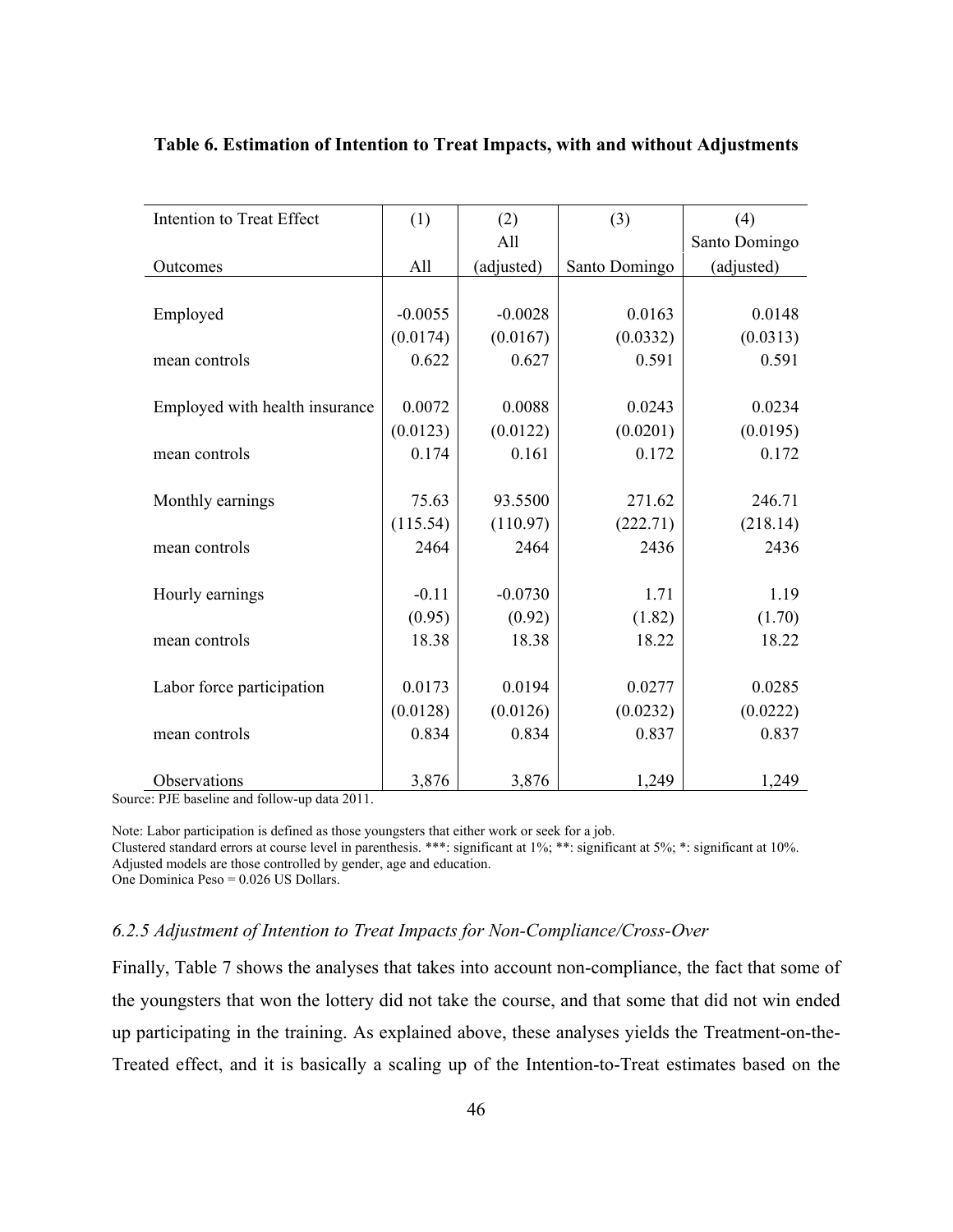difference in participation rates of treatment and control groups, which as seen in Table 5 was about 50%. Thus, the coefficients are larger but so are the standard errors and the results remain not-significant.

| Treatment Effect on the Treated | (1)       | (2)        | (3)           | (4)           |
|---------------------------------|-----------|------------|---------------|---------------|
|                                 |           | All        |               | Santo Domingo |
| Outcomes                        | All       | (adjusted) | Santo Domingo | (adjusted)    |
|                                 |           |            |               |               |
| Employed                        | $-0.0112$ | $-0.0056$  | 0.0308        | 0.0279        |
|                                 | (0.0352)  | (0.0339)   | (0.0615)      | (0.0585)      |
| mean controls                   | 0.627     | 0.627      | 0.584         | 0.627         |
|                                 |           |            |               |               |
| Employed with health insurance  | 0.0147    | 0.0179     | 0.0458        | 0.0441        |
|                                 | (0.0250)  | (0.0247)   | (0.0370)      | (0.0361)      |
| mean controls                   | 0.161     | 0.161      | 0.174         | 0.161         |
|                                 |           |            |               |               |
| Monthly earnings                | 152.38    | 188.18     | 511.9061      | 462.89        |
|                                 | (232.83)  | (223.29)   | (415.1745)    | (407.84)      |
| mean controls                   | 2440      | 2440       | 2468          | 2440          |
|                                 |           |            |               |               |
| Hourly earnings                 | $-0.21$   | $-0.15$    | 3.3124        | 2.29          |
|                                 | (1.93)    | (1.86)     | (3.4526)      | (3.23)        |
| mean controls                   | 17.85     | 17.85      | 17.16         | 17.85         |
|                                 |           |            |               |               |
| Labor force participation       | 0.0352    | 0.0394     | 0.0523        | 0.0537        |
|                                 | (0.0260)  | (0.0256)   | (0.0431)      | (0.0416)      |
| mean controls                   | 0.817     | 0.817      | 0.829         | 0.817         |
|                                 |           |            |               |               |
| Observations                    | 3,876     | 3,876      | 1,249         | 1,249         |

**Table 7. Adjustment of Intention to Treat Estimates for Non-Compliance/Cross-Over**

Source: PJE baseline and follow-up data 2011.

Note: Labor participation is defined as those youngsters that either work or seek for a job. Clustered standard errors at course level in parenthesis. \*\*\*: significant at 1%; \*\*: significant at 5%; \*: significant at 10%. Adjusted models are those controlled by gender, age and education.

One Dominica Peso = 0.026 US Dollars.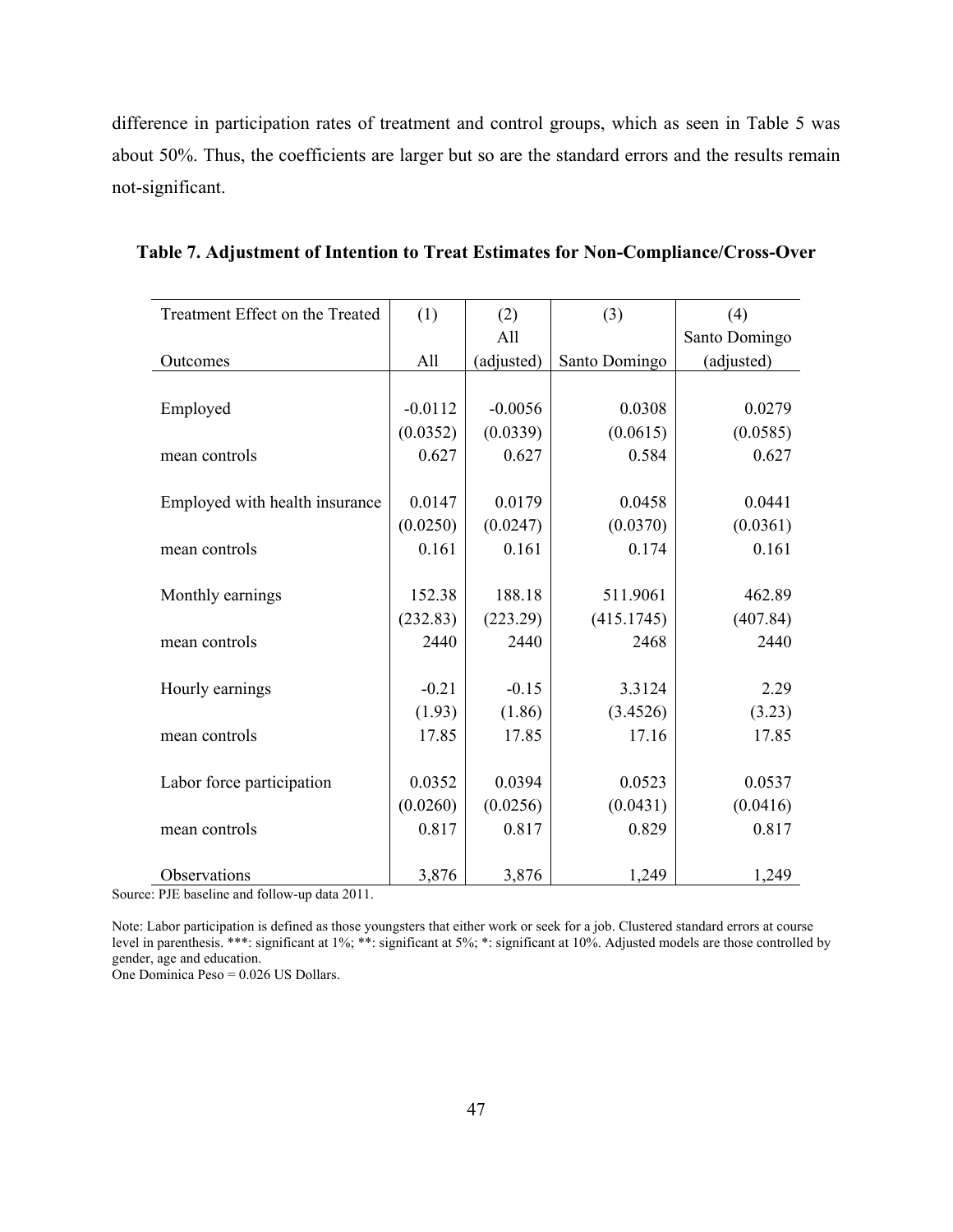# **7. Conclusions**

The purpose of this guideline is to provide program managers with the necessary elements to incorporate a rigorous evaluation design in an ALMP. This is done by discussing the methods available emphasizing that the most credible and straightforward evaluation method is a *randomized* design, in which a group of potential participants is randomly divided into a treatment and a control group. Random assignment ensures that the two groups would have had similar experiences in the post-program period in the absence of the program intervention. The observed post-program difference therefore yields a reliable estimate of the program impact.

A second approach discussed in this guideline is the *difference in differences* design that compares the *change* in outcomes between the participant group and a selected comparison group from before to after the completion of the program. In general the outcomes of the comparison group may differ from the outcomes of the participant group, even in the absence of the program intervention. If the difference observed prior to the program would have persisted in the absence of the program, however, then the *change* in the outcome gap between the two groups yields a reliable estimate of the program impact.

Most importantly, this guideline reviews the various steps in the design and implementation of ALMP's, and in subsequent analysis of the program data, that will ensure a rigorous and informative impact evaluation using either of these two techniques. These practical steps will enable program managers to implement successful evaluations that will allow to measure the impact of the program and to get evidence to make policy decisions.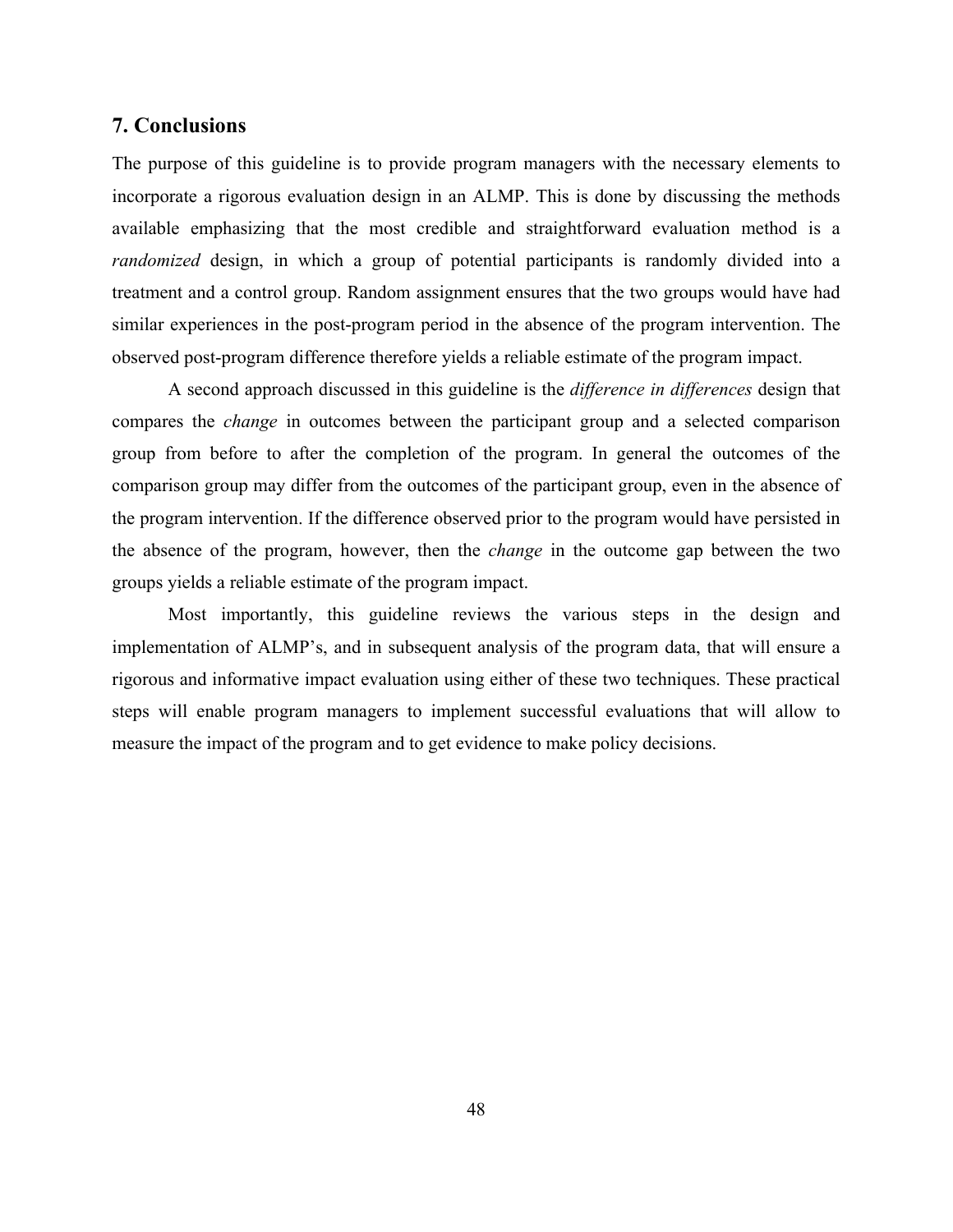# **References**

- Abadie, Alberto. (2005). "Semiparametric Difference-in-Differences Estimators," *Review of Economic Studies*, 72(1): 1-19, 01
- Angrist, Joshua and G. Imbens. (1994) "Identification and Estimation of Local Average Treatment Effects". *Econometrica,* 62(2): 467-475
- Angrist, Joshua and J. Pischke. (2009). Mostly Harmless Econometrics: An Empiricist's Companion. Princeton NJ: Princeton University Press.
- Angrist, Joshua D., G. W. Imbens and D. B. Rubin. 1996. "Identification of Causal Effects Using Instrumental Variables." *Journal of the American Statistical Association* (91): 444-55.
- Ashenfelter, Orley. (1978). "Estimating the Effects of Training Programs on Earnings." *Review of Economics and Statistics* (60): 47-57.
- Ashenfelter, Orley and D. Card (1985) Using the Longitudinal Structure of Earnings to Estimate the Effect of Training Programs. *Review of Economics and Statistics*, 67(4): 648-660.
- Betcherman, G., A. Dar, A. Luinstra and M. Ogawa (2000) "Active Labor Market Programs: Policy Issues for East Asia." SP, Discussion Papers, 0005, The World Bank
- Betcherman, G. K. Olivas, and A. Dar (2004) "Impacts of Active Labour Market Programs: New Evidence from Evaluations with Particular Attention to Developing and Transition Countries."World Bank Social Protection, Discussion Paper 0402. The World Bank
- Card, David, P. Ibarrarán, F. Regalia, D. Rosas-Shady and Y. Soares (2011) "The Labor Market Impacts of Youth Training in the Dominican Republic." *Journal of Labor Economics* 29(2): 267-300.
- Card, David; J. Kluve, and A. Weber. (2009). Active Labor Market Policy Evaluations: A Meta-Analysis, NRN Working Papers 2009-02.
- Card, David and D. Sullivan. (1988). "Measuring the Effects of Subsidized Training Programs on Movements In and Out of Employment". *Econometrica*, 56(3): 97-530.
- DiNardo, John and D. Lee. (2010). "Program Evaluation and Research Designs," NBER Working Papers 16016, National Bureau of Economic Research.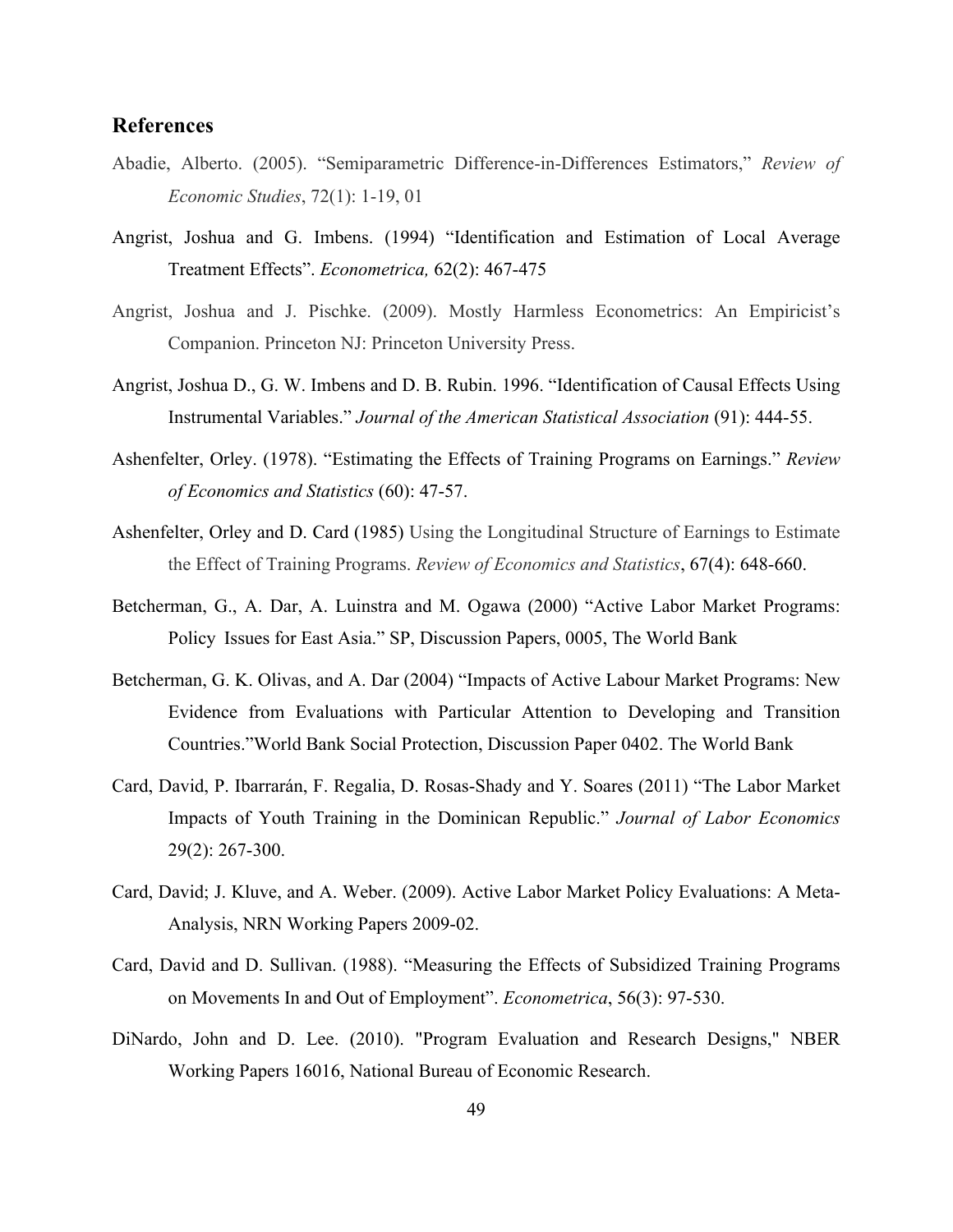- Duflo, E., R. Glennerster, and M. Kremer. (2006). Using Randomization in Development Economics Research: A Toolkit (December 12, 2006). MIT Department of Economics Working Paper No. 06-36. Available at SSRN: http://ssrn.com/abstract=951841
- Freedman, David A. (2008). "On Regression Adjustments to Experimental Data". *Advances in Applied Mathematics*, (40): 180-193.
- Heckman, James J., R. J. Lalonde, and J. Smith. (1999). "The Economics and Econometrics of Active Labor Market Programs." In Orley Ashenfelter and David Card (editors), *Handbook of Labor Economics*, Volume 3A: 1865-2097. New York: Elsevier
- Heinrich, Carolyn, A. Maffioli, and G. Vázquez. (2010) A Primer for Applying Propensity-Score Matching. SPD Impact-Evaluation Guidelines.Technical Notes. IDB-TN-161, Inter-American Development Bank
- Imbens, Guido W. and T. Lemieux, (2008). Regression Discontinuity Designs: A Guide to Practice, *Journal of Econometrics*, 142(2): 615-635.
- Ibarrarán, Pablo and David Rosas (2009) "Evaluating the impact of Job Training Programs in Latin America: evidence from IDB funded operations," *Journal of Development Effectiveness*, 2(1): 195-216.
- Hotz, V. Joseph, G.W. Imbens and J. A. Klerman. (2006) "Evaluating the Differential Effects of Alternative Welfare-to-Work Training Components: A Re-Analysis of the California GAIN Program." *Journal of Labor Economics* (24): 521-566.
- Lechner, Michaek. (2002). Microeconometric Evaluation of Active Labour Market Policies. University of St. Gallen, Department of Economics, Discussion Paper No. 2002-20
- Lee, David. (2009). "Training, Wages, and Sample Selection: Estimating Sharp Bounds on Treatment Effects." *Review of Economic Studies*, 6(3): 1071-1102.
- Lee, D. and T. Lemieux, (2009). Regression Discontinuity Designs in Economics. *NBER*  Working Paper No. 14723.
- Manski, Charles F. (1989). "Anatomy of the Selection Problem," *Journal of Human Resources,* (24): 343-60.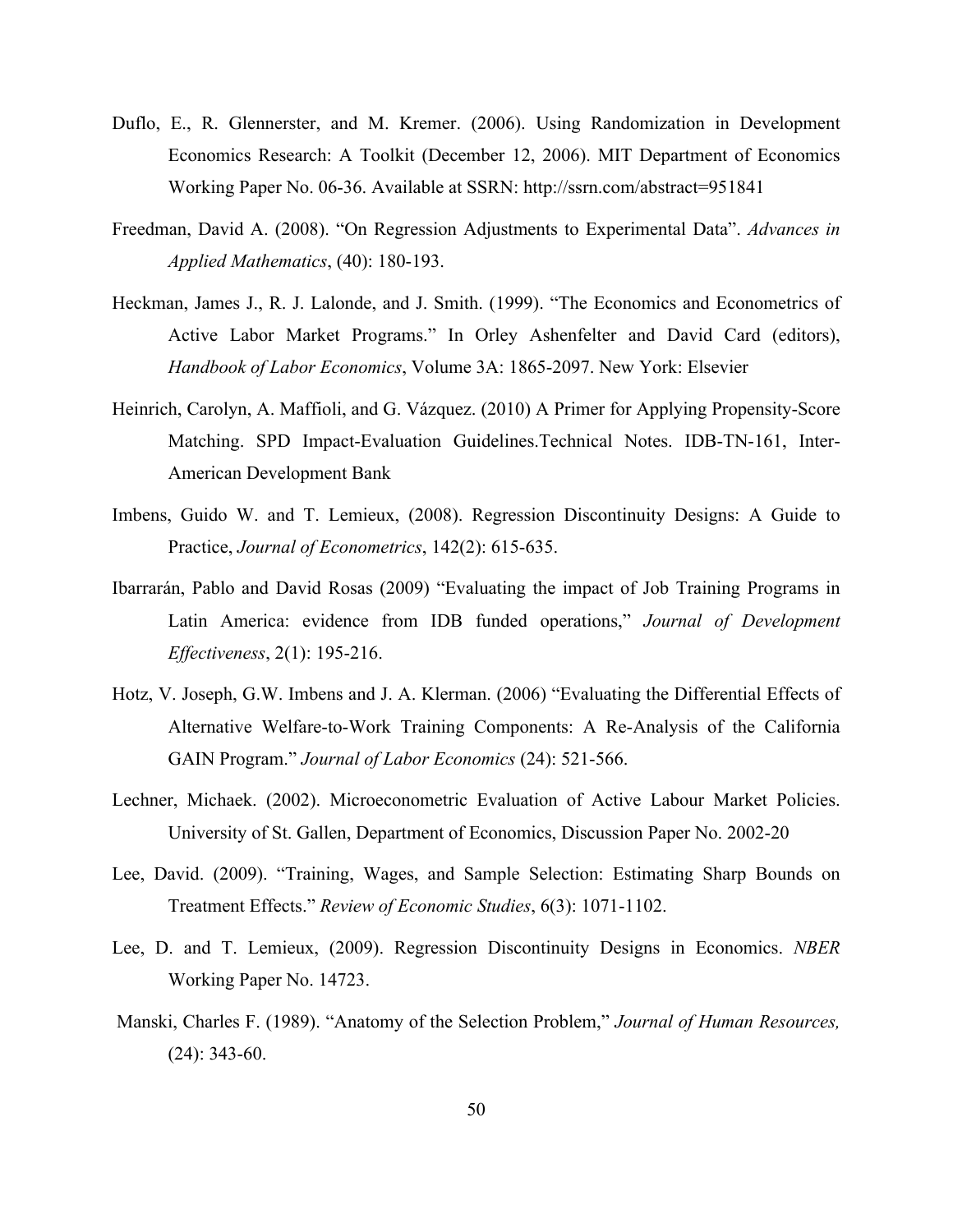Sianesi, Barbara. (2004). "An Evaluation of the Swedish System of Active Labor Market Programs in the 1990s". *The Review of Economics and Statistics*, 86(1): 133-155, 09.